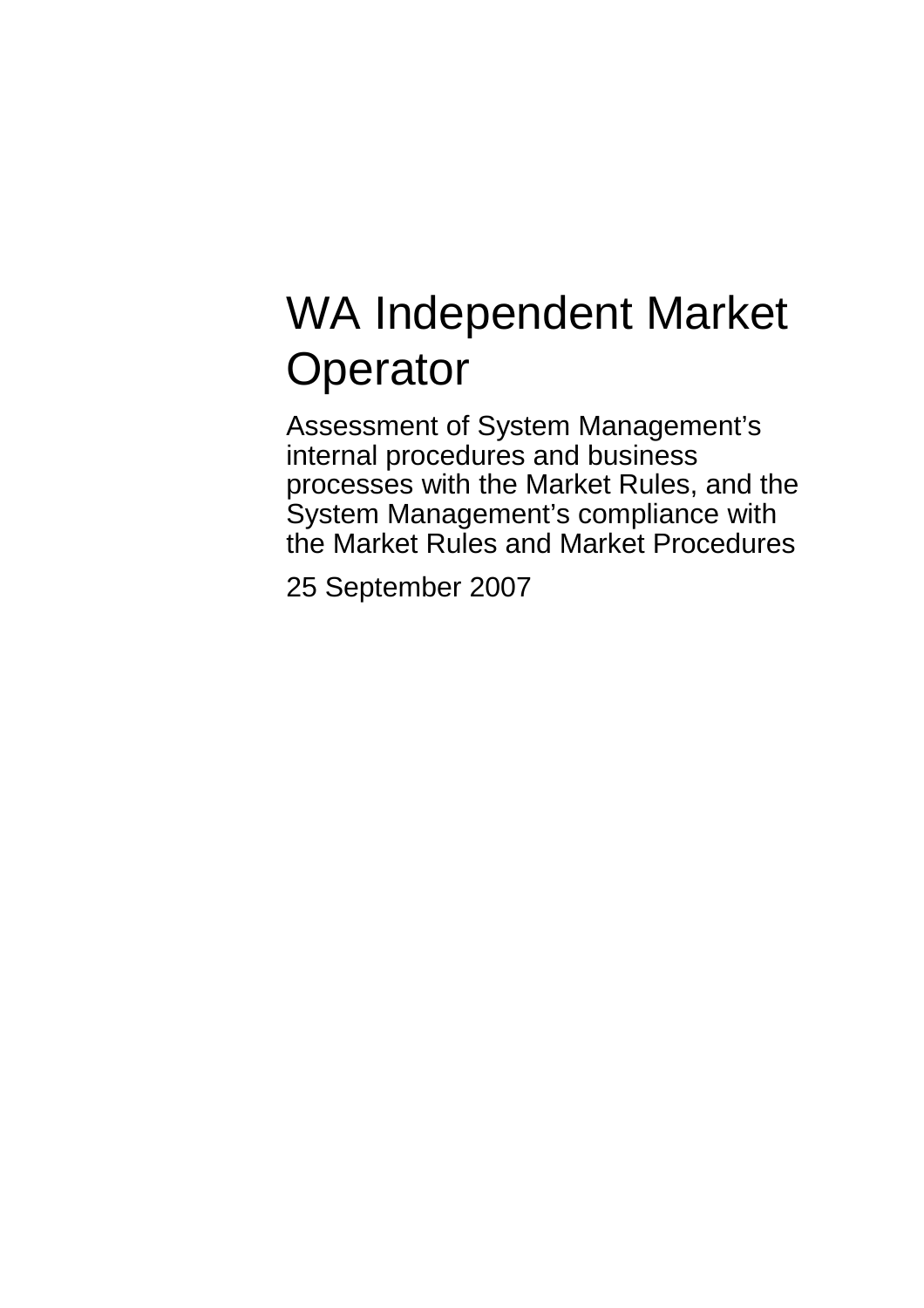# WA Independent Market **Operator**

Assessment of System Management's internal procedures and business processes with the Market Rules, and the System Management's compliance with the Market Rules and Market Procedures

25 September 2007

© PA Knowledge Limited 2007

Prepared by: PA Team

PA Consulting Group PO Box 1659 Lambton Quay **Wellington** Tel: +64 4 499 9053 Fax: +64 4 473 1630 www.paconsulting.com

Version: 1.1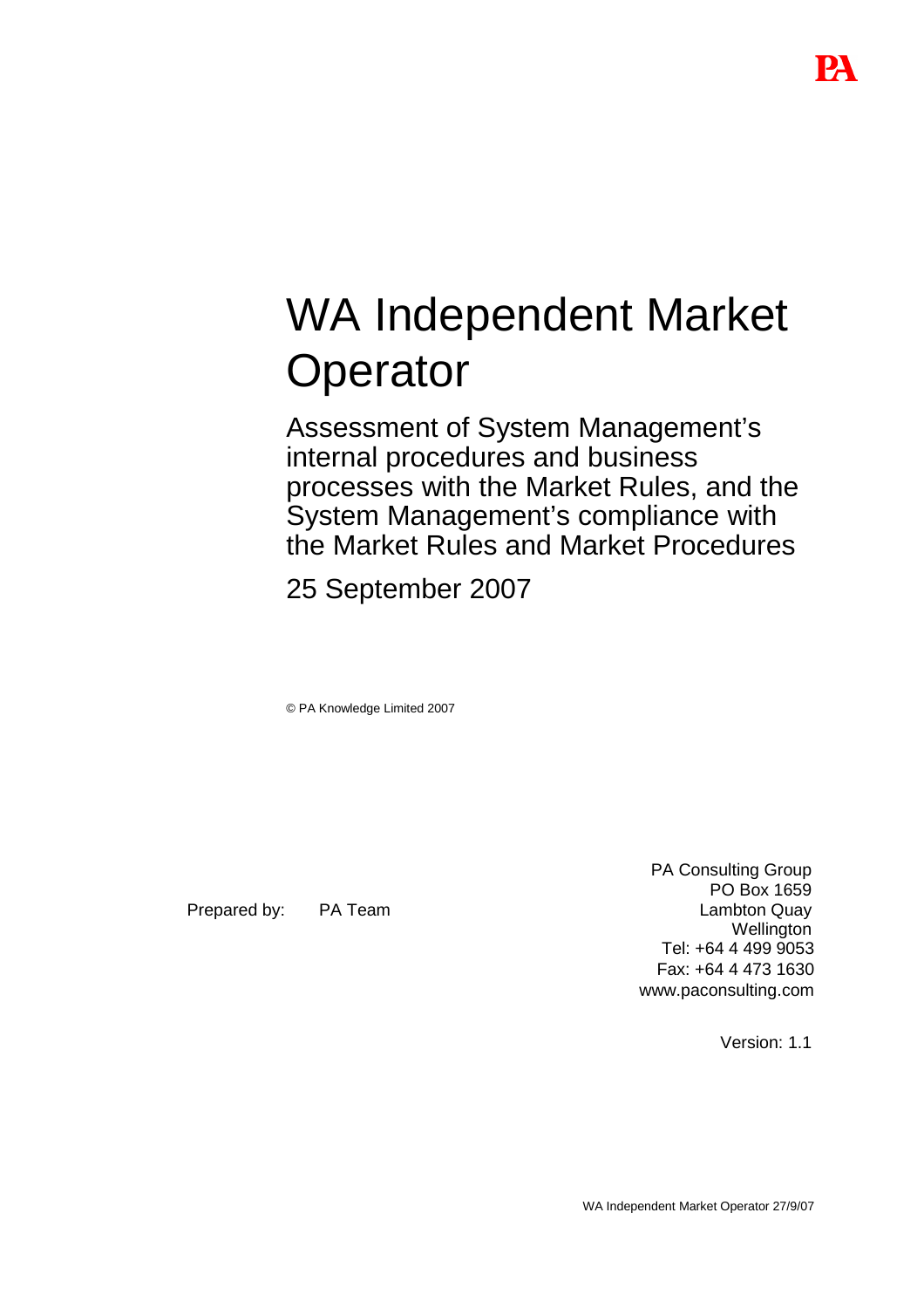

#### **EXECUTIVE SUMMARY**

This report sets out the results of the market audit by PA Consulting Group in carrying out its assessment of the compliance of System Management's internal procedures and business processes with the Market Rules, and System Management's compliance with the Market Rules and Market Procedures.

This market audit has been carried out under Market Rule 2.14.6 (b) which requires that

… the IMO must at least annually, and may more frequently where it reasonably considers that System Management may not be complying with the Market Rules and Market Procedures:

(a) require System Management to demonstrate compliance with the Market Rules and Market Procedures by providing such records as are required to be kept under these Market Rules or any Market Procedure or

(b) subject System Management to an audit by the Market Auditor to verify compliance with the Market Rules and Market Procedures.

PA has found that, although System Management has generally complied with its obligations under the Market Rules during the first year of the operation of the electricity market, a number of instances of non-compliance, which we believe to be not material, have been noted together with one instance of non-compliance which we believe to be material, although this is now being rectified.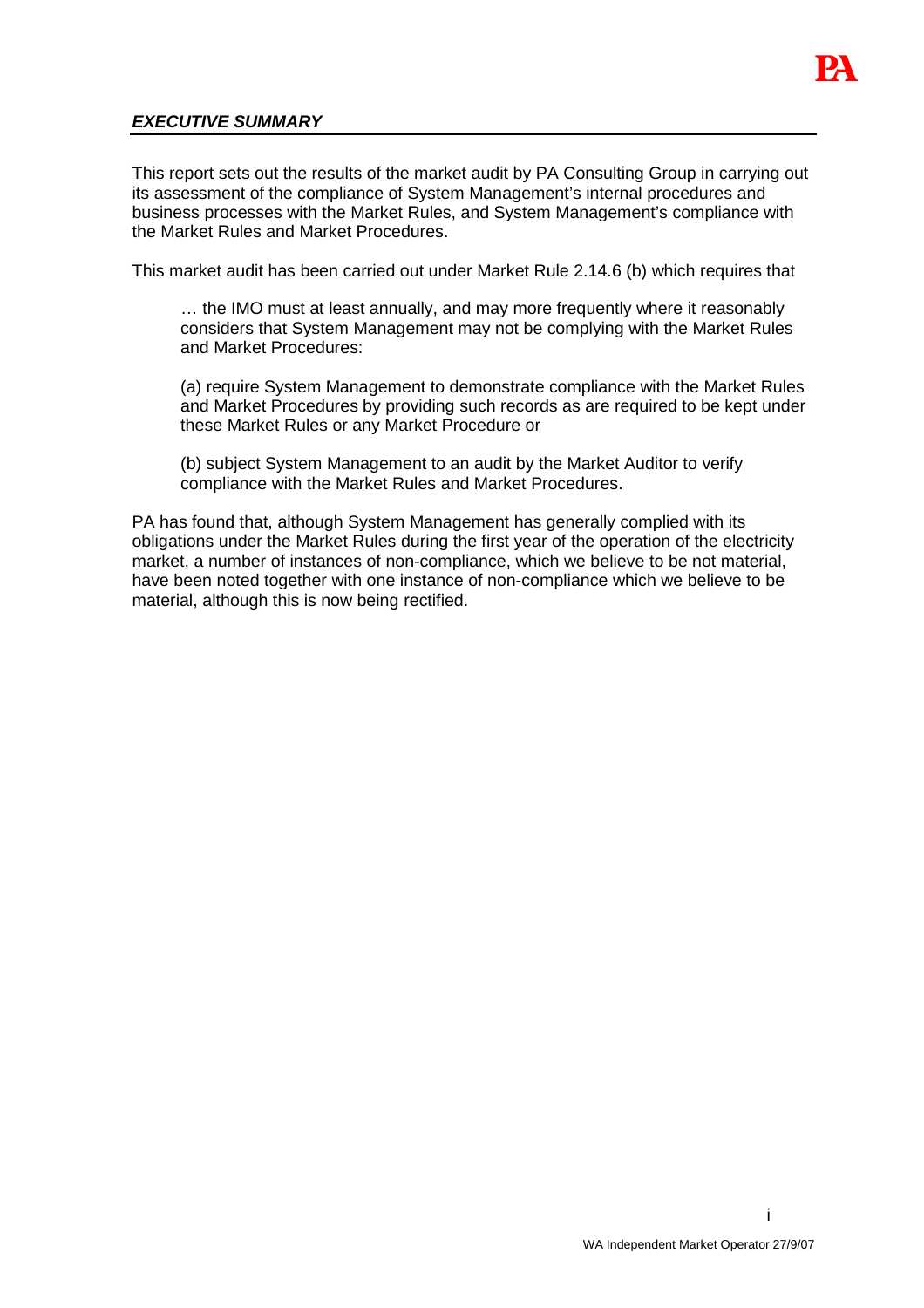

# **TABLE OF CONTENTS**

| <b>Executive summary</b> |                                 |                                                                                                                                                                               | j.                                                             |
|--------------------------|---------------------------------|-------------------------------------------------------------------------------------------------------------------------------------------------------------------------------|----------------------------------------------------------------|
| 1 <sub>1</sub>           | 1.1<br>1.2<br>1.3<br>1.4<br>1.5 | <b>Introduction</b><br>Scope of the market audit<br>Market audit process<br>Status of the Power System Operational Procedures<br>Structure of this report<br>Acknowledgements | $1 - 1$<br>$1 - 1$<br>$1 - 1$<br>$1 - 2$<br>$1 - 2$<br>$1 - 3$ |
| 2.                       | 2.1<br>2.2<br>2.3               | <b>Market Rule Chapter 1 - Introduction</b><br>Documentation<br>Compliance with Chapter 1<br>Opinion                                                                          | $2 - 1$<br>$2 - 1$<br>$2 - 1$<br>$2 - 1$                       |
| 3.                       | 3.1<br>3.2<br>3.3               | <b>Market Rule Chapter 2 - Administration</b><br>Documentation<br><b>Compliance with Chapter 2</b><br>Opinion                                                                 | $3 - 1$<br>$3 - 1$<br>$3 - 2$<br>$3 - 3$                       |
| 4.                       | reliability<br>4.1<br>4.3       | Market Rule Chapter 3 – Power system security and<br>Documentation<br>4.2 Compliance with Chapter 3<br>Opinion                                                                | $4 - 1$<br>$4 - 1$<br>$4 - 2$<br>$4 - 7$                       |
| 5.                       | 5.1<br>5.2<br>5.3               | Market Rule Chapter 4 – Reserve capacity<br>Documentation<br>Compliance with Chapter 4<br>Opinion                                                                             | $5-1$<br>$5 - 1$<br>$5 - 1$<br>$5 - 1$                         |
| 6.                       | 6.1<br>6.2<br>6.3               | Market Rule Chapter 5 – Network control service<br>procurement<br>Documentation<br>Compliance with Chapter 5<br>Opinion                                                       | $6 - 1$<br>$6 - 1$<br>$6 - 1$<br>$6 - 1$                       |
| 7.                       | 7.1<br>7.2<br>7.3               | Market Rule Chapter 6 – Energy market<br>Documentation<br>Compliance with Chapter 6<br>Opinion                                                                                | 7-1<br>$7 - 1$<br>$7 - 1$<br>$7 - 1$                           |
| 8.                       | 8.1<br>8.2<br>8.3               | Market Rule Chapter 7 – Dispatch<br>Documentation<br>Compliance with Chapter 7<br>Opinion                                                                                     | 8-1<br>$8 - 1$<br>$8 - 2$<br>$8-5$                             |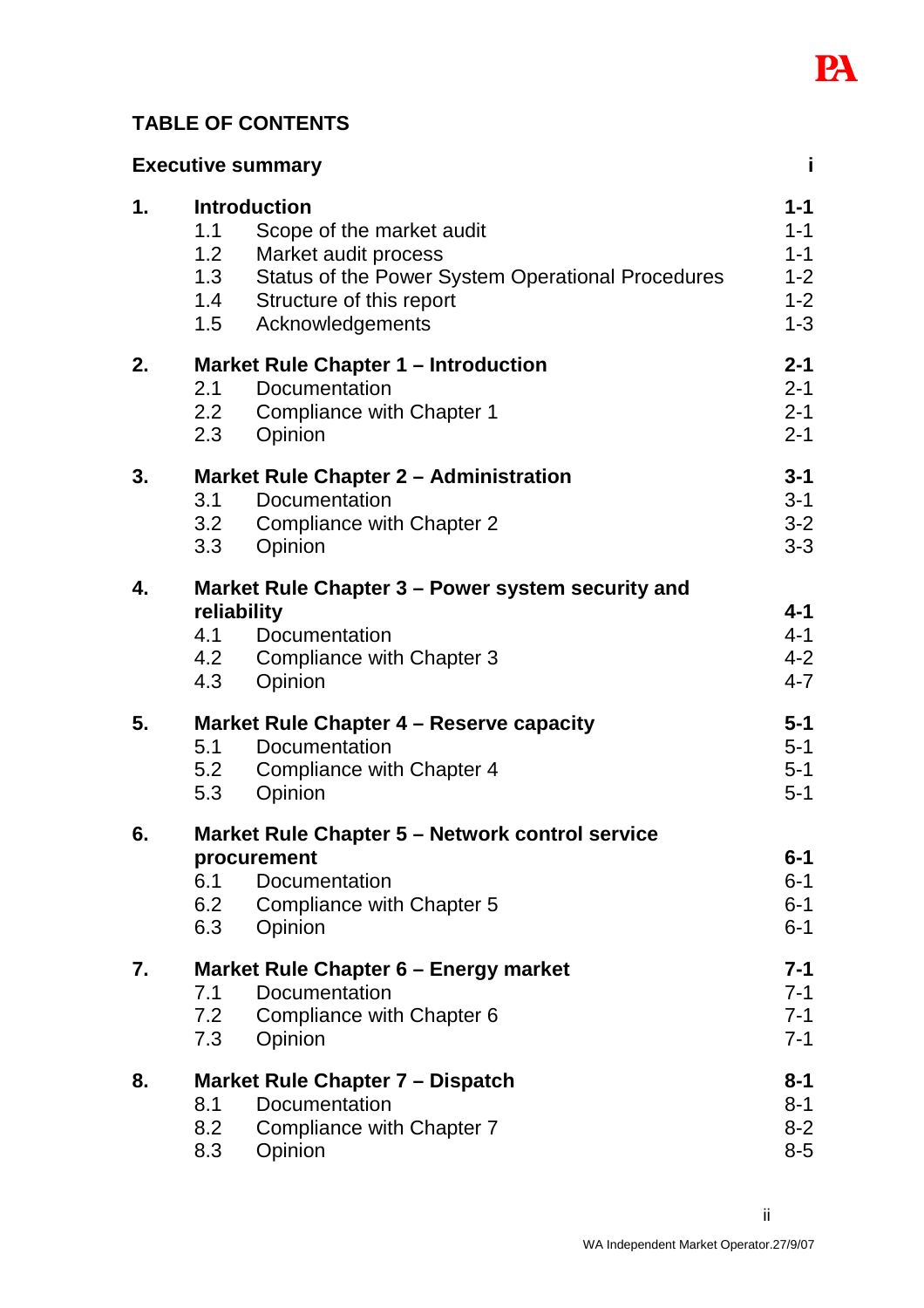| 9.  |      | Market Rule Chapter 8 - Wholesale market metering | $9 - 1$  |
|-----|------|---------------------------------------------------|----------|
|     | 9.1  | Documentation                                     | $9 - 1$  |
|     | 9.2  | Opinion                                           | $9 - 1$  |
| 10. |      | <b>Market Rule Chapter 9 – Settlement</b>         | $10-1$   |
|     | 10.1 | Documentation                                     | $10 - 1$ |
|     |      | 10.2 Compliance with Chapter 9                    | $10-1$   |
|     | 10.3 | Opinion                                           | $10-1$   |
| 11. |      | Market Rule Chapter 10 – Market information       | $11 - 1$ |
|     | 11.1 | Documentation                                     | $11 - 1$ |
|     |      | 11.2 Compliance with Chapter 10                   | $11 - 1$ |
|     | 11.3 | Opinion                                           | $11 - 1$ |
|     |      |                                                   |          |

# **Appendices**

| <b>APPENDIX A: Mapping of System Management Market Rule</b> |     |
|-------------------------------------------------------------|-----|
| <b>Obligations to Power System Operational</b>              |     |
| <b>Procedures and Internal Procedures</b>                   | A-1 |

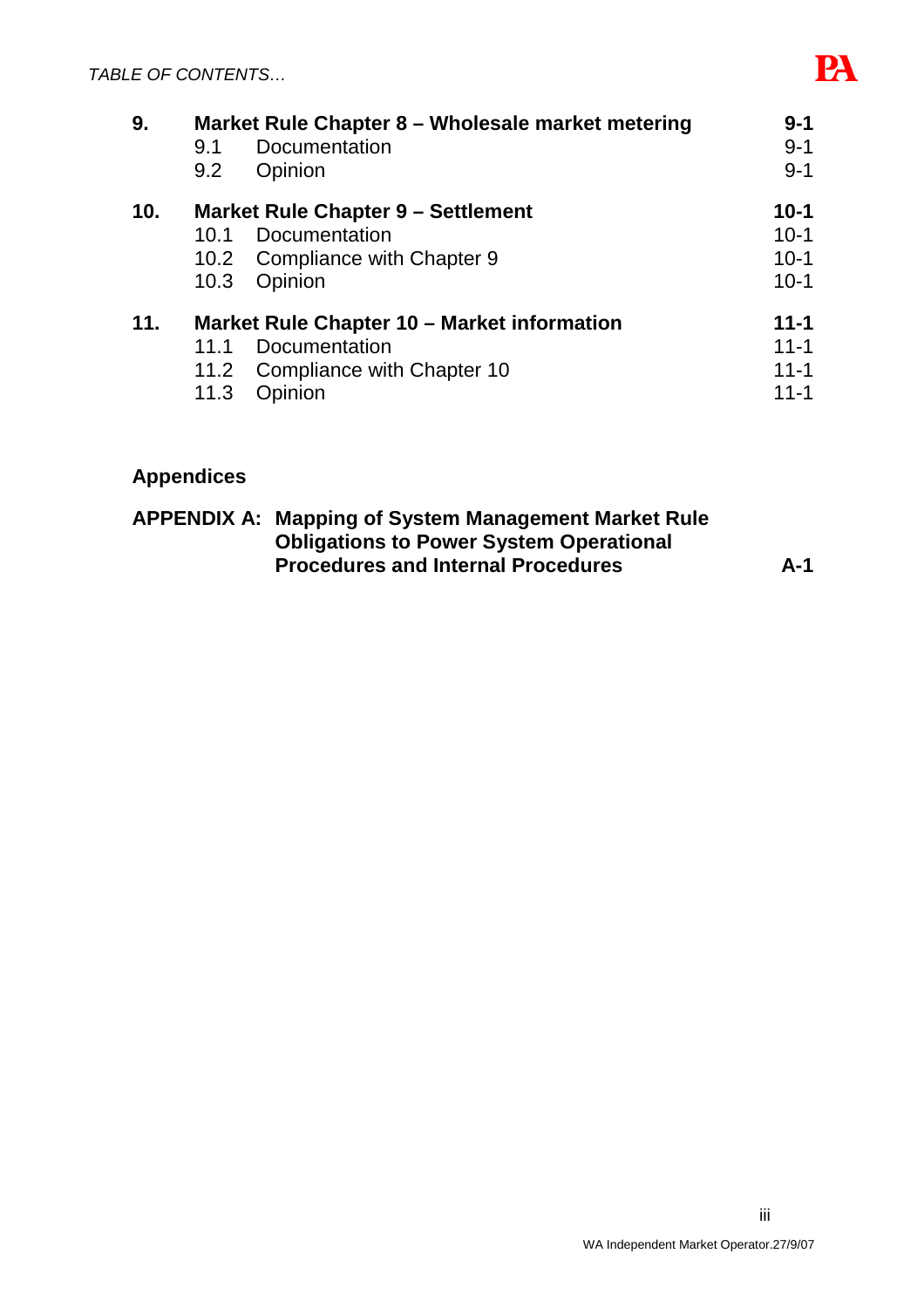

#### **1. INTRODUCTION**

The document sets out the results of the market audit by PA Consulting Group in carrying out its assessment of the compliance of System Management's Internal Procedures and business processes with the Market Rules, and System Management's compliance with the Market Rules and Market Procedures.

#### **1.1 SCOPE OF THE MARKET AUDIT**

This market audit has been carried out under Market Rule 2.14.6 (b) which requires that

… the IMO must at least annually, and may more frequently where it reasonably considers that System Management may not be complying with the Market Rules and Market Procedures:

(a) Require System Management to demonstrate compliance with the Market Rules and Market Procedures by providing such records as are required to be kept under these Market Rules or any Market Procedure; or

(b) Subject System Management to an audit by the Market Auditor to verify compliance with the Market Rules and Market Procedures.

#### **1.2 MARKET AUDIT PROCESS**

In conducting the market audit on the compliance of System Management with the Market Rules, PA has:

- Ensured that it is up to date with its understanding of the West Australia Electricity Market Rules
- Identified all obligations placed on System Management by the Market Rules
- Mapped those obligations to the applicable Market Procedures and Internal Procedures
- Reviewed the System Management procedures in place for compliance with the Market Rules
- Sought evidence that System Management is following those procedures so as to comply with the Market Rules
- Had discussions with System Management managers and staff to clarify issues identified and then
- Prepared a draft report setting out our findings followed by a final report.

There are limitations to any external audit. Audits are not an absolute guarantee of the truth or reliability of agency information or the effectiveness of internal controls. They may not identify all matters of significance. This is because external audit techniques involve:

- Professional judgement as to "good industry and market operational practice"
- The use of sample testing
- An assessment of the effectiveness of internal control structures and
- An assessment of risk.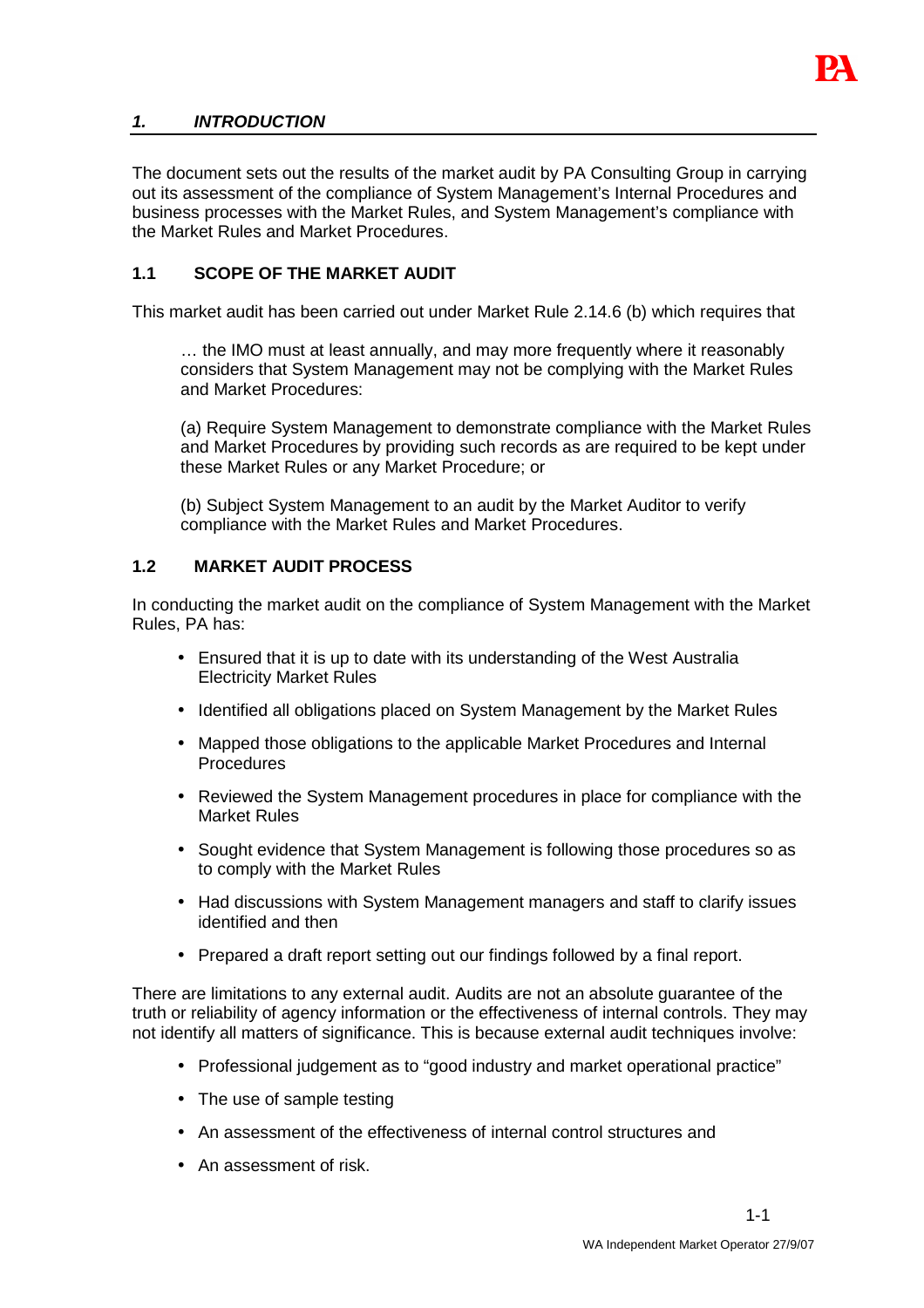A market audit does not guarantee every procedure and action carried out in the operation of the electricity market in the audit report, nor does it examine all evidence and every transaction. However, our audit procedures should identify errors or omissions significant enough to adversely affect the decisions of users of the market audit report.

We also note that there is a high degree of compliance monitoring built into the market design. Should System Management not carry out a requirement of the Market Rules, those cases that are material will have affected either the IMO or market participants and will have been raised.

Where non-compliant procedures or actions are identified, these are classified as being:

- Material, in that they may affect decisions made by market participants or otherwise affect the outcome of the market, or
- Non-material, in that
	- − they do not comply with the wording or the Market Rules but do comply with the intention of the Market Rules or
	- − they do not comply with the Market Rules but they are not likely to affect decisions made by market participants or otherwise affect the outcome of the market.

In performing this market audit, we are conscious that it covers the first year of operation of the Western Australian Wholesale Electricity Market. It has been PA's experience that during the first year of operation any electricity market will require some minor changes to the Market Rules to correct problems created by drafting that does not allow reasonable operational practices.

We have found this to be the case here and many of the reported non-compliances are due as much to minor drafting errors, with the spirit of the rule being complied with although the wording is not. Where this has been the case, we have suggested that a Rule Change be proposed to better express the intent of the rule.

# **1.3 STATUS OF THE POWER SYSTEM OPERATIONAL PROCEDURES**

This audit has relied upon both the Power System Operational Procedures approved by the Minister for Energy and on System Management Internal Procedures. We understand that System Management intends to review the Power System Operational Procedures for their continued relevance as it believes that in their current form they do not provide a relevant basis for operation, either for System Management or for market participants. We have no view as to any outcome of this forthcoming review and are reporting on the present Power System Operational Procedures vis-à-vis the Market Rules.

# **1.4 STRUCTURE OF THIS REPORT**

This report contains PA's analysis of the operation of System Management on a Market Rules chapter by chapter basis.

However, when considering the mapping of System Management procedures to the Market Rules, it is relevant that these procedures are written around functions performed by System Management, rather than directly around requirements of the rules. By contrast, because the IMO's functions are defined by the nature of the Rules, its procedures are written to ensure compliance on a Rule by Rule basis.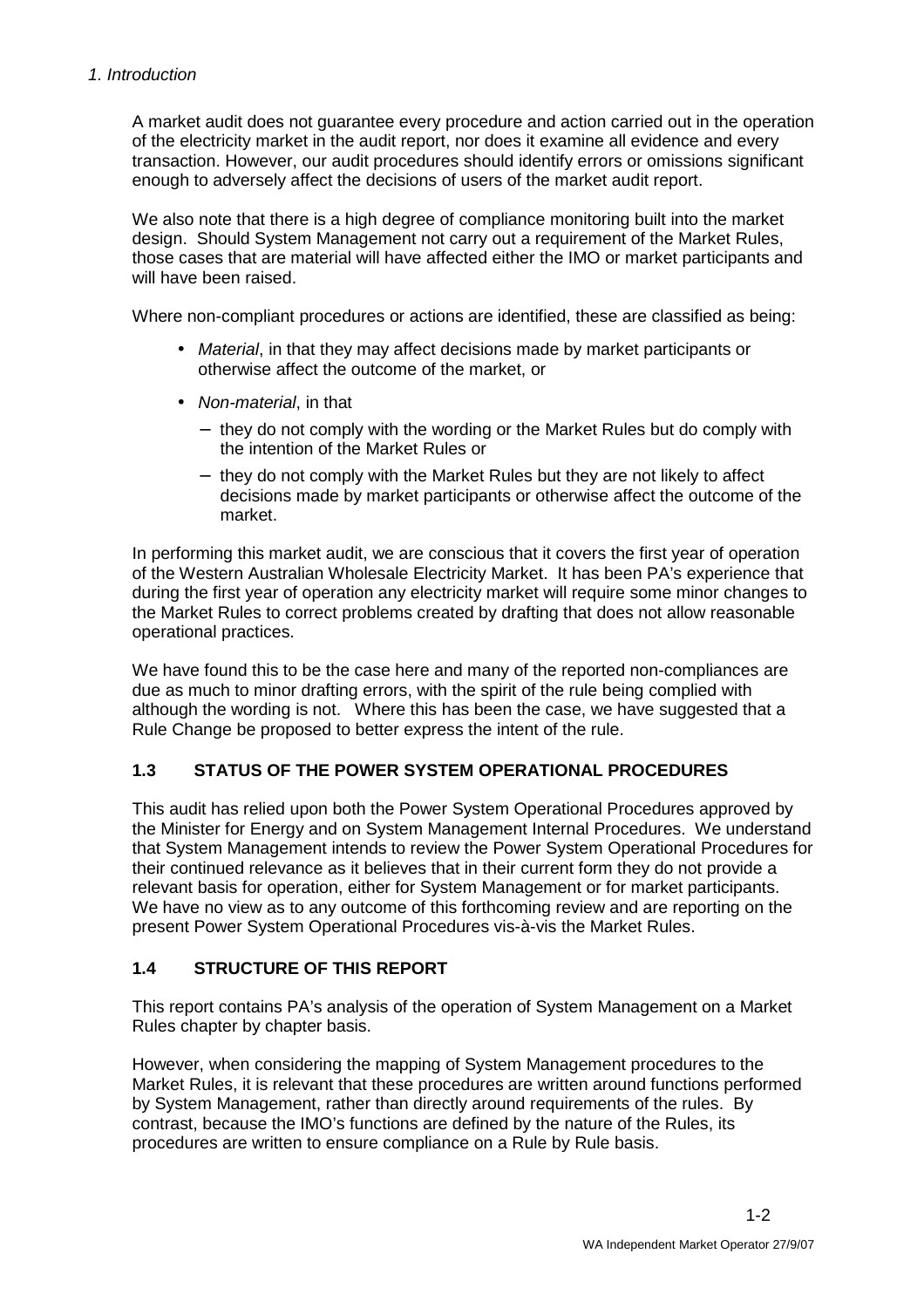#### 1. Introduction

Appendix A to this report records the mapping of Market Rule obligations to the appropriate Market Procedures and System Management Internal Procedures

# **1.5 ACKNOWLEDGEMENTS**

PA would like to thank the managers and staff of System Management who willingly provided information and shared in discussions with us while we carried out this market audit.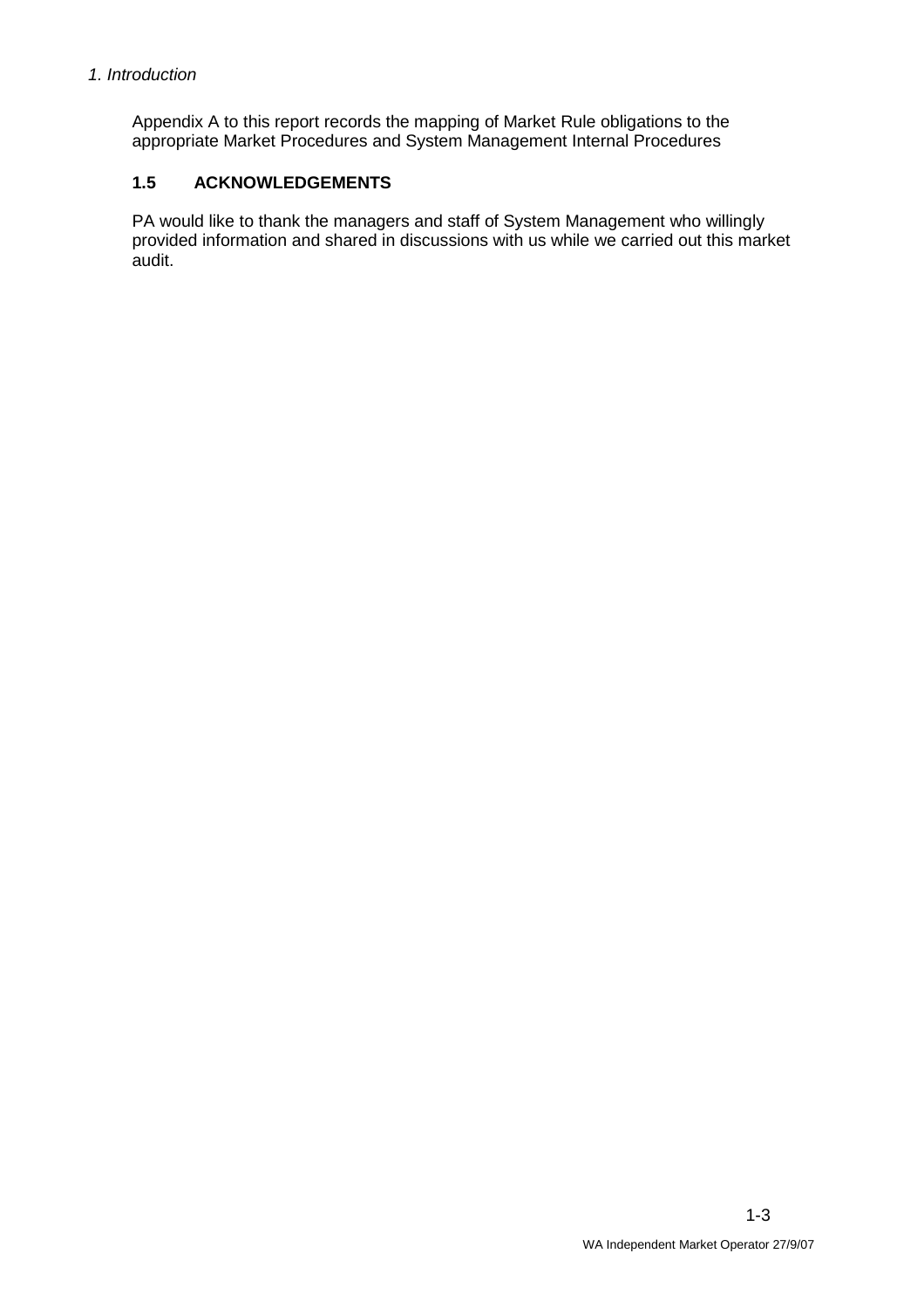

### **2. MARKET RULE CHAPTER 1 – INTRODUCTION**

#### **2.1 DOCUMENTATION**

Market Rule Chapter 1 sets out the Introduction to the Market Rules such as the objectives of the market, glossary and role of System Management.

There are no relevant Power System Operational Procedures and there are no Internal Procedures.

#### **2.2 COMPLIANCE WITH CHAPTER 1**

The obligations placed in System Management under Chapter 1 of the Market Rules relate to transitional matters or matters that expired at the Energy Market Commencement.

#### **2.3 OPINION**

System Management has no obligations under Chapter 1 of the Market Rules.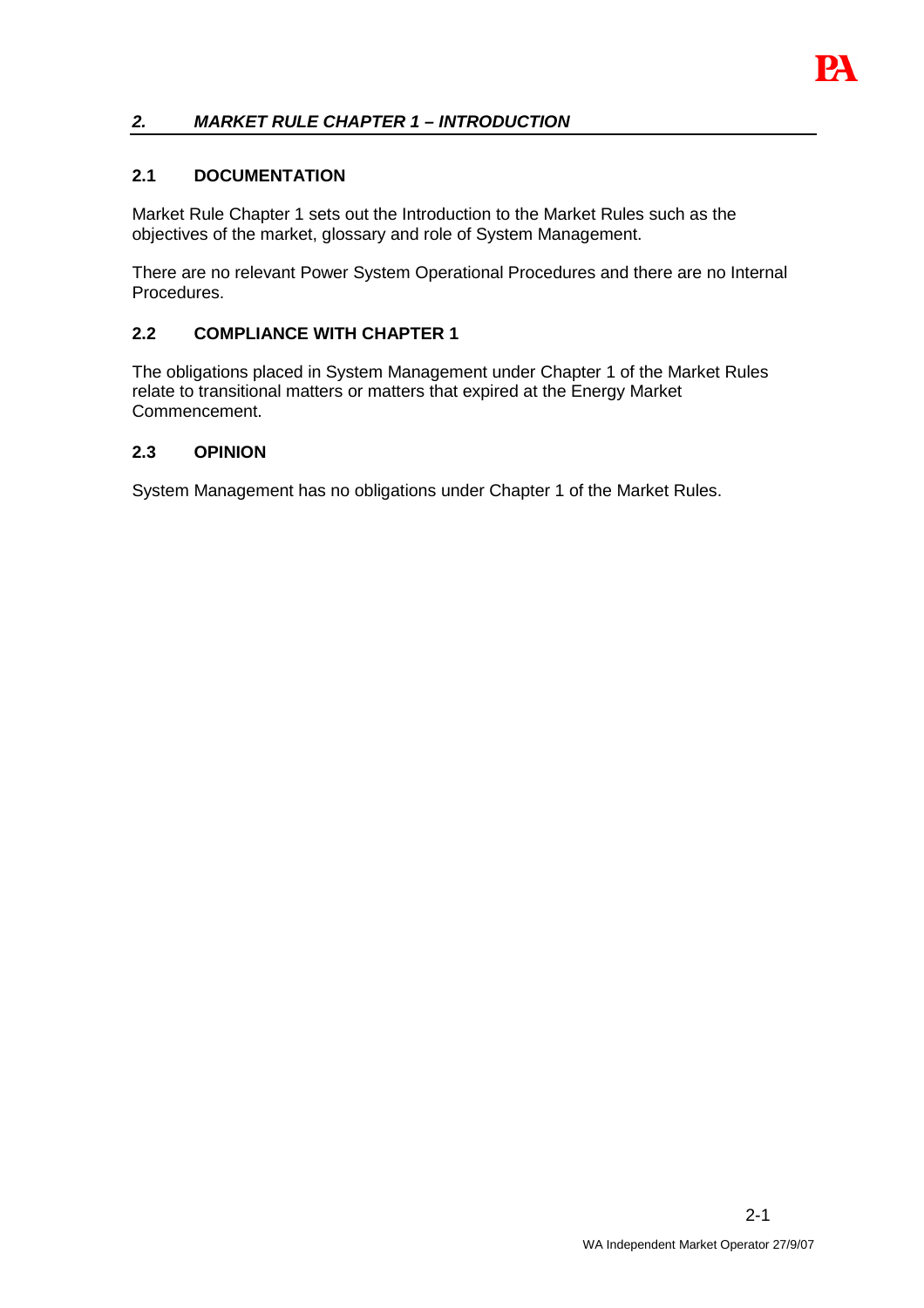

#### **3. MARKET RULE CHAPTER 2 – ADMINISTRATION**

#### **3.1 DOCUMENTATION**

Market Rule Chapter 2 sets out the Functions and Governance Rules which affect both the Market Development and Market Operations functions of System Management. The relevant Power System Operational Procedures are:

- Ancillary services
- Commissioning and testing
- Communication and control systems
- Monitoring and reporting protocol
- Power system security.

and the relevant System Management Internal Procedures are:

- Creating Rule Change Proposals
- Responding to Pre-Rule Change Discussion Papers, Rule Change Proposals, and Draft Reports
- Identifying IT changes required from Rule Changes
- Identifying Broad Procedure Changes Required from Rule Changes
- Identifying Internal Process Changes Required from Rule, Procedure, and Policy **Changes**
- Creating Procedure Change Proposals
- Updating Procedures following Approved Procedure Changes
- How System Management Monitors Compliance of Participants
- How to notify the IMO of alleged breaches of the Market Rules
- Identifying And Rectifying System Management Process Or Market Rule Non-**Compliance**
- Internal Review Mechanisms
- SM Market Audit
- Entering a Dispute
- Consultation
- Creation of Allowable Revenue Application
- Annual Budget
- Consulting with IMO regarding Facility Registration
- Advising the IMO regarding inaccurate Standing Data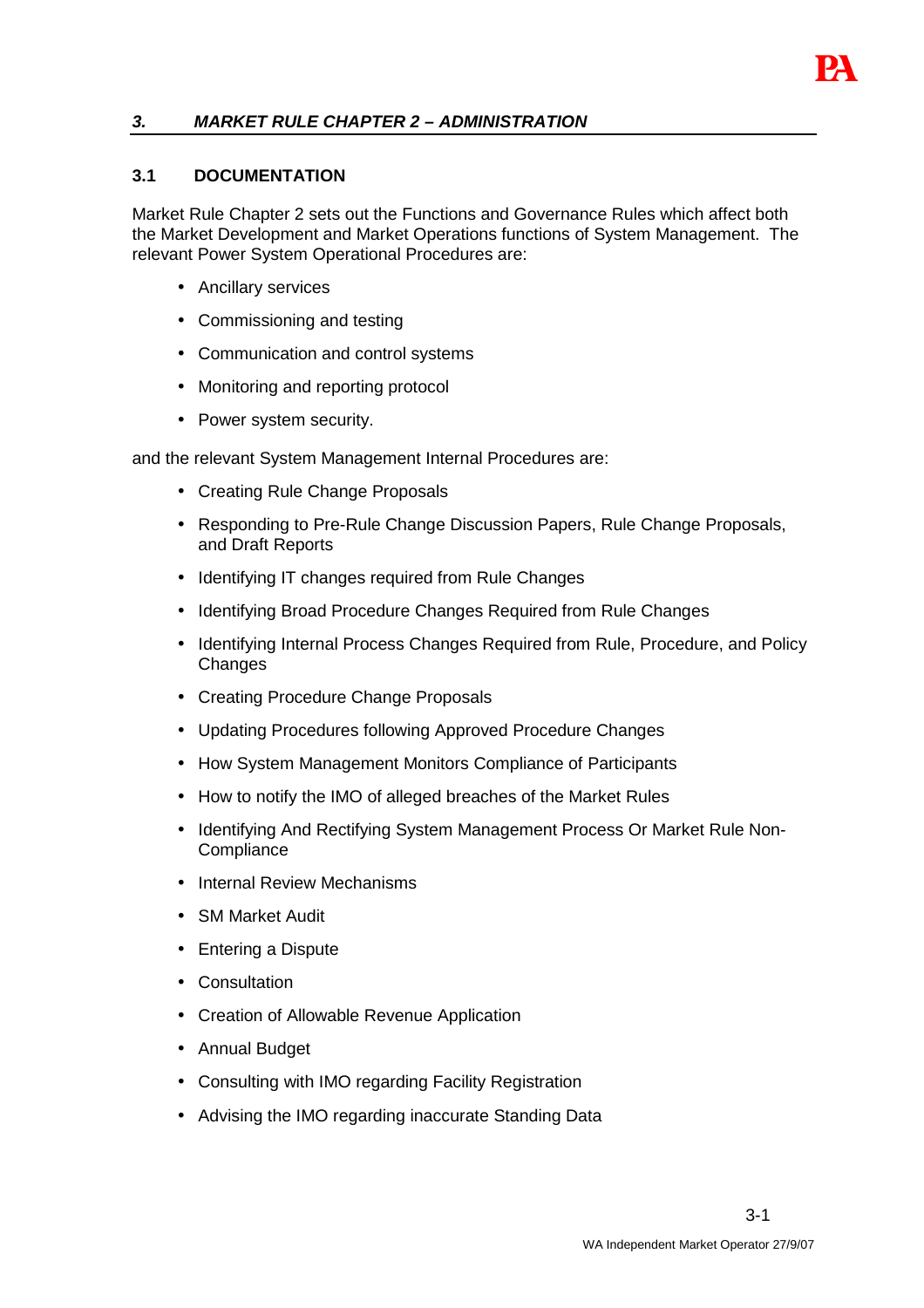# **3.2 COMPLIANCE WITH CHAPTER 2**

The procedures to be followed are fully documented and, if followed, should result in compliance with the Market Rules. However, the areas of non-compliance shown below have been noted

| <b>Clause</b> | Non-compliance                                                                                                                                                                                                                                                                                                                                                                                                                                                                                                                                                                                                                                                                                                                                                                                                                                                                                                               | <b>PA comment</b>                                                                                                                                                                                                                                                                                                                                                                                                                                                  |
|---------------|------------------------------------------------------------------------------------------------------------------------------------------------------------------------------------------------------------------------------------------------------------------------------------------------------------------------------------------------------------------------------------------------------------------------------------------------------------------------------------------------------------------------------------------------------------------------------------------------------------------------------------------------------------------------------------------------------------------------------------------------------------------------------------------------------------------------------------------------------------------------------------------------------------------------------|--------------------------------------------------------------------------------------------------------------------------------------------------------------------------------------------------------------------------------------------------------------------------------------------------------------------------------------------------------------------------------------------------------------------------------------------------------------------|
| 2.34.2A       | Participants must revise Standing Data as soon<br>as practical if the data is inaccurate. System<br>Management must monitor compliance with<br>this clause as required by MR 2.13.9.<br>System Management has a general<br>a)<br>review process for Standing Data which is used<br>for dispatch purposes.<br>Following identification of incorrectness<br>b)<br>of any dispatch data, Participants are<br>requested to revise Standing Data as soon as<br>practical.<br>c)<br>System Management has advised the<br>IMO of one instance where this data was not<br>revised in a timely fashion.<br>System Management does not, nor has<br>d)<br>any ability to, identify the correctness of any<br>non-dispatch standing data (such as balancing<br>prices or nominated maximum intermittent<br>loads etc). System Management considers<br>that it is the responsibility of the IMO to<br>determine accuracy of these values. | This is primarily a responsibility of<br>market participants.<br>System Management has a<br>responsibility to monitor those items<br>of standing data which it can<br>reasonably be expected to know<br>the appropriate values<br>System Management can not be<br>expected to monitor those items of<br>Standing Data of which it has no<br>visibility.<br>PA suggests that this rule be<br>revised to more appropriately<br>assign the monitoring responsibility. |
| 2.34.3        | Participants must revise Standing Data in a<br>certain format. System Management must<br>monitor compliance with this clause as required<br>by MR 2.13.9.<br>System Management is not provided<br>a)<br>with all the information submitted under 2.34.3.<br>System Management is not provided with the<br>reason for the change, nor the effective date.<br>System Management does not, and has<br>b)<br>no ability to, determine whether the information<br>submitted under this clause is submitted in the<br>correct form.<br>System Management does not monitor<br>c)<br>compliance with this clause, and considers that<br>the clause 2.13.9 should be amended to<br>remove this obligation, as the obligation should<br>reside with the IMO.                                                                                                                                                                           | The comments above apply equally<br>to this point.                                                                                                                                                                                                                                                                                                                                                                                                                 |
| 2.34.10       | When System Management becomes aware of<br>inaccurate Standing Data it must notify the<br>IMO.<br>a)<br>From Market commencement until<br>March, when it notified the IMO, System<br>Management was aware that the response time<br>for a facilities was incorrect.<br>b)<br>Due to this knowledge, System<br>Management did not dispatch the facility as<br>would have been required by the Dispatch<br>Merit Order.<br>System Management did not notify the<br>c)                                                                                                                                                                                                                                                                                                                                                                                                                                                          | Noted.                                                                                                                                                                                                                                                                                                                                                                                                                                                             |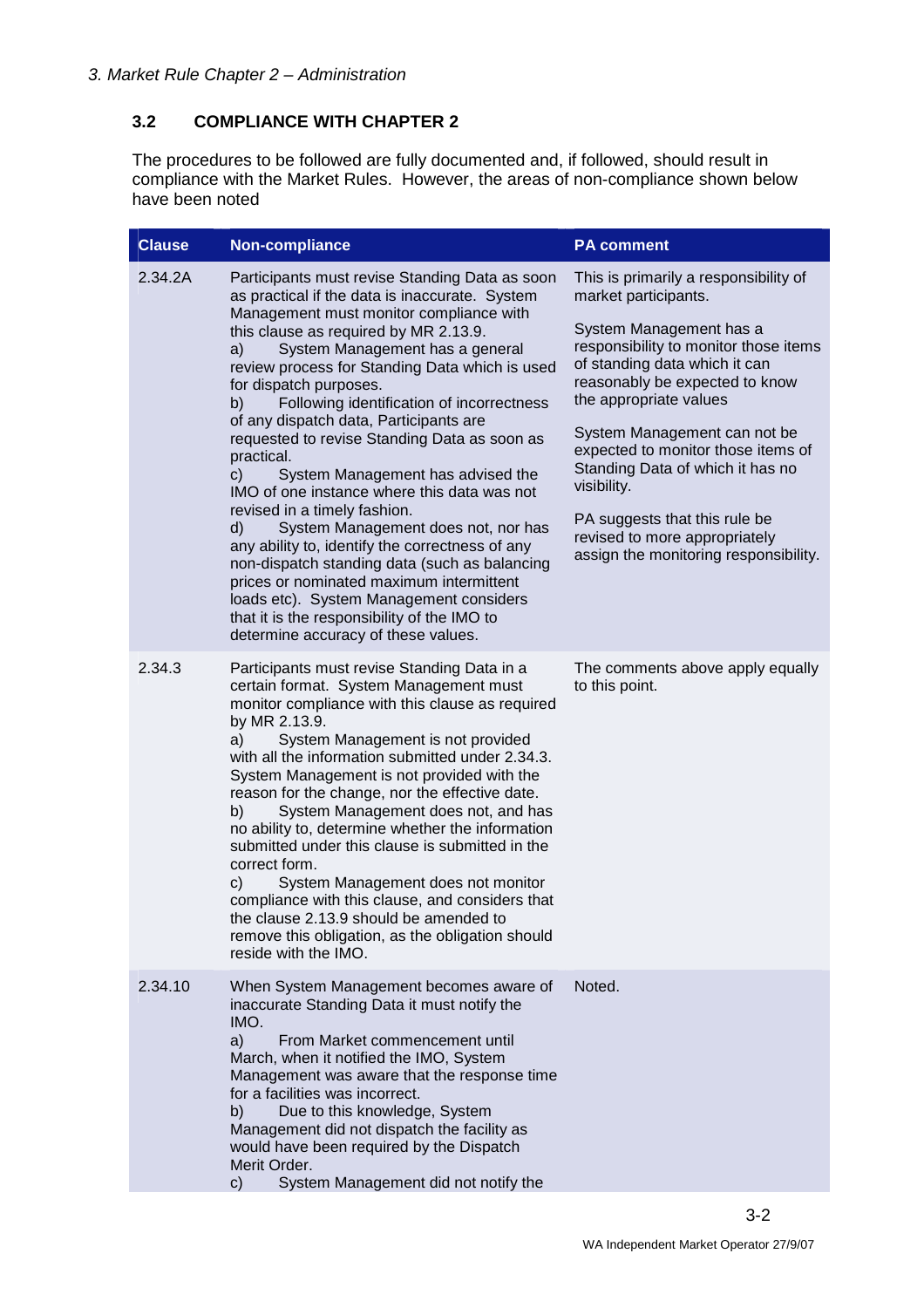

#### **3.3 OPINION**

With the exception of the non-compliance noted above, System Management has complied with its obligations under Chapter 2 of the Market Rules.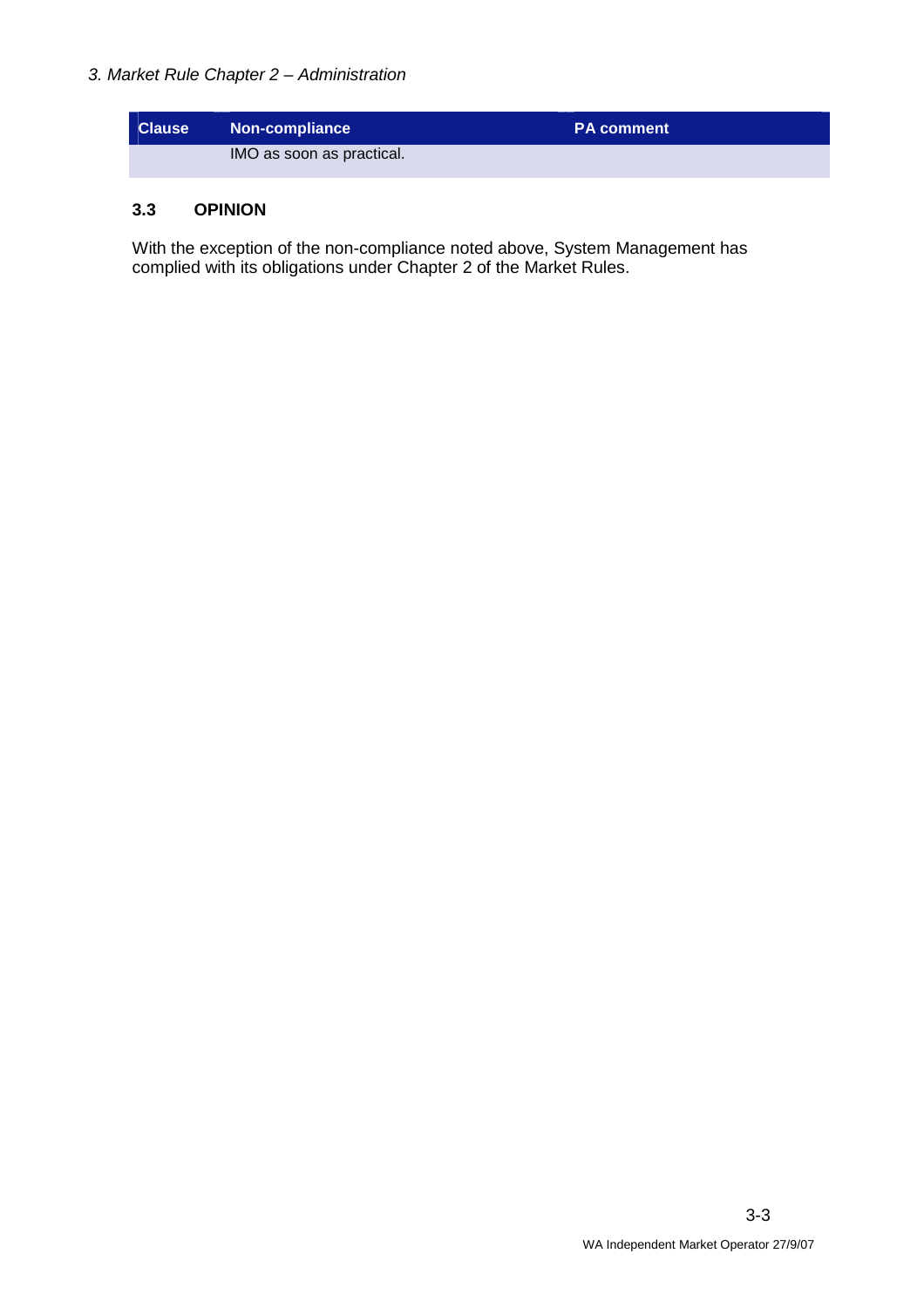

#### **4. MARKET RULE CHAPTER 3 – POWER SYSTEM SECURITY AND RELIABILITY**

#### **4.1 DOCUMENTATION**

Market Rule Chapter 3 sets out the Power System Security and Reliability Rules which affect both the Market Development, Market Operations, System Planning and System Operations functions of System Management. The relevant Power System Operational Procedures are:

- Ancillary Services
- Commissioning and testing
- Dispatch
- Facility Outages
- Monitoring and reporting
- MT PASA
- Security
- ST PASA

and the relevant System Management Internal Procedures are:

- Who may initiate a high risk operating state
- Who may initiate an emergency operating state
- Determining load shedding requirements and plans
- Determining whether an event is reportable/Reporting to IMO
- Ancillary Services: Requirements determination for upcoming year.
- Scheduling facilities to ensure sufficient Ancillary Services
- Producing the MT PASA
- Medium Term PASA Publishing
- Producing the ST PASA
- Short Term PASA Publishing
- How to accept or reject a generation outage
- How to accept or reject a transmission outage
- How to coordinate outages between generation and transmission
- How to approve or reject a generation outage
- How to approve or reject a transmission outage
- How to approve or reject on the day opportunistic maintenance
- How to create the 3.19 report to IMO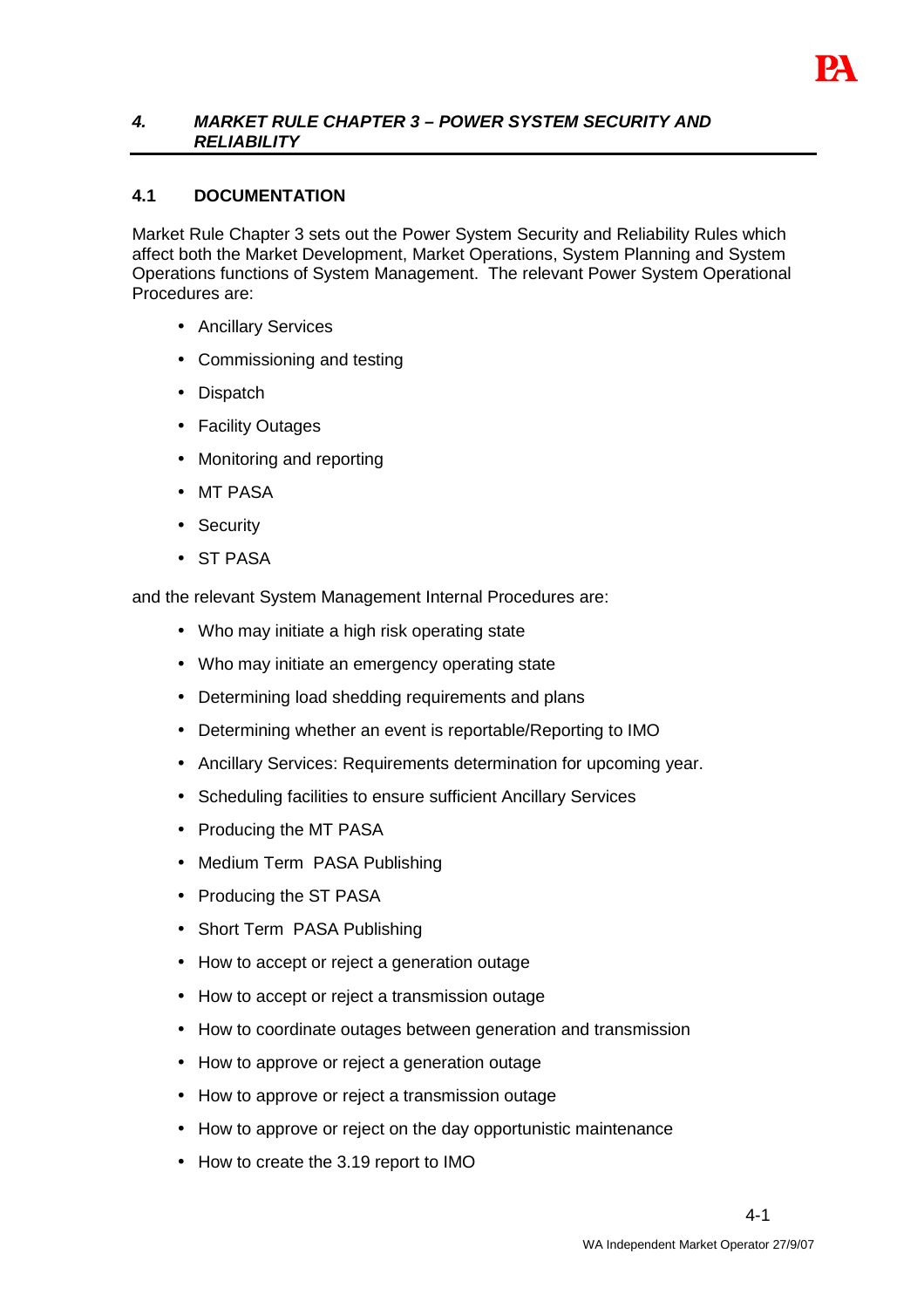- How to recall a facility from outage
- Forced Outages How to determine whether a Consequential Outage meets the Criteria.
- How to determine whether a forced outage should be registered
- Commissioning Tests for SSOC
- Commissioning Tests for SOPE
- How do we allow de-commitment
- Provide the IMO with Ancillary Service Contract Information
- Provide the IMO with Ancillary Service Contract Information for a Trading Month.

#### **4.2 COMPLIANCE WITH CHAPTER 3**

The procedures to be followed are fully documented. However, some procedures related to PASA reports are not in compliance with the Market Rules while it does not comply with others on pragmatic grounds.

The areas of non-compliance are shown below:

| <b>Clause</b> | <b>Non-compliance</b>                                                                                                                                                                                                                                                                                                                                                                                                                                                                                                                                                                                                                                                                                                                                                                                                                                                                                                                                                                                                                                                                                                                                                                                                                                                                                                | <b>PA comment</b>                                                                                                                                                                                                                                       |
|---------------|----------------------------------------------------------------------------------------------------------------------------------------------------------------------------------------------------------------------------------------------------------------------------------------------------------------------------------------------------------------------------------------------------------------------------------------------------------------------------------------------------------------------------------------------------------------------------------------------------------------------------------------------------------------------------------------------------------------------------------------------------------------------------------------------------------------------------------------------------------------------------------------------------------------------------------------------------------------------------------------------------------------------------------------------------------------------------------------------------------------------------------------------------------------------------------------------------------------------------------------------------------------------------------------------------------------------|---------------------------------------------------------------------------------------------------------------------------------------------------------------------------------------------------------------------------------------------------------|
| 3.16.4        | Participants are required to provide information<br>to System Management on a regular basis.<br>System Management must monitor compliance<br>with this clause as required by MR 2.13.9.<br>SMMITS has the ability for Participants<br>a)<br>to provide the information required. This would<br>be, in effect, modification of outage data held<br>by System Management.<br>System Management uses outage<br>b)<br>notifications as the basis of PASA.<br>Information from Participants for other<br>c)<br>items, such as proposed closure of facilities, is<br>notified to System Management by email as<br>required. In future, System Management may<br>require Participants to use the facility in<br>SMMITS in accordance with the PSOP.<br>Network information is available to System<br>Management. System Management does not<br>use items 3.16.4 (b) iv and v.<br>d)<br>System Management does not see a<br>need to ensure Participants provide any<br>information via this clause as they comply<br>through the outage planning process.<br>The information required by this clause,<br>e)<br>which is not provided via outage planning, does<br>not materially impact on the PASA process, so<br>therefore System Management has not placed<br>a high emphasis on ensuring compliance with<br>this clause. | This appears to be a case of<br>System Management not complying<br>with the letter of the Market Rules<br>but complying with their spirit as the<br>information required from rule<br>participants is provided to System<br>Management via other means. |
| 3.16.9        | System Management must include DSM<br>information in the MT PASA.<br>System Management does not allow for<br>a)                                                                                                                                                                                                                                                                                                                                                                                                                                                                                                                                                                                                                                                                                                                                                                                                                                                                                                                                                                                                                                                                                                                                                                                                      | See the discussion in Section 4.2.1<br>below.                                                                                                                                                                                                           |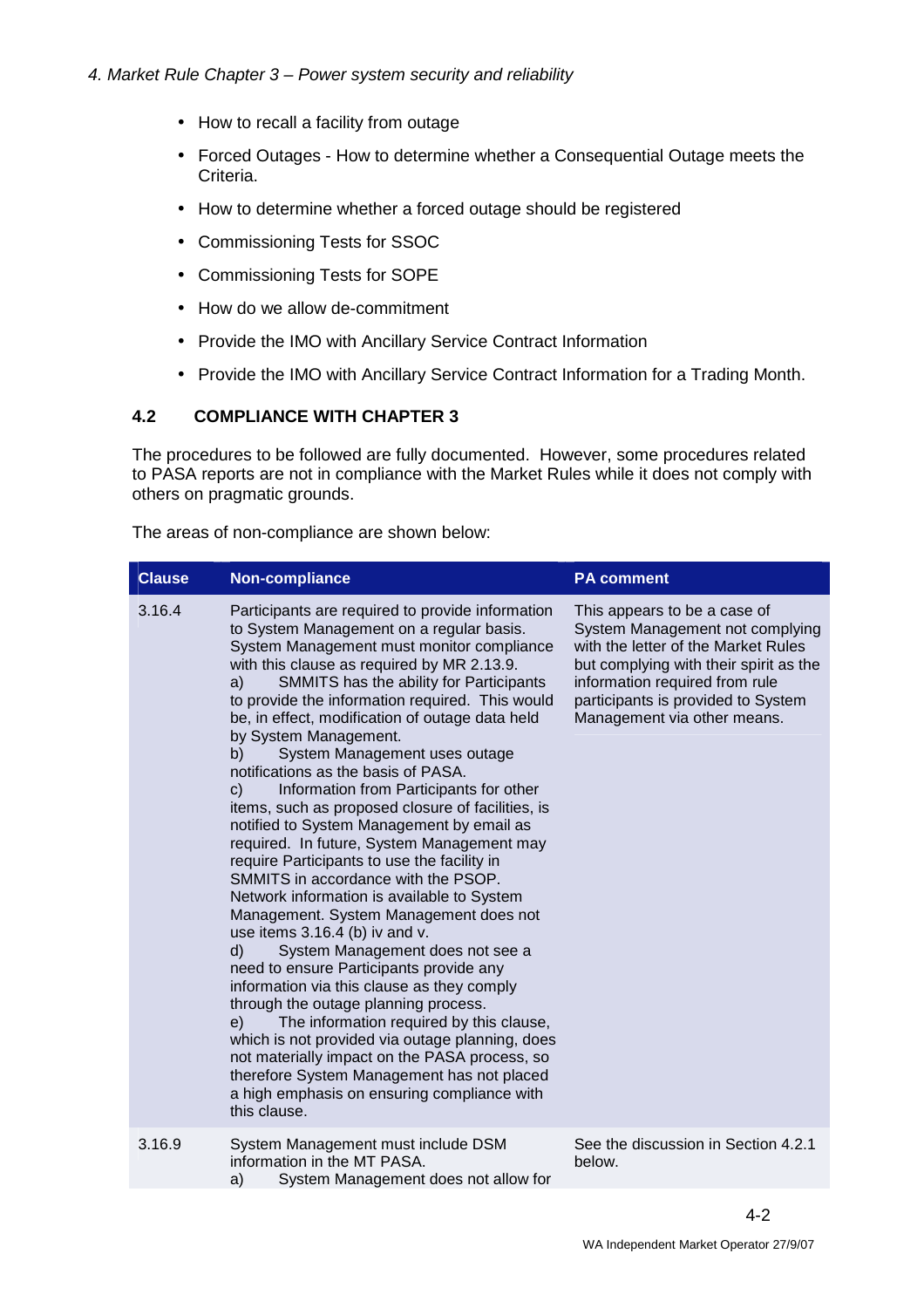| <b>Clause</b> | <b>Non-compliance</b>                                                                                                                                                                                                                                                                                                                                                                                                                                                                                                                                                                                                                                                                                                                                                  | <b>PA comment</b>                             |
|---------------|------------------------------------------------------------------------------------------------------------------------------------------------------------------------------------------------------------------------------------------------------------------------------------------------------------------------------------------------------------------------------------------------------------------------------------------------------------------------------------------------------------------------------------------------------------------------------------------------------------------------------------------------------------------------------------------------------------------------------------------------------------------------|-----------------------------------------------|
|               | DSM in the MT PASA.<br>A Rule Change to allow System<br>b)<br>Management to allow for "a reasonable<br>estimate" of DSM in the PASA will be in force in<br>the near future.                                                                                                                                                                                                                                                                                                                                                                                                                                                                                                                                                                                            |                                               |
| 3.17.1        | System Management must perform a PASA<br>study whenever material changes have<br>occurred, and provide the study to the IMO as<br>soon as practical.<br>System Management performs a PASA<br>a)<br>study whenever material changes have<br>occurred.<br>b)<br>System Management does not provide<br>the updated study to the IMO due to<br>operational reasons. Operationally, it is only<br>practical to perform this task weekly.                                                                                                                                                                                                                                                                                                                                    | See the discussion in Section 4.2.2<br>below. |
| 3.17.5        | Participants are required to provide information<br>to System Management every Thursday.<br>System Management must monitor compliance<br>with this clause as required by MR 2.13.9.<br>a)<br>SMMITS has the ability for Participants<br>to provide the information required. This would<br>be, in effect, modification of outage data held<br>by System Management.<br>As the required information is provided<br>b)<br>via outage planning System Management has<br>not placed a high emphasis on ensuring<br>compliance with this clause.<br>System Management does not see a<br>C)<br>need to ensure Participants provide any<br>information via this clause as they comply<br>through the outage planning process.                                                 | <b>Noted</b>                                  |
| 3.17.6        | Participants must update information provided<br>in 3.17.5 if the information has changed.<br>System Management must monitor compliance<br>with this clause as required by MR 2.13.9.<br>SMMITS has the ability for Participants<br>a)<br>to provide the information required. This would<br>be, in effect, modification of data previously<br>provided under MR 3.17.5.<br>As the required information is provided<br>b)<br>and updated via outage planning System<br>Management has not placed a high emphasis<br>on ensuring compliance with this clause.<br>Should information be provided under<br>C)<br>MR 3.17.5, System Management will review<br>the adequacy and determine, using SCADA<br>information, whether the information should<br>have been updated. | Noted.                                        |
| 3.17.9        | System Management must include DSM<br>information in the ST PASA.<br>System Management does not allow for<br>a)<br>DSM in the ST PASA.<br>A Rule Change to allow System<br>b)<br>Management to allow for "a reasonable                                                                                                                                                                                                                                                                                                                                                                                                                                                                                                                                                 | See the discussion in Section 4.2.1<br>below. |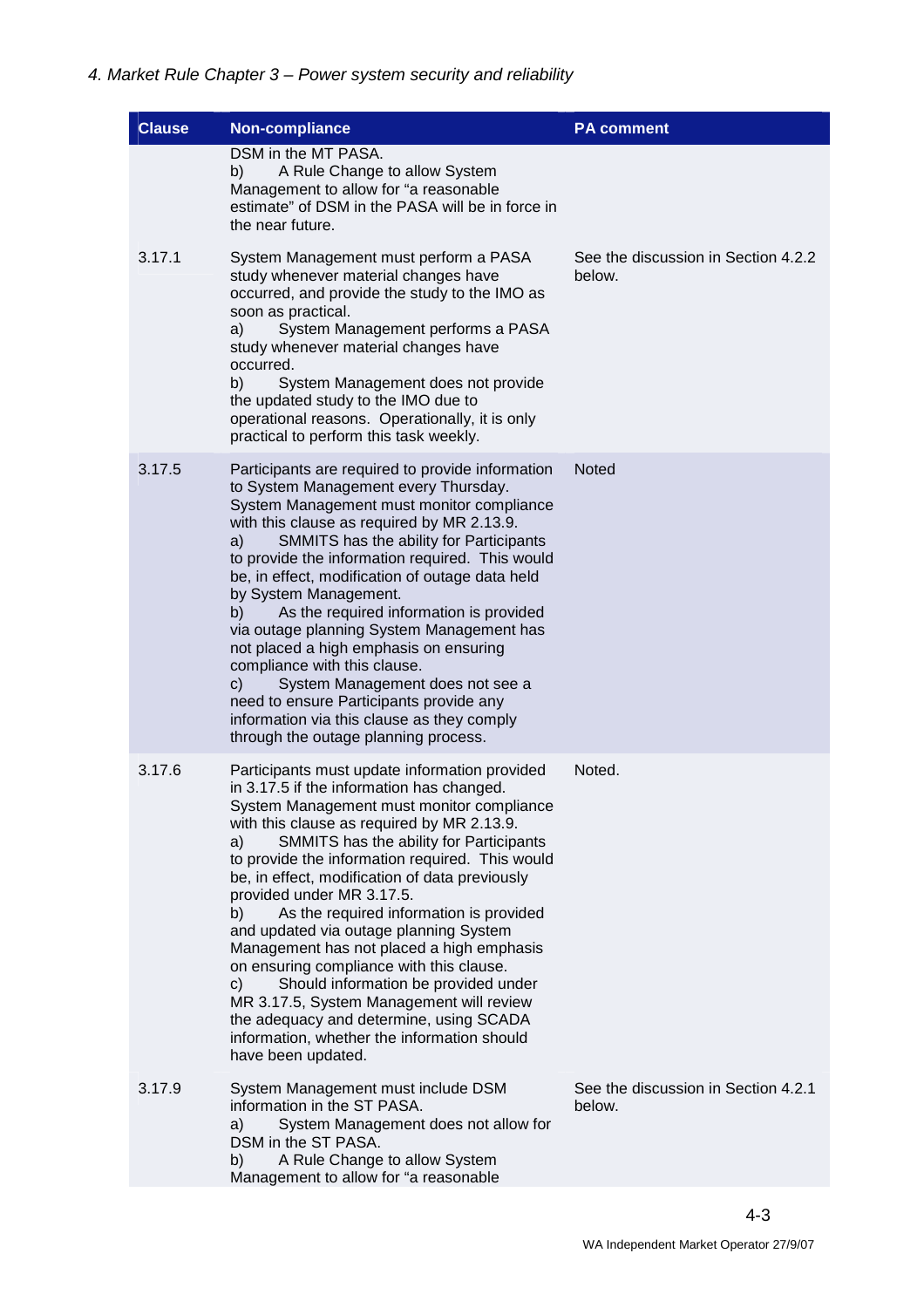| <b>Clause</b> | <b>Non-compliance</b>                                                                                                                                                                                                                                                                                                                                                                                                                                                                                                                                                                                                                                                                                                                                                                                                                                                                                                                                                                                                                                                                                                                                                           | <b>PA comment</b>                                                                                                                                                                                                                                                                                                                                                                                                                                                                                                                     |
|---------------|---------------------------------------------------------------------------------------------------------------------------------------------------------------------------------------------------------------------------------------------------------------------------------------------------------------------------------------------------------------------------------------------------------------------------------------------------------------------------------------------------------------------------------------------------------------------------------------------------------------------------------------------------------------------------------------------------------------------------------------------------------------------------------------------------------------------------------------------------------------------------------------------------------------------------------------------------------------------------------------------------------------------------------------------------------------------------------------------------------------------------------------------------------------------------------|---------------------------------------------------------------------------------------------------------------------------------------------------------------------------------------------------------------------------------------------------------------------------------------------------------------------------------------------------------------------------------------------------------------------------------------------------------------------------------------------------------------------------------------|
|               | estimate" of DSM in the PASA will be in force in<br>the near future.                                                                                                                                                                                                                                                                                                                                                                                                                                                                                                                                                                                                                                                                                                                                                                                                                                                                                                                                                                                                                                                                                                            |                                                                                                                                                                                                                                                                                                                                                                                                                                                                                                                                       |
| 3.17.9(h)     | System Management must include fuel<br>restriction information in the ST PASA.<br>System Management is generally<br>a)<br>notified about fuel restrictions for the following<br>Trading Day after 3 pm.<br>b)<br>System Management advises<br>Participants of fuel restriction information via a<br>Dispatch Advisory, and therefore there is no<br>benefit for the published ST PASA to be<br>updated, unless the fuel restriction is for an<br>extended period.<br>$\mathsf{c}$ )<br>Unless fuel restrictions are known at the<br>time of producing the ST PASA, they are not<br>included. System Management does not<br>update the published ST PASA in these<br>circumstances.                                                                                                                                                                                                                                                                                                                                                                                                                                                                                              | PA note that the fuel restrictions are<br>advised via a Dispatch Advisory<br>and accepts the point is one of<br>timing; System Management does<br>not have fuel restriction data in time<br>for the ST PASA run. If the data is<br>not available, it can not be included<br>in the ST PASA run.<br>However, if the fuel restrictions are<br>a material change (see the<br>response to 3.17.1), then PA's view<br>is that ST PASA should be re-run<br>(which it is) and the results<br>published<br>See the discussion below in 4.2.2. |
| 3.18.2(f)     | Facilities on the List of Equipment must<br>schedule outages in accordance with 3.19,<br>3.20, and 3.21. System Management must<br>monitor compliance with this clause as required<br>by MR 2.13.9.<br>a)<br>All scheduled generation facilities                                                                                                                                                                                                                                                                                                                                                                                                                                                                                                                                                                                                                                                                                                                                                                                                                                                                                                                                | PA note that items (a) and (b)<br>comply with the Market Rules.<br>Items (c) and (d) relate to plant and<br>DSM that is less than 10 MW in<br>magnitude and which can be                                                                                                                                                                                                                                                                                                                                                              |
|               | comply with this clause.<br>All transmission facilities comply with<br>b)<br>this clause.                                                                                                                                                                                                                                                                                                                                                                                                                                                                                                                                                                                                                                                                                                                                                                                                                                                                                                                                                                                                                                                                                       | considered not to have a material<br>effect on the scheduling and<br>dispatch of the market.                                                                                                                                                                                                                                                                                                                                                                                                                                          |
|               | C)<br>System Management has negotiated<br>with Synergy as to the requirements for both<br>the Synergy DSM program and SIMCOA.<br>Synergy is complying with the requirements for<br>SIMCOA, and System Management accepts<br>that it is infeasible for Synergy to schedule<br>outages for the DSM Program in accordance<br>with 3.19 and 3.20, and also that it is infeasible<br>for Synergy to determine whether individual<br>components of the DSM Program are available<br>during a Particular interval.<br>$\mathsf{d}$<br>Non-scheduled generators greater than<br>10 MW (the windfarms), do not comply with the<br>requirements of 3.21.4. However, System<br>Management has proposed a Rule Change<br>which will mean that windfarm outages will not<br>be forwarded to the IMO as they have a RCOQ<br>of zero. Further, capacity from intermittent<br>generation is assumed to be a reasonable<br>estimate for the purposes of outage planning.<br>Therefore, provision of this information does<br>not materially impact the outage planning<br>process. System Management has not, and<br>will not, ensure compliance of intermittent<br>generators with this clause. | PA considers this non-compliance<br>as being not material.                                                                                                                                                                                                                                                                                                                                                                                                                                                                            |
| 3.21.4        | Facilities on the List of Equipment must notify<br>System Management of forced outages.<br>System Management must monitor compliance                                                                                                                                                                                                                                                                                                                                                                                                                                                                                                                                                                                                                                                                                                                                                                                                                                                                                                                                                                                                                                            | For practical reasons System<br>Management adopt a tolerance<br>below which they do not report                                                                                                                                                                                                                                                                                                                                                                                                                                        |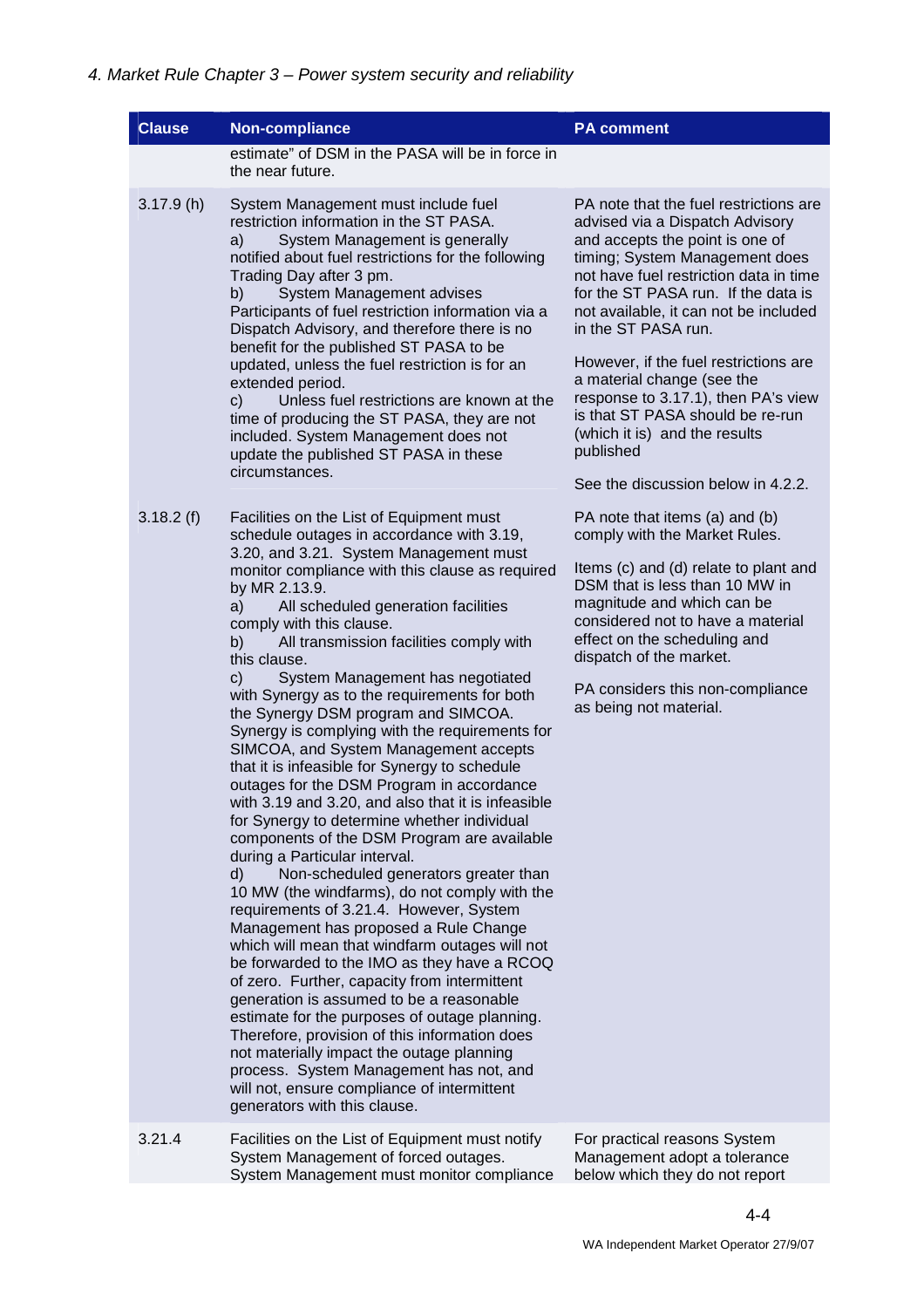| <b>Clause</b> | Non-compliance                                                                                                                                                                                                                                                                                            | <b>PA comment</b>                                                                                                                                                                    |
|---------------|-----------------------------------------------------------------------------------------------------------------------------------------------------------------------------------------------------------------------------------------------------------------------------------------------------------|--------------------------------------------------------------------------------------------------------------------------------------------------------------------------------------|
|               | with this clause as required by MR 2.13.9.<br>Due to operational constraints and error<br>a)<br>margins, System Management only monitors<br>for outages greater than 10 MW, and for at<br>least one Trading Interval. This value was<br>chosen for parity with the EGC compliance<br>threshold (MR 7.6A). | compliance by participants<br>PA considers this non-compliance<br>as being not material. We accept<br>that the use of a tolerance by<br>System Management is a practical<br>measure. |

The two principal areas of concern relate to:

- Updated runs of PASA are required when there is a material change in conditions or fuel restrictions
- The non-inclusion of Demand Side Management (DSM) data in the PASA runs.

#### **4.2.1 Non-inclusion of DSM data in PASA runs**

Under Market Rule 3.16.9

By the 15th day of each month, System Management must provide to the IMO and the IMO must publish the following information developed as a result of its Medium Term PASA study for each week in the Medium Term Planning horizon described in clause 3.16.2:

(c) forecast total available Demand Side Management capacity by week and by constrained region;

Market Rule 3.17.9 imposes the same requirement with respect to ST PASA.

System Management do not include DSM data in the PASA runs, principally because it cannot with certainty estimate the amount of DSM that may be available. While a noncompliance with the Market Rules PA does not consider it to be material.

We note that Rule Change RC 2007 03, intended to take effect from 1 October 2007, will allow System Management to include a reasonable estimate of DSM at its discretion and will remove this cause of non-compliance.

#### **4.2.2 Updated PASA runs**

Under Market Rule 3.17.1

System Management must carry out a Short Term PASA study:

(a) Every Thursday, and provide the Short Term PASA results referred to in clause 3.17.9 to the IMO by 4:30 PM; and

(b) On any other day if it determines that changes have occurred that would materially affect market outcomes during the first week of the period covered by the previous Short Term PASA study, and provide the Short Term PASA results referred to in clause 3.17.9 to the IMO as soon as practical.

PA believes that System Management does not comply with the final condition in 3.17.1(b); that is "and provide the Short Term PASA results referred to in clause 3.17.9 to the IMO as soon as practical" and that the non-compliance is material.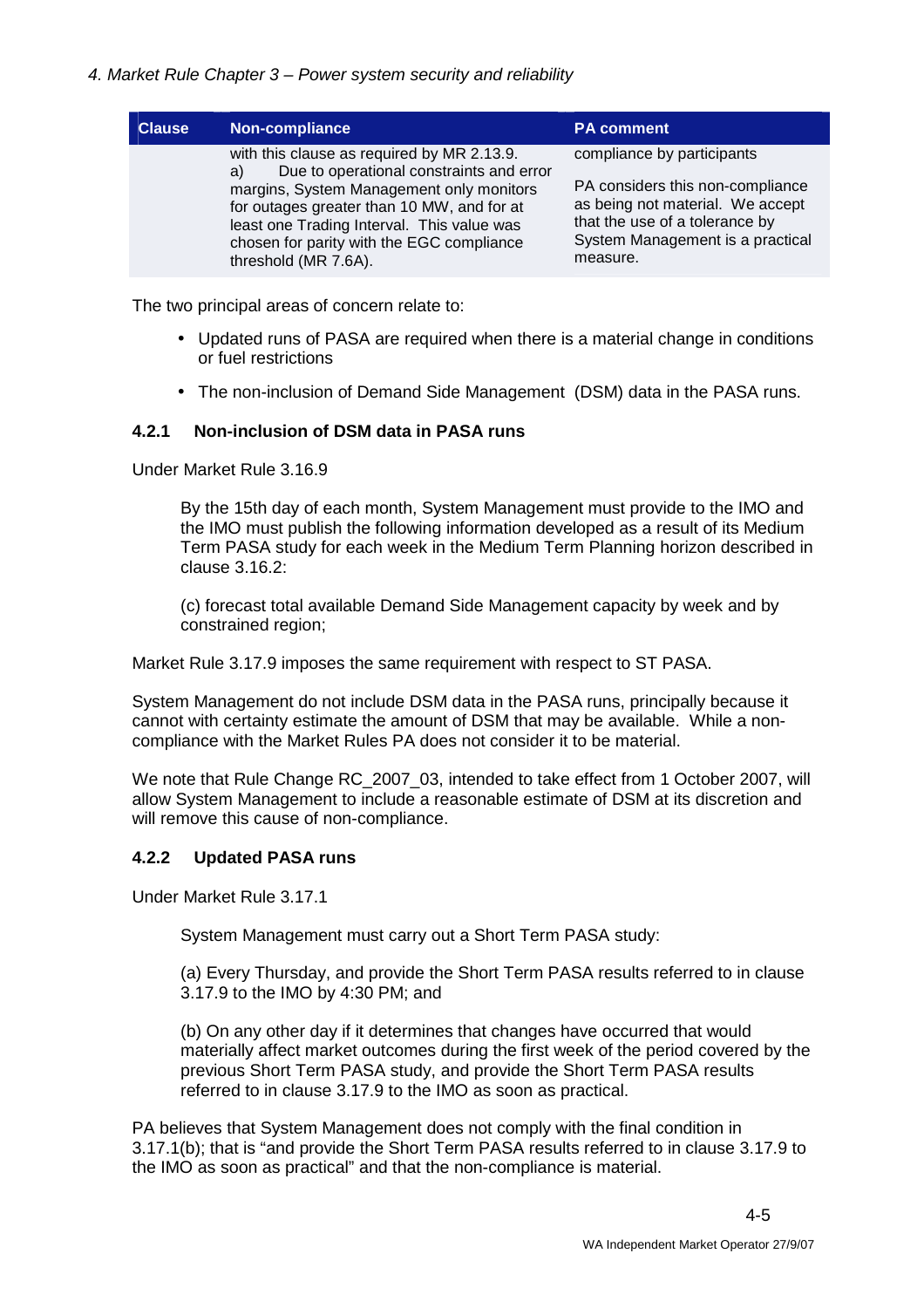#### 4. Market Rule Chapter 3 – Power system security and reliability

Firstly, not to provide the results to the IMO is in breach of 3.17.1(b) because PA believes that it is practical to provide ST PASA results more frequently than once a week. System Management re-run ST PASA whenever changes occur to outage plans so that they have an updated PASA result. The process of then providing those results to the IMO consists of sending the updated results to the IMO as an attachment to an email, this being the procedure used to send the weekly results every Thursday. Therefore, PA believes that it is practical to advise the IMO when "changes have occurred that would materially affect market outcomes" more frequently than once a week.

Secondly, the updated PASA results need only be provided when "changes have occurred that would materially affect market outcomes". If the changes do not materially affect market outcomes, then they need not be provided. Therefore, those changes that should have been provided must be those that would have materially affected market outcomes; hence the non-compliance is material.

PA is aware that System Management has raised two counter arguments to our view which should be noted.

Firstly, System Management agrees that, although they do re-run ST PASA, they do not provide the updated PASA study to the IMO. System Management's view is:

- That the Market Rules requirement of "as soon as practicable" is met through provision to the IMO for publication on a weekly basis and
- That they consider that market participants are not disadvantaged through weekly publication of PASA, rather than more frequently.

Their view is that participants use  $PASA - if$  at all  $-$  as a ready reckoner of whether sufficient margin exists to make application for an outage. System Management accept the determination of sufficient margin through the use of PASA is dynamic and constantly changing and that PASA is not relied upon for determining whether to apply for an outage – a phone call to the planning engineers at System Management is used instead.

Secondly, System Management believe that, even if a failure to provide updated ST PASA results to the IMO is considered to be "non-compliant", it cannot be seen as a "material" non-compliance. Their position here is that decisions made by market participants to apply for an outage are not affected by the fact that ST PASA is not provided to the IMO more frequently than weekly. System Management note that at no time have participants requested that the ST or MT PASA be published with greater frequency.

In essence, System Management are arguing that:

- There is no need to publish more than once a week because market participants have alternative access (by telephone) to the extent of the system margin, and
- Market participants, by not asking for more frequent publication, are indicating that once a week is sufficient for their purposes.

Nevertheless, PA believes that the key point here lies in the phrase "that would materially affect market outcomes". If the change does not materially affect market outcomes then 3.17.1(b) has no effect and the results of the PASA run need not be provided to the IMO for publication.

However, if the changes would materially affect market outcomes, then they must be notified and not to do so is a material breach of the Market Rules.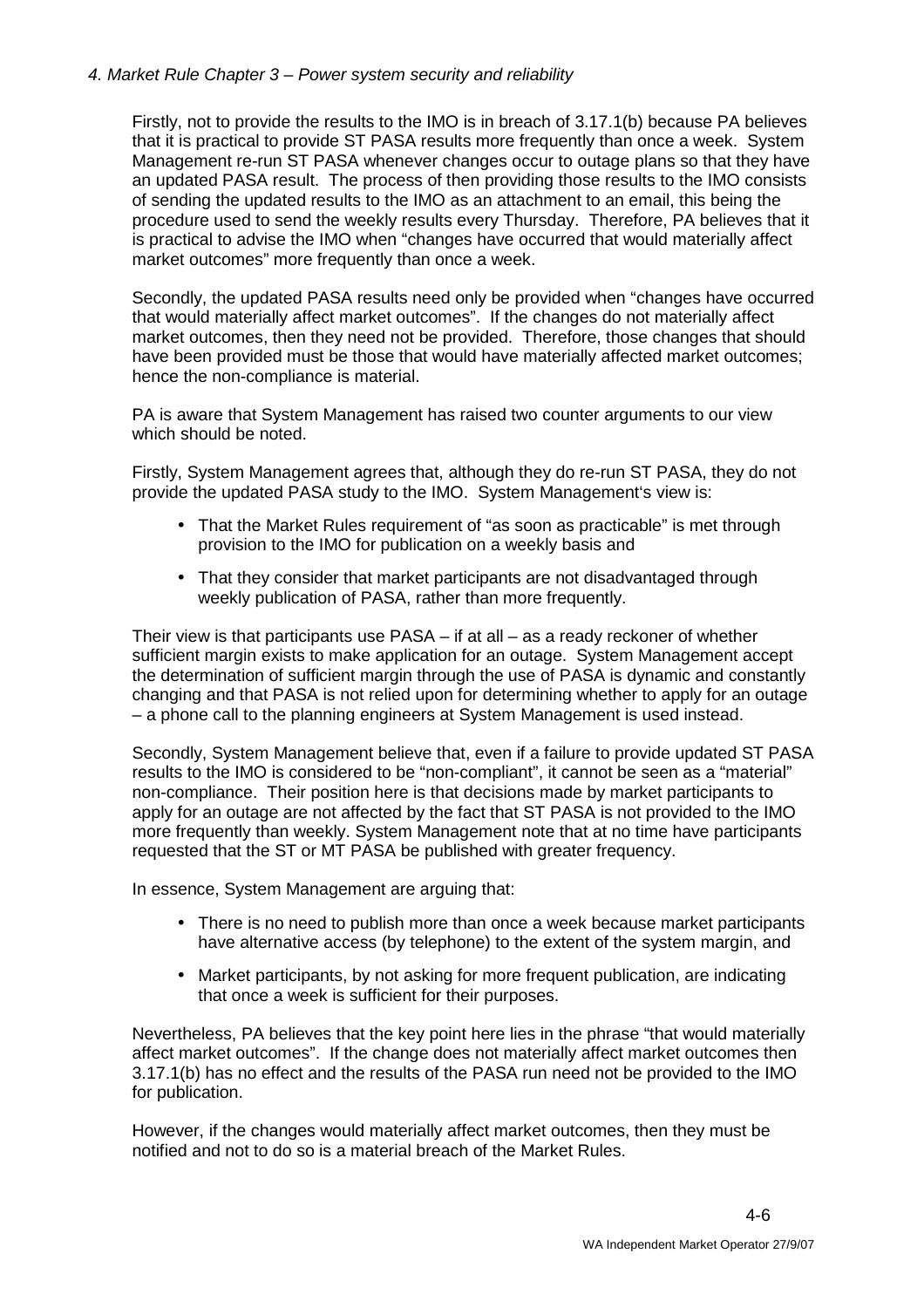The argument that "at no time have participants requested that the ST or MT PASA be published with greater frequency" supposes that one of three conditions apply:

- No changes have occurred that have materially affected market outcomes so the situation has not arisen
- Changes that might have occurred and materially affected market outcomes if published would not have occurred in practice so the ex post market outcomes would not have changed or
- That the participants have not been aware that possible material changes to the PASA results have not been advised to them, believing that all changes have indeed been non-material and so not advised. In other words the participants did not know what they did not know and so had no reason to ask.

Finally, market participants are entitled to rely on Rule 3.17.1 to advise them of material changes in the PASA results and not to have to rely on an alternative mechanism.

We note that if market participants were of the view that 3.17.1(b) is superfluous, then there might be a case for a Rule Change proposal. However, without such a view from the market participants, PA concludes that the failure to provide the results of the PASA run constitutes a material non-compliance with Chapter 3.

System Management have now advised that they report material changes in the PASA and will prepare an Internal Procedure to provide guidance to its staff.

#### **4.3 OPINION**

Although System Management generally complies with Chapter 3 of the Market Rules, we have noted a number of areas non-material non-compliances and one material case of non-compliance.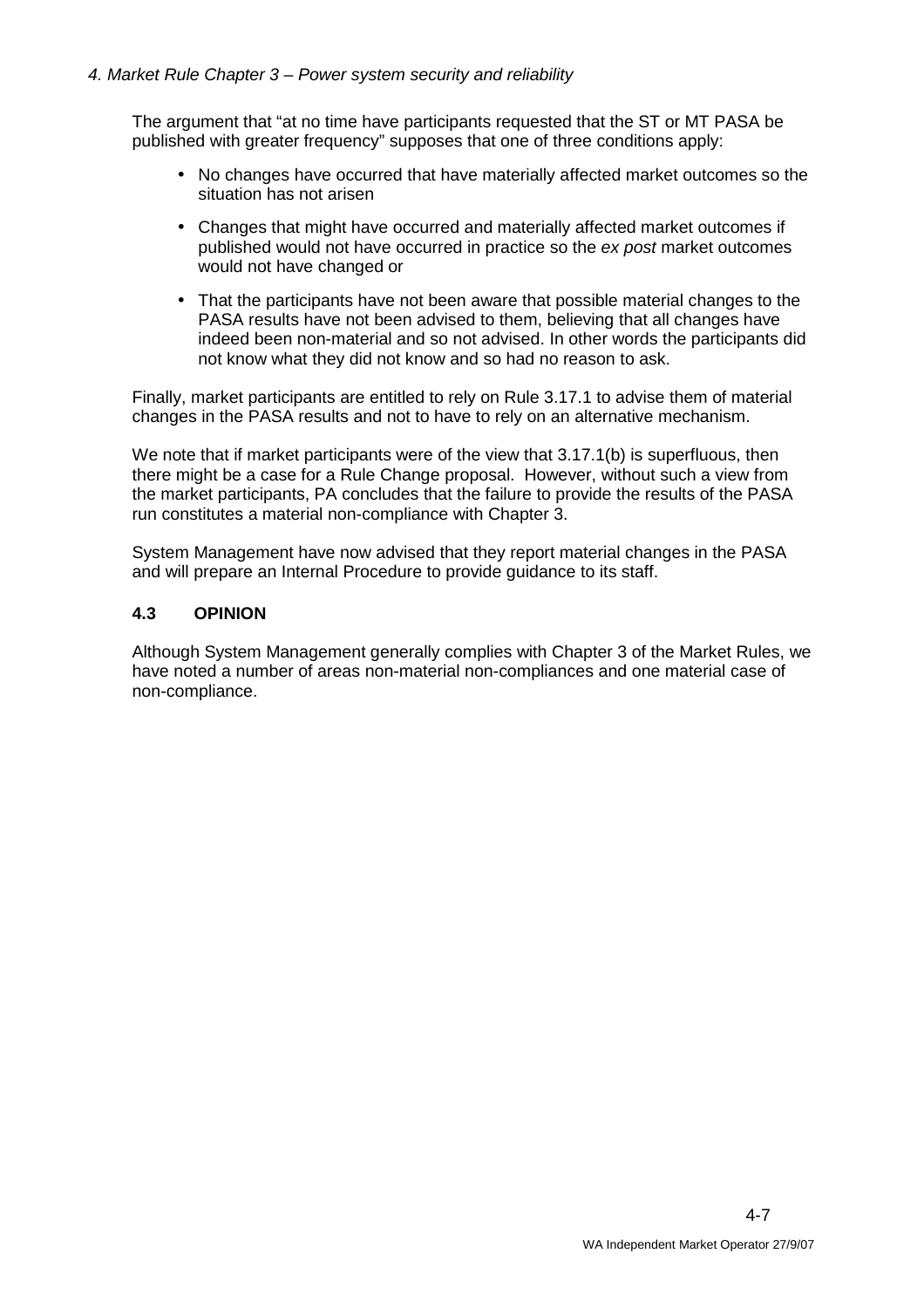

#### **5. MARKET RULE CHAPTER 4 – RESERVE CAPACITY**

#### **5.1 DOCUMENTATION**

Market Rule Chapter 4 sets out the Reserve Capacity Rules which affect both the Market Development and System Operations functions of System Management. The relevant Power System Operational Procedure is:

• Commissioning and Testing

and the relevant System Management Internal Procedures are:

- How to perform a (Reserve Capacity)Test
- How to notify the IMO of details of (Reserve Capacity)Tests.

#### **5.2 COMPLIANCE WITH CHAPTER 4**

#### **5.2.1 Procedures**

The procedures to be followed are fully documented and, if followed, will ensure compliance with the Market Rules to the extent that System Management can comply. The following non-compliance has been noted.

| <b>Clause</b> | Non-compliance                                                                                                                                                                                                                                                                                                                          | <b>PA comment</b>                                                                                                                                                                                             |
|---------------|-----------------------------------------------------------------------------------------------------------------------------------------------------------------------------------------------------------------------------------------------------------------------------------------------------------------------------------------|---------------------------------------------------------------------------------------------------------------------------------------------------------------------------------------------------------------|
| 4.25.9(e)     | System Management must inform the IMO<br>whether a Capacity Test was successful.<br>The IMO has notified System<br>a)<br>Management that the IMO will perform this<br>task.<br>In any event, System Management does<br>b)<br>not have access to metered schedules and<br>therefore cannot determine whether the Test<br>was successful. | PA agrees that System<br>Management are not able to<br>comply with this rule and suggests<br>that a Rule Change be developed<br>to more appropriately specify what<br>System Management is required to<br>do. |

Discussions with IMO management has indicated that they agree that System Management cannot report whether "the test was successful" and that determining the success or otherwise of a Capacity Test is a responsibility of the IMO, and not of System Management. A Rule Change to clarify what System Management is required to do is recommended.

#### **5.3 OPINION**

Other than the non-material non-compliance cited above, System Management comply with Chapter 4 of the Market Rules.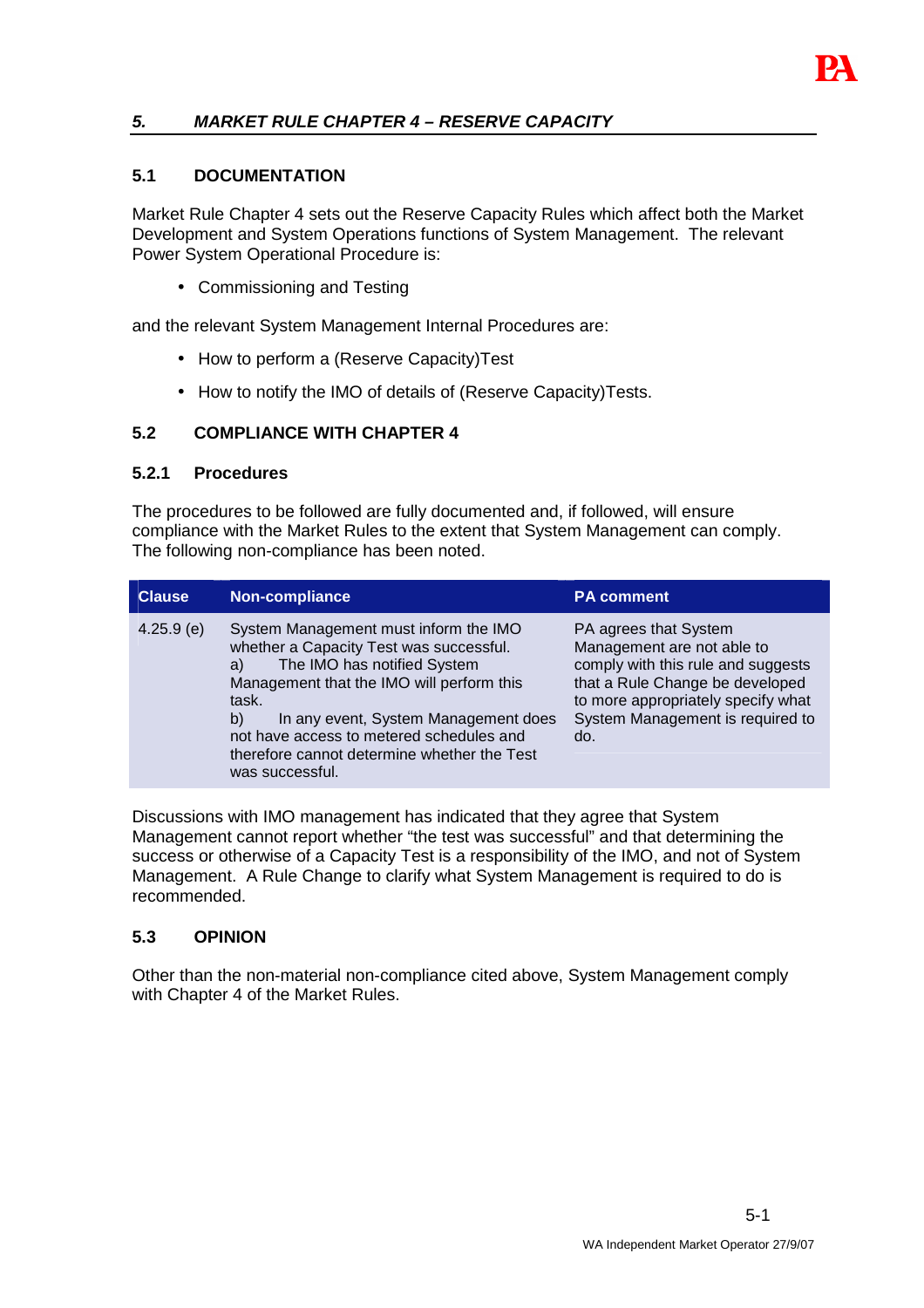

#### **6. MARKET RULE CHAPTER 5 – NETWORK CONTROL SERVICE PROCUREMENT**

#### **6.1 DOCUMENTATION**

Market Rule Chapter 5 sets out the Network Control Service Procurement Rules which affect both the Market Development, Market Operations, System Planning and System Operations functions of System Management. The are no relevant Power System Operational Procedures and the relevant System Management Internal Procedures.

#### **6.2 COMPLIANCE WITH CHAPTER 5**

System Management does not have any documented procedures, either in the form of Power System Operational Procedures or in the form of Internal Procedures, as required by Market Rule 5.7.4:

System Management must document the procedure it will follow in calling on Registered Facilities to provide services under Network Control Service Contracts in the Power System Operation Procedure, and System Management must follow that documented Market Procedure when calling on Registered Facilities to provide services under Network Control Service Contracts.

The Market Rules are silent on when such a procedure must be prepared and we note that the status of this process is that it "will be developed by System Management as required". Therefore, this non-compliance is technical only and has no effect.

#### **6.3 OPINION**

Other than the non-material technical non-compliance cited above, System Management complies with Chapter 5 of the Market Rules.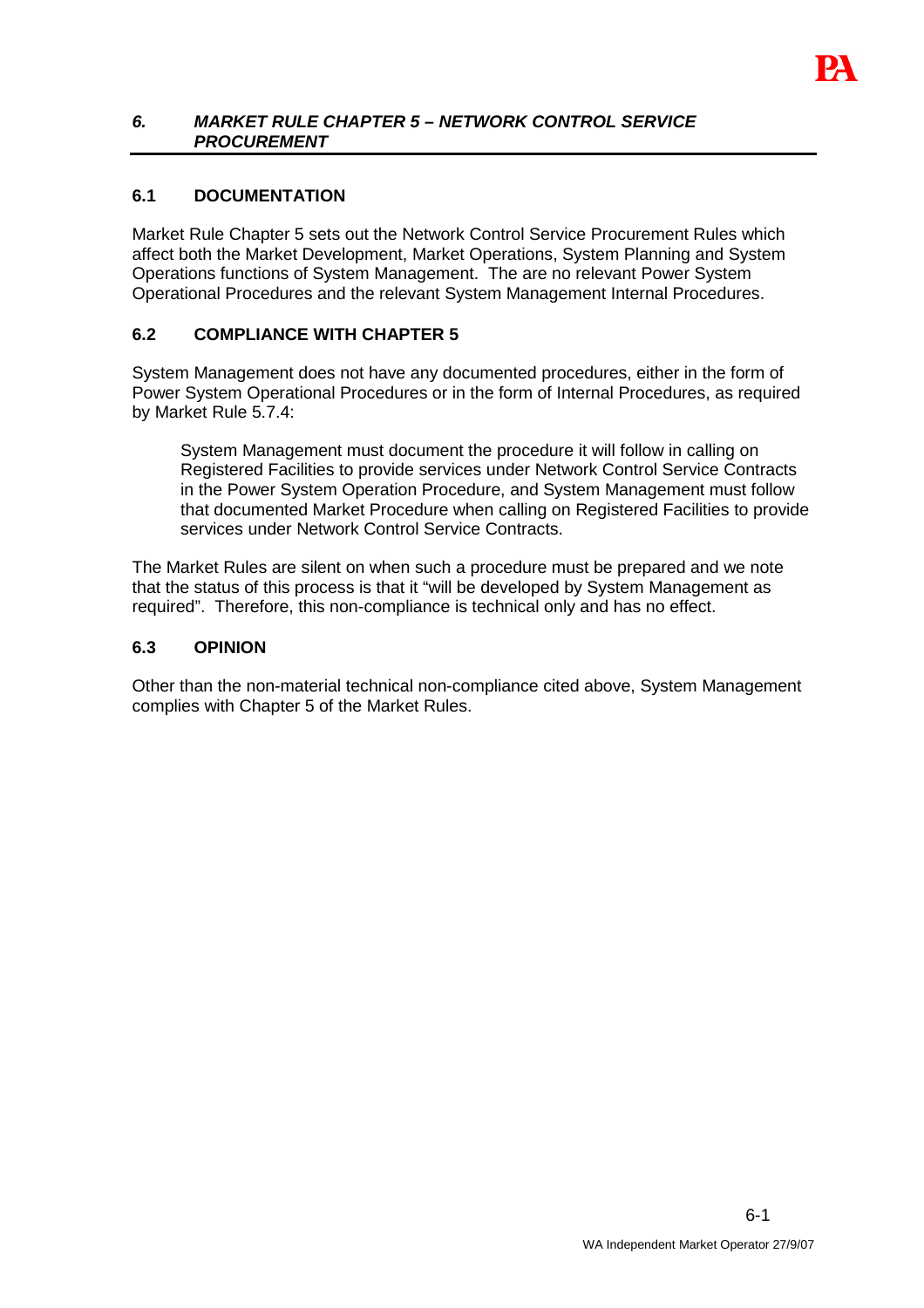

## **7. MARKET RULE CHAPTER 6 – ENERGY MARKET**

#### **7.1 DOCUMENTATION**

Market Rule Chapter 6 sets out the Energy Market Rules which affect both the Market Development, Market Operations, System Planning and System Operations functions of System Management.

There are no relevant Power System Operational Procedures, nor relevant System Management Internal Procedures.

#### **7.2 COMPLIANCE WITH CHAPTER 6**

The requirements on System Management consist of providing the IMO with data and requiring System Management comply with directions issued by the IMO as a part of a Market Advisory.

We have not been able to find any evidence of non-compliance with Chapter 6 of the Market Rules.

#### **7.3 OPINION**

System Management has complied with Chapter 6 of the Market Rules.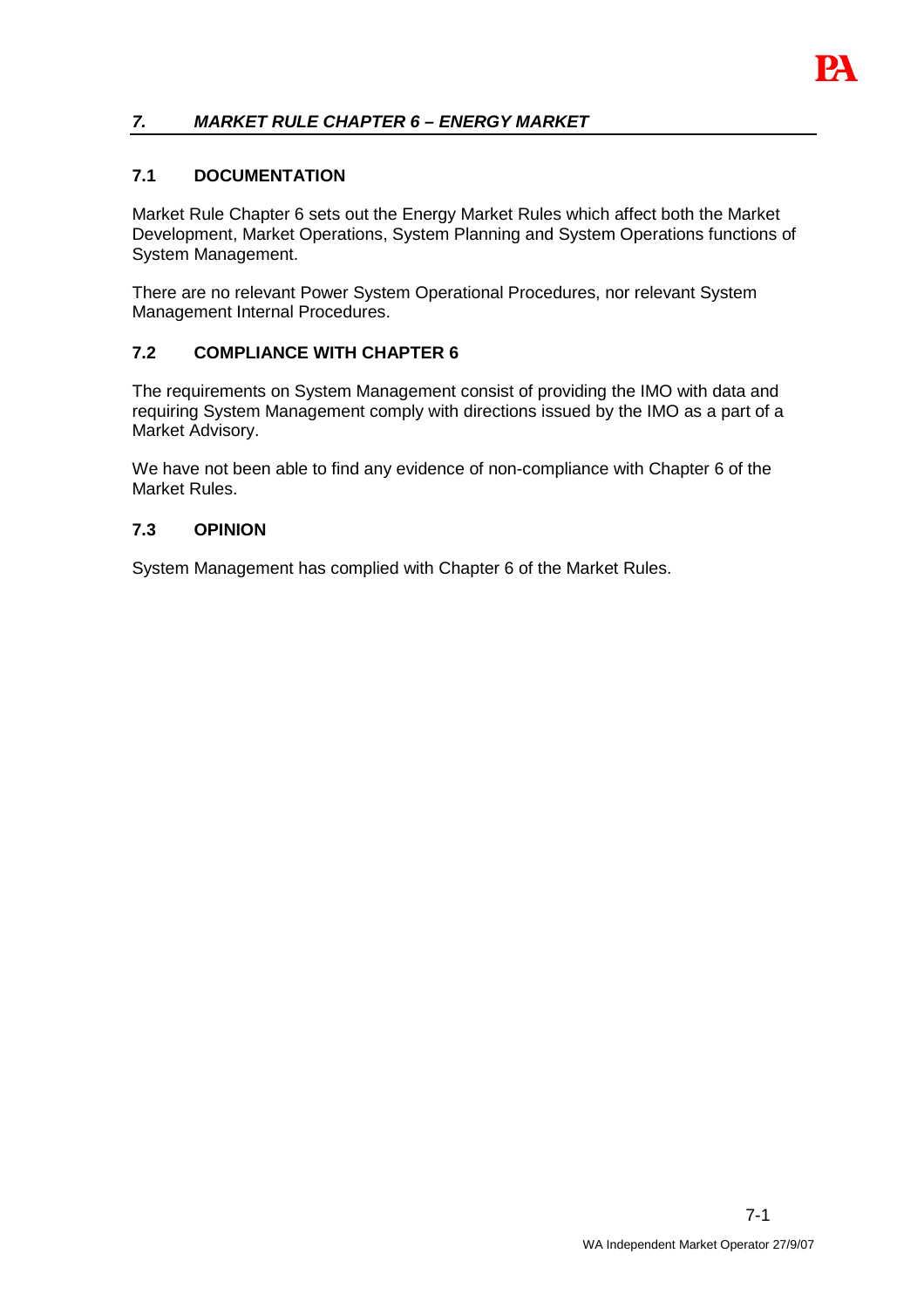# **8. MARKET RULE CHAPTER 7 – DISPATCH**

#### **8.1 DOCUMENTATION**

Market Rule Chapter 7 sets out the Dispatch Rules which affect the Market Development, Market Operations, System Planning and System Operations functions of System Management. The relevant Power System Operational Procedures are:

- Dispatch
- EGC Dispatch
- Monitoring and Reporting
- Data Cleansing.

and the relevant System Management Internal Procedures are:

- Maintain Loss Factor information
- Preparing and updating load forecasts
- Preparing list of Ancillary Service daily requirements (7.23A)
- Providing outage notifications by alternate means
- Confirming receipt of Resource Plans
- Confirming receipt of DMO and initial Fuel Declarations.
- Dispatch Instructions & Dispatch Orders. Cancellation of Dispatch Instructions or Dispatch Orders.
- How to Dispatch curtailable loads
- Preparing EGC forecast, Dispatch Plan and Ancillary Services plan 7.6A.2 (c))
- How to issue Dispatch Orders
- Determining EGC Non-compliance
- EGC monthly meeting
- How to issue and cancel Dispatch Instructions to IPP facilities
- How to determine whether confirmation of Dispatch Instructions has been received?
- How to confirm synchronisation or de-sync
- How to monitor compliance with Resource Plans
- Issue a warning for dispatch deviation
- How to issue and cancel Dispatch Advisories
- How to create the 7.12 Status Report
- Settlement Data Non Scheduled Generators.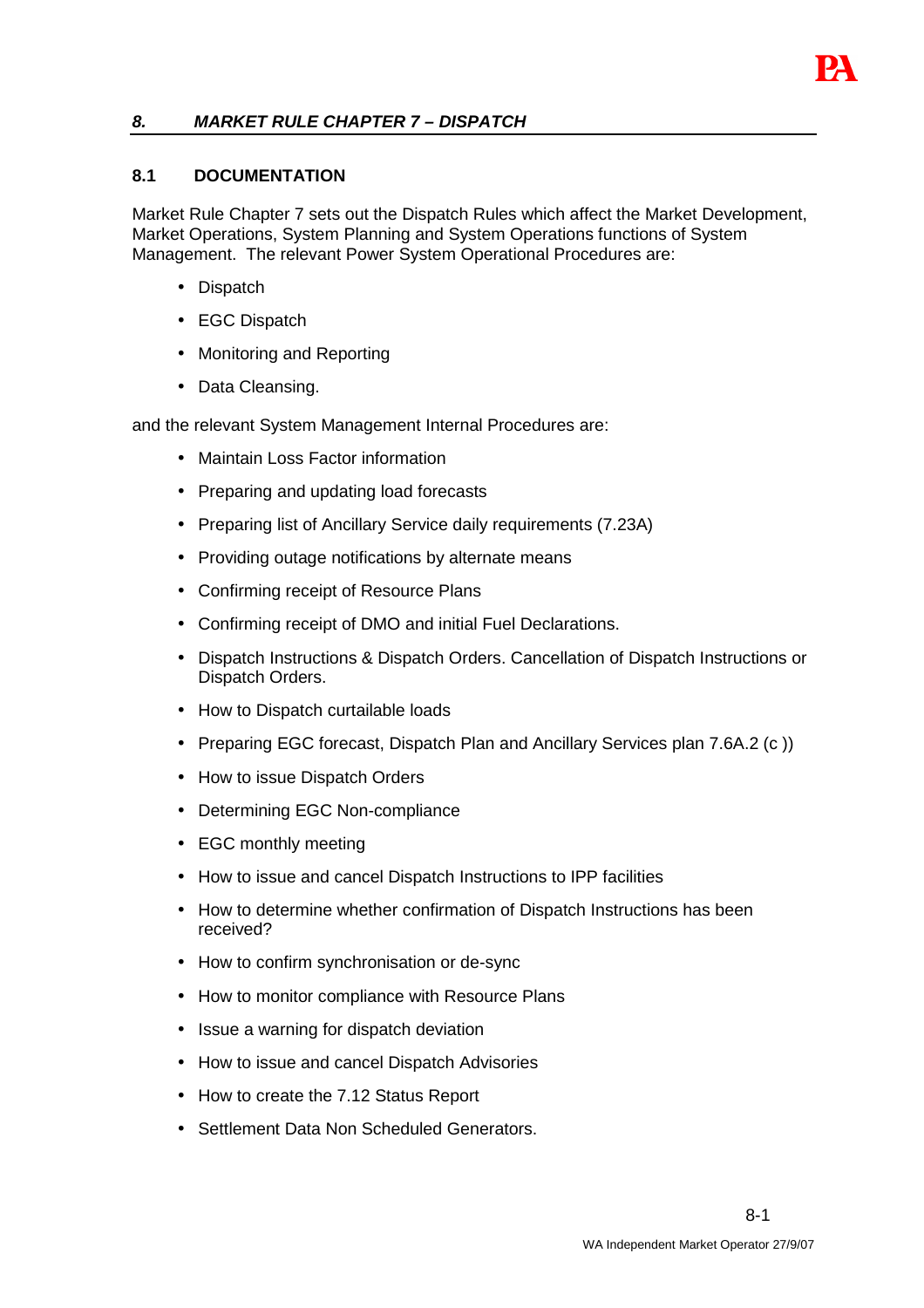## **8.2 COMPLIANCE WITH CHAPTER 7**

The procedures to be followed are fully documented and, if followed, will ensure compliance with the Market Rules.

We have observed the dispatch of the power system by System Management and while some practices are not those found in Dispatch Centres in more mature electricity markets, they are quite adequate to provide compliance with Chapter 7 of the Market Rules. For example:

- Dispatch instructions to IPPs instructions are given by telephone (as required by the rules) and recorded electronically onto a dedicated voice recording system.
- They are confirmed through electronic message to the facility via the Electronic Log Book (part of SMMITS) so that they can be transmitted to the IMO for settlements purposes.
- Dispatch instructions to Verve are dispatched by way of telephone call or automatically by the dispatch operator.
- Both types of instruction are also logged by hand for ease of "flagging" to the next shift or operations staff the following day. Verve dispatch instructions are not required by the IMO for settlement purposes.

We are of the view that the present practice is appropriate to the requirements of System Management and complies with the Market Rules.

Minor areas of non-compliance noted are:

| <b>Clause</b> | Non-compliance                                                                                                                                                                                                                                                                                                                                                                                                                                                                                                                                                                                                                                                 | <b>PA comment</b>                                                                                                                                                                                                                                                                                                                                                                                                                          |
|---------------|----------------------------------------------------------------------------------------------------------------------------------------------------------------------------------------------------------------------------------------------------------------------------------------------------------------------------------------------------------------------------------------------------------------------------------------------------------------------------------------------------------------------------------------------------------------------------------------------------------------------------------------------------------------|--------------------------------------------------------------------------------------------------------------------------------------------------------------------------------------------------------------------------------------------------------------------------------------------------------------------------------------------------------------------------------------------------------------------------------------------|
| 7.2.5         | Intermittent Generators with a capacity in<br>excess of 10 MW must provide a forecast of<br>generation to System Management. System<br>Management must monitor compliance with<br>this clause as required by MR 2.13.9.<br>System Management does not currently<br>a)<br>use these forecasts for any purpose.<br>Several Participants who should provide<br>b)<br>forecasts do not.<br>System Management will soon advise<br>C)<br>all Participants that System Management does<br>not require these forecasts until further notice.<br>System Management will not monitor<br>d)<br>compliance with this clause until System<br>Management uses the forecasts. | PA has been advised that because<br>neither System Management nor<br>the IMO use these forecasts,<br>System Management has not been<br>reporting the non-compliance by<br>participants to the IMO. Following<br>discussions between the IMO and<br>System Management, this non-<br>compliance will be included in<br>Systems Management's Three<br>Monthly Report.<br>Therefore, PA considers that this<br>non-compliance is not material. |
| 7.6A.2(c)     | System Management must provide a dispatch<br>plan to Verve each day.<br>System Management does not create a<br>a)<br>formal Dispatch Plan as defined in 7.6A.2 (c).<br>System Management does produce a<br>b)<br>dispatch plan for Verve, which is varied by<br>dispatch orders. The information is not<br>recorded as a "plan", but can be reconstructed<br>by System Management should the need arise<br>(such as an event that could endanger the<br>SWIS).<br>System Management is developing a<br>$\mathsf{c}$ )                                                                                                                                          | See the discussion below in<br>Section 8.2.1 on this point.                                                                                                                                                                                                                                                                                                                                                                                |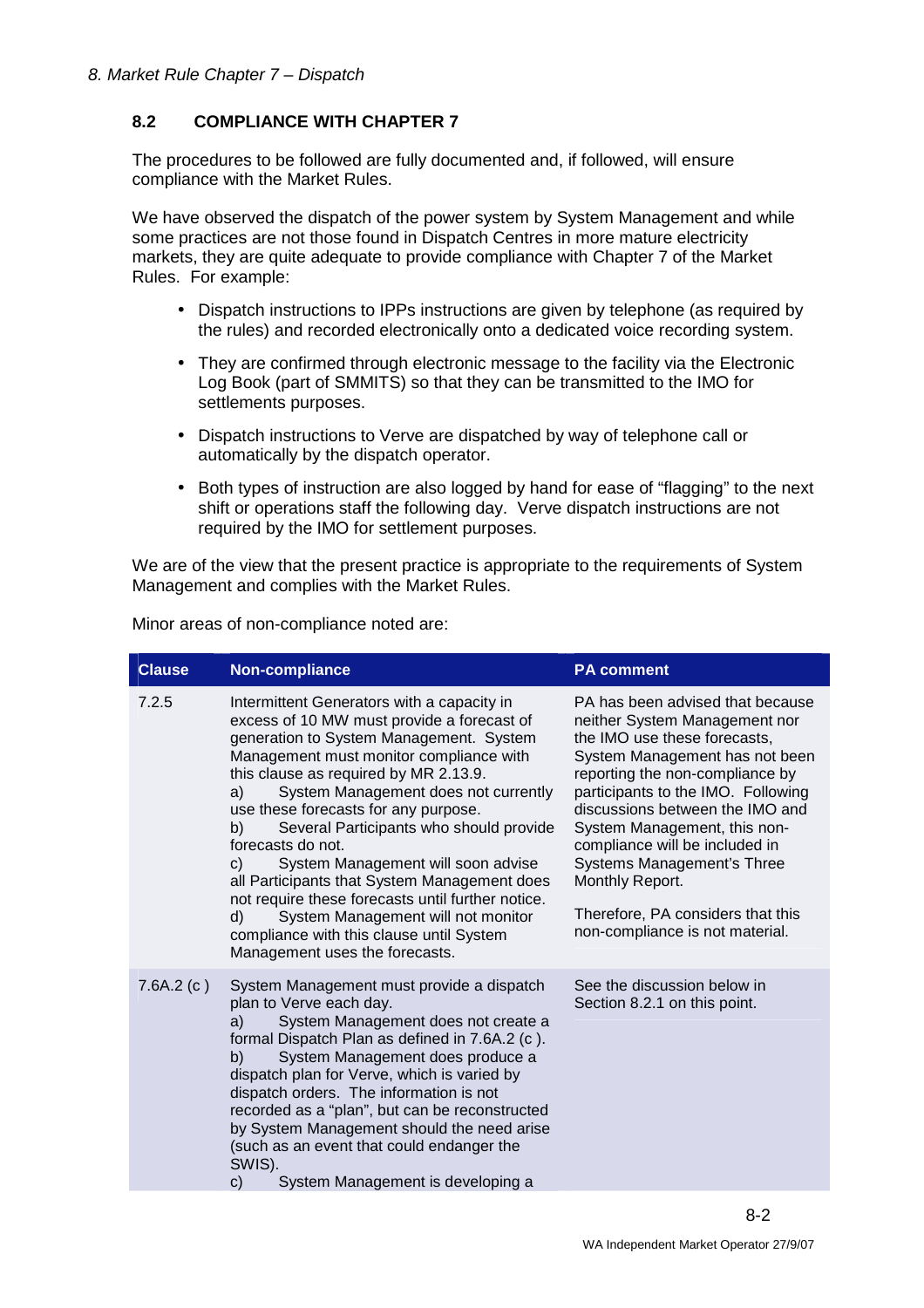| <b>Clause</b> | <b>Non-compliance</b>                                                                                                                                                                                                                                                                                                                                                                                                                                                                                                                                                       | <b>PA comment</b>                                                                                                                    |
|---------------|-----------------------------------------------------------------------------------------------------------------------------------------------------------------------------------------------------------------------------------------------------------------------------------------------------------------------------------------------------------------------------------------------------------------------------------------------------------------------------------------------------------------------------------------------------------------------------|--------------------------------------------------------------------------------------------------------------------------------------|
|               | tool to produce the Dispatch Plan. This is<br>currently budgeted for 2008/09.                                                                                                                                                                                                                                                                                                                                                                                                                                                                                               |                                                                                                                                      |
| 7.7.4         | System Management must dispatch according<br>to the Dispatch Merit Order.<br>a)<br>On 7/03/07, following the receipt of a<br>change of fuel declaration from liquids to non-<br>liquids, System Management issued a dispatch<br>instruction to Parkeston with a response time of<br>13:56 (WST), which equates to 4 minutes<br>before the commencement of the interval<br>(14:00) for which the change in fuel type was to<br>take effect.<br>System Management has reviewed<br>b)<br>processes to ensure this situation does not<br>repeat.                                | Noted.                                                                                                                               |
| $7.9.1$ (b)   | Participants must notify System Management 5<br>minutes before synchronising. System<br>Management has agreed to monitor this<br>clause.<br>System Management is not monitoring<br>a)<br>this clause, as it is not essential for the<br>operation of the SWIS.<br>Many Participants are not providing this<br>b)<br>notice. In fact, System Management has an<br>arrangement with all Participants that this<br>notice should only be provided on an exception<br>basis ie, if the scheduled time is varied.<br>System Management is considering a<br>C)<br>Rule Change.    | Noted.                                                                                                                               |
| 7.9.5(b)      | Participants must notify System Management 5<br>minutes before de-synchronising. System<br>Management has agreed to monitor this<br>clause.<br>System Management is not monitoring<br>a)<br>this clause, as it is not essential for the<br>operation of the SWIS.<br>Many Participants are not providing this<br>b)<br>notice. In fact, System Management has an<br>arrangement with all Participants that this<br>notice should only be provided on an exception<br>basis ie, if the scheduled time is varied.<br>System Management is considering a<br>C)<br>Rule Change. | Noted.                                                                                                                               |
| 7.12.1        | System Management must provide a report to<br>the IMO once every three months on the<br>performance of the market with respect to the<br>dispatch process.                                                                                                                                                                                                                                                                                                                                                                                                                  | The report for the period ending 27<br>June 2007 was not sent to the IMO<br>until September due to an error by<br>System Management. |
| $7.13.1$ (e)  | System Management must notify the IMO of<br>information in accordance with this clause.<br>System Management did not provide<br>a)<br>operation load data, resource SCADA and<br>outage data for Trading Dates 15 and 16 of<br>June in the time frame indicated by MR 7.13.1.<br>Operation load data and Resource<br>b)                                                                                                                                                                                                                                                     |                                                                                                                                      |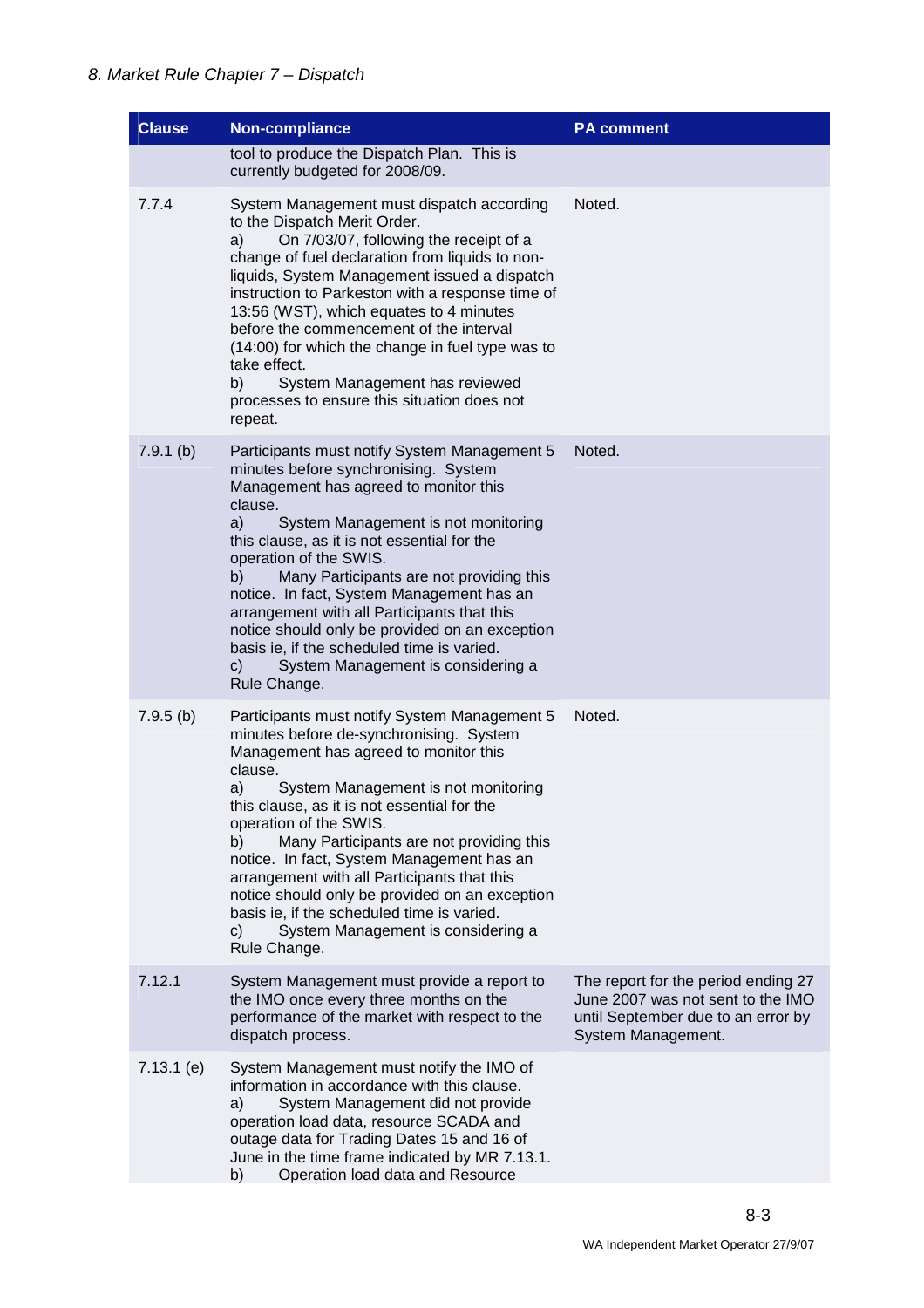#### 8. Market Rule Chapter 7 – Dispatch

| <b>Clause</b> | Non-compliance                                                                                                                                                                                                                                                                                                                                                                                                                                                                                                                                                                                                                                                                               | <b>PA comment</b>                                                                                                                                                                                                                                                                                                                                                                                         |
|---------------|----------------------------------------------------------------------------------------------------------------------------------------------------------------------------------------------------------------------------------------------------------------------------------------------------------------------------------------------------------------------------------------------------------------------------------------------------------------------------------------------------------------------------------------------------------------------------------------------------------------------------------------------------------------------------------------------|-----------------------------------------------------------------------------------------------------------------------------------------------------------------------------------------------------------------------------------------------------------------------------------------------------------------------------------------------------------------------------------------------------------|
|               | SCADA was sent 18 minutes late.<br>Outage data was provided the following<br>c)<br>day.<br>d)<br>System Management has revised<br>processes to ensure that this situation does not<br>recur.                                                                                                                                                                                                                                                                                                                                                                                                                                                                                                 |                                                                                                                                                                                                                                                                                                                                                                                                           |
| $7.13.1$ (e)  | System Management must notify the IMO of<br>outages in accordance with this clause.<br>Participants often provide forced outage<br>a)<br>notifications to System Management outside of<br>the time-frame indicated in MR 7.13.1.<br>System Management has proposed<br>b)<br>Rule Changes to impose a deadline to the<br>provision of notifications to System<br>Management, and to extend the timeframe for<br>MR 7.13.1 (e).                                                                                                                                                                                                                                                                | See the discussion below in section<br>8.2.2 on this point.                                                                                                                                                                                                                                                                                                                                               |
| $7.7.6$ (b)   | Participants must confirm receipts of Dispatch<br>Instructions as soon as practical. System<br>Management must monitor compliance with<br>this clause as required by MR 2.13.9.<br>a)<br>Dispatch Instructions issued be System<br>Management are first issued verbally and<br>followed up with a written instruction for the<br>purposes of settlement.<br>As all verbal instructions are<br>b)<br>acknowledged, System Management considers<br>that acknowledgement of the written<br>instructions is a commercial function.<br>C)<br>System Management does review<br>whether written Dispatch Instructions are<br>acknowledged, but this review is performed<br>infrequently at present. | PA accepts that the present means<br>of issuing dispatch instructions via<br>a time stamped voice recording is<br>an acceptable means of obtaining a<br>confirmation of dispatch instructions<br>from participants, given that the<br>participant has the opportunity to<br>reject the dispatch instruction, and<br>considers that this does not<br>constitute a non-compliance with<br>the Market Rules. |

#### **8.2.1 Non supply of a dispatch schedule to Verve Energy**

Under Market Rule 7.6A2(c)

With respect to the scheduling of the Electricity Generation Corporation Facilities

(c) System Management must provide to the Electricity Generation Corporation by 12:30 PM on the Scheduling Day associated with a Trading Day:

i. a forecast of the requirements for the Electricity Generation Corporation energy, being a forecast of the whole of system energy requirement less the aggregate Net Contract Positions of other Market Participants, for the Trading Day;

ii. the Dispatch Plan for each Facility for the Trading Day;

iii. a forecast of the detailed Ancillary Services required from each Facility;

where the format and time resolution of this data is to be described in a procedure.

As explained to PA, the key problem here is one of timing; that the fuel availability data required to produce the Dispatch Plan required is not available until after the deadline for sending the plan to Verve Energy. System Management agreed that that they could send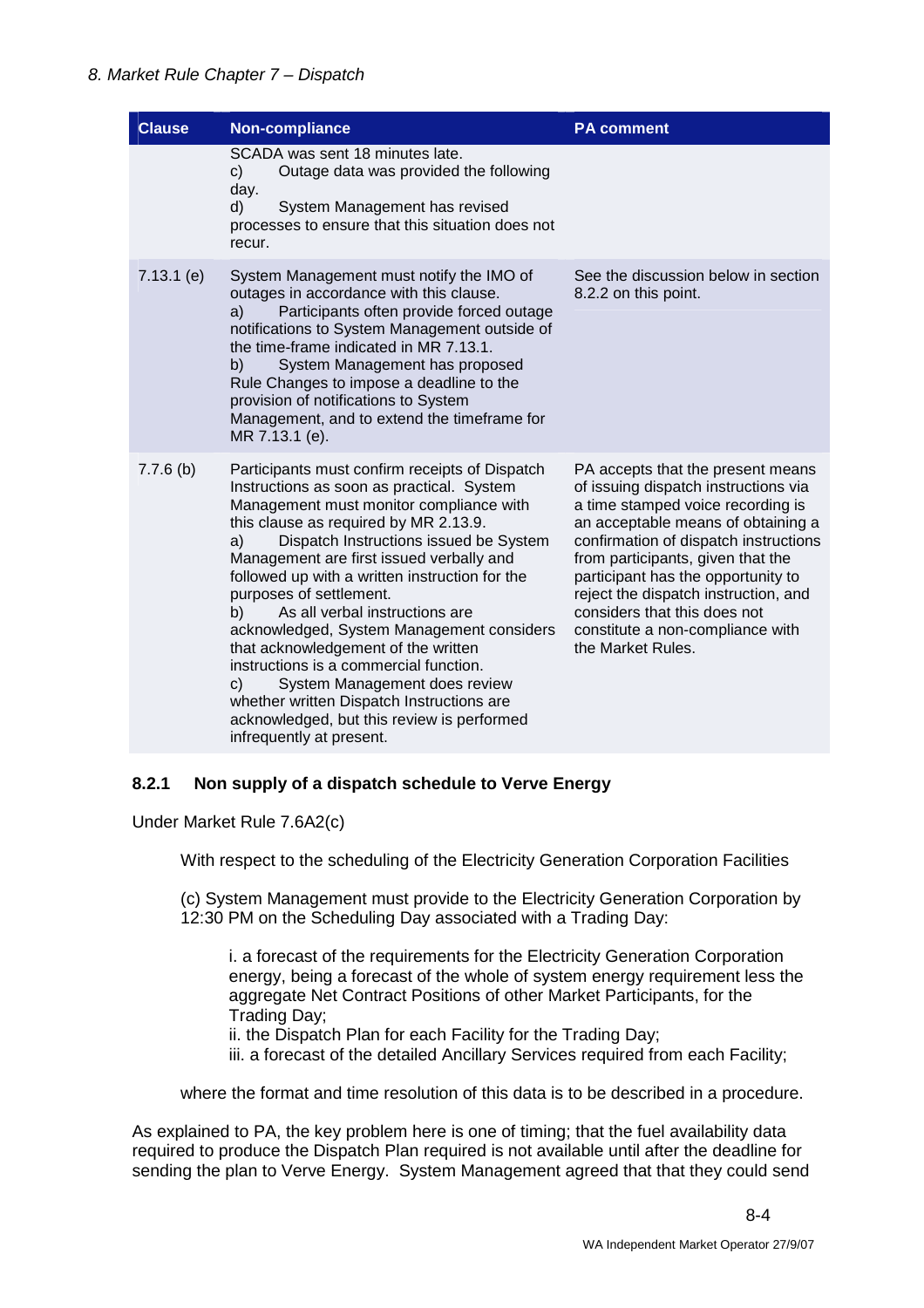#### 8. Market Rule Chapter 7 – Dispatch

an empty plan to Verve Energy so as to comply with the deadline but they would then be non-compliant in that the plan would not be a dispatch plan.

System Management advise that it will be developing a software tool in the 2008-9 year which will allow it to comply with this Market Rule.

#### **8.2.2 Late advice of facility outage information**

With respect to the non-compliance with Market Rule 7.13.1(e), PA has been advised that System Management has proposed a Rule Change (RC\_2007\_15) which will have the effect of tightening the deadline for the Market Participant in advising System Management of the outage details. Currently, forced outages may be advised by a market participant "as soon as practicable". Where a market participant delays advising System Management of a forced outage, System Management may not necessarily be in a position to comply with the timing relating to the provision of forced outage schedules to the IMO (by the business day following the completion of the trading day).

Until this Rule Change takes effect:

- System Management is not complying with Market Rule but
- The non-compliance is not material provided that the data is provided in time for the settlement of the market.

Once the Rule Change has been made, System Management will be in a position of being able to comply with the amended rule.

#### **8.2.3 Other noted non-compliances**

With respect to the other non-compliances noted above, we have reviewed these and consider that they are not material in their effect on market participants or on the outcome of the market.

#### **8.3 OPINION**

Although System Management does not fully comply with Chapter 7 of the Market Rules, the non-compliances are not considered to be material.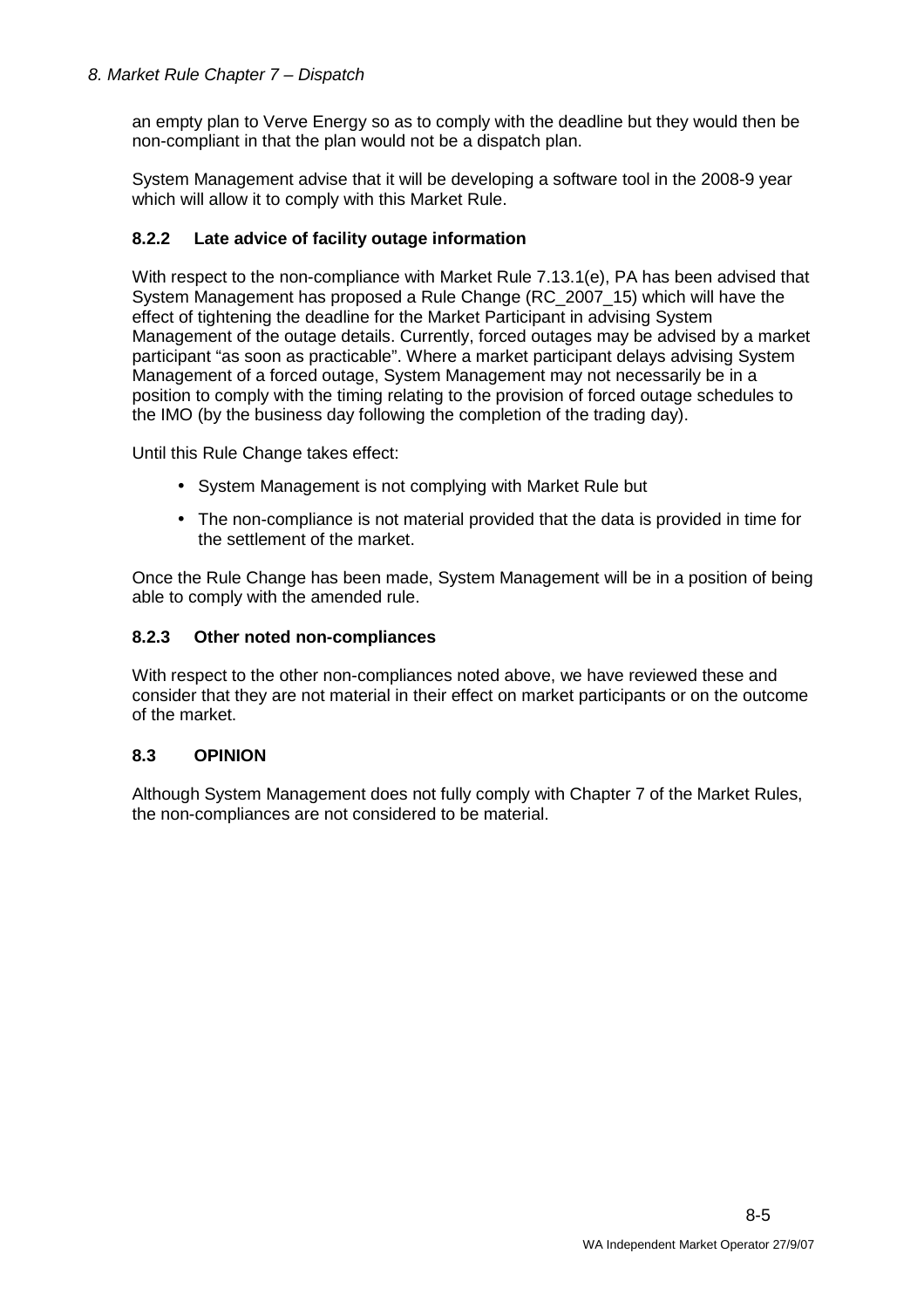

### **9. MARKET RULE CHAPTER 8 – WHOLESALE MARKET METERING**

#### **9.1 DOCUMENTATION**

Market Rule Chapter 8 sets out the Wholesale Market Metering Rules. These rules do not apply to System Management. Therefore, there are no relevant Power System Operational Procedures or System Management Internal Procedures.

#### **9.2 OPINION**

System Management are not required to comply with Chapter 8 of the Market Rules.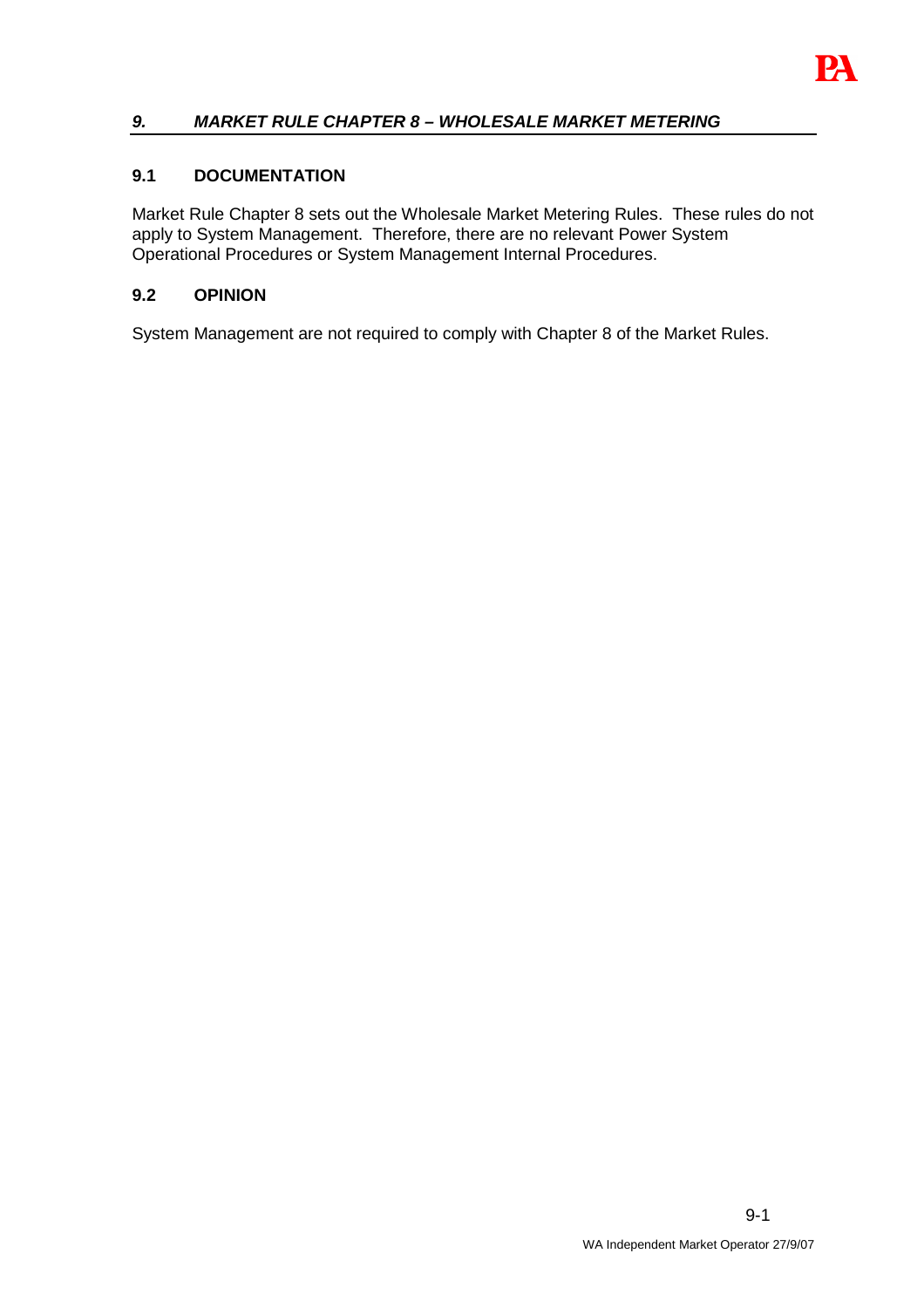

#### **10. MARKET RULE CHAPTER 9 – SETTLEMENT**

#### **10.1 DOCUMENTATION**

Market Rule Chapter 9 sets out the Settlement Rules which affect the Market Development, Market Operations, System Planning and System Operations functions of System Management. There are no relevant Power System Operational Procedures and the relevant System Management Internal Procedures:

- Notice of Disagreement How to determine whether an outage meets the criteria
- How to receive and pay settlement invoices.

#### **10.2 COMPLIANCE WITH CHAPTER 9**

The procedures to be followed are fully documented and, if followed, will ensure compliance with the Market Rules.

We have not found any evidence of non-compliance on the part of System Management.

#### **10.3 OPINION**

System Management has complied with Chapter 9 of the Market Rules.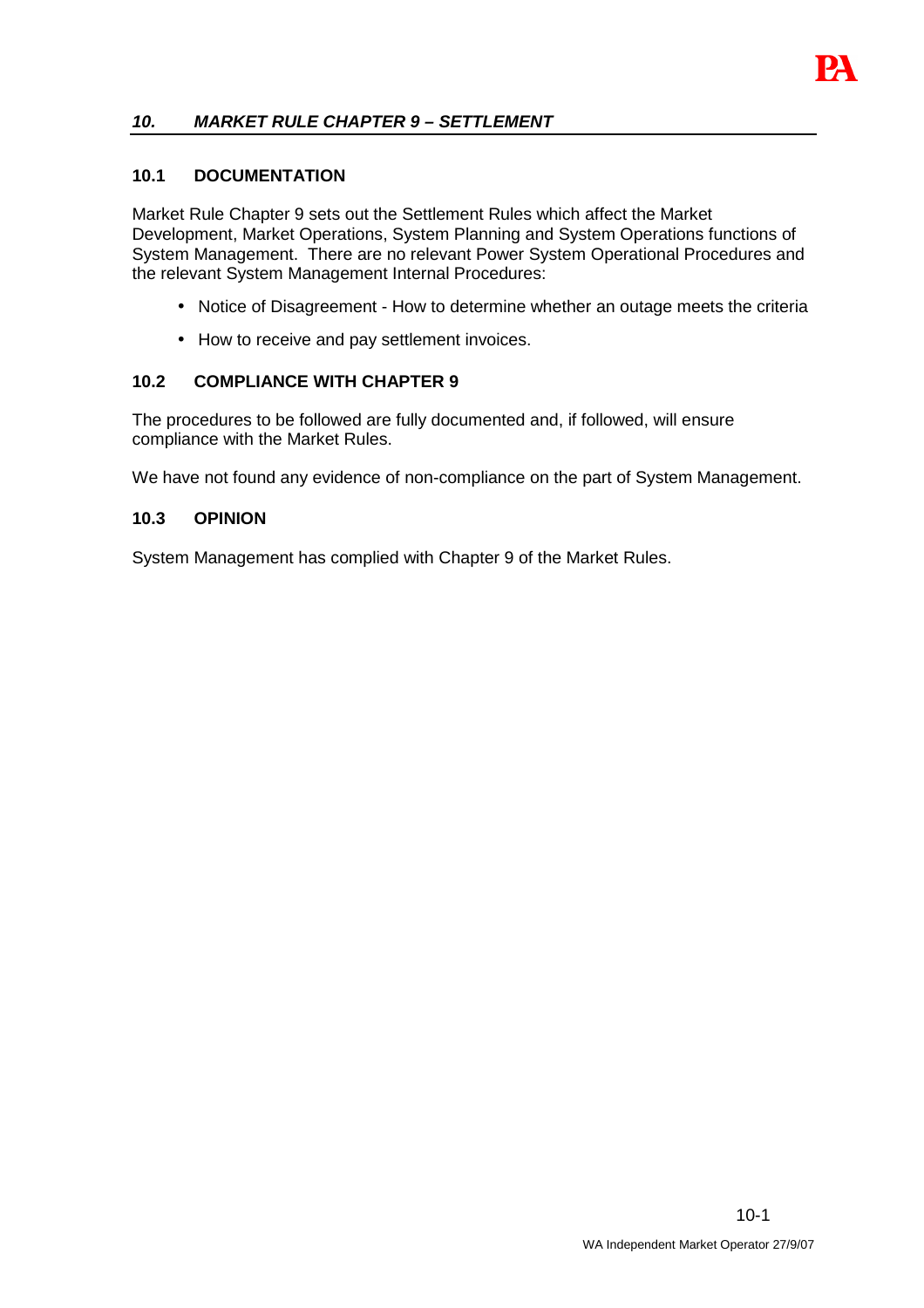

### **11. MARKET RULE CHAPTER 10 – MARKET INFORMATION**

#### **11.1 DOCUMENTATION**

Market Rule Chapter 10 sets out the Market Information Rules affect the Market Development, Market Operations, System Planning and System Operations functions of System Management. There are no relevant Power System Operational Procedures and the relevant System Management Internal Procedures are:

- How to ensure documents and information are retained
- How to ensure the confidentiality status of documents and information

#### **11.2 COMPLIANCE WITH CHAPTER 10**

The procedures to be followed are fully documented and, if followed, will ensure compliance with the Market Rules.

#### **11.3 OPINION**

As far as we have been able to determine, System Management has complied with Chapter 10 of the Market Rules.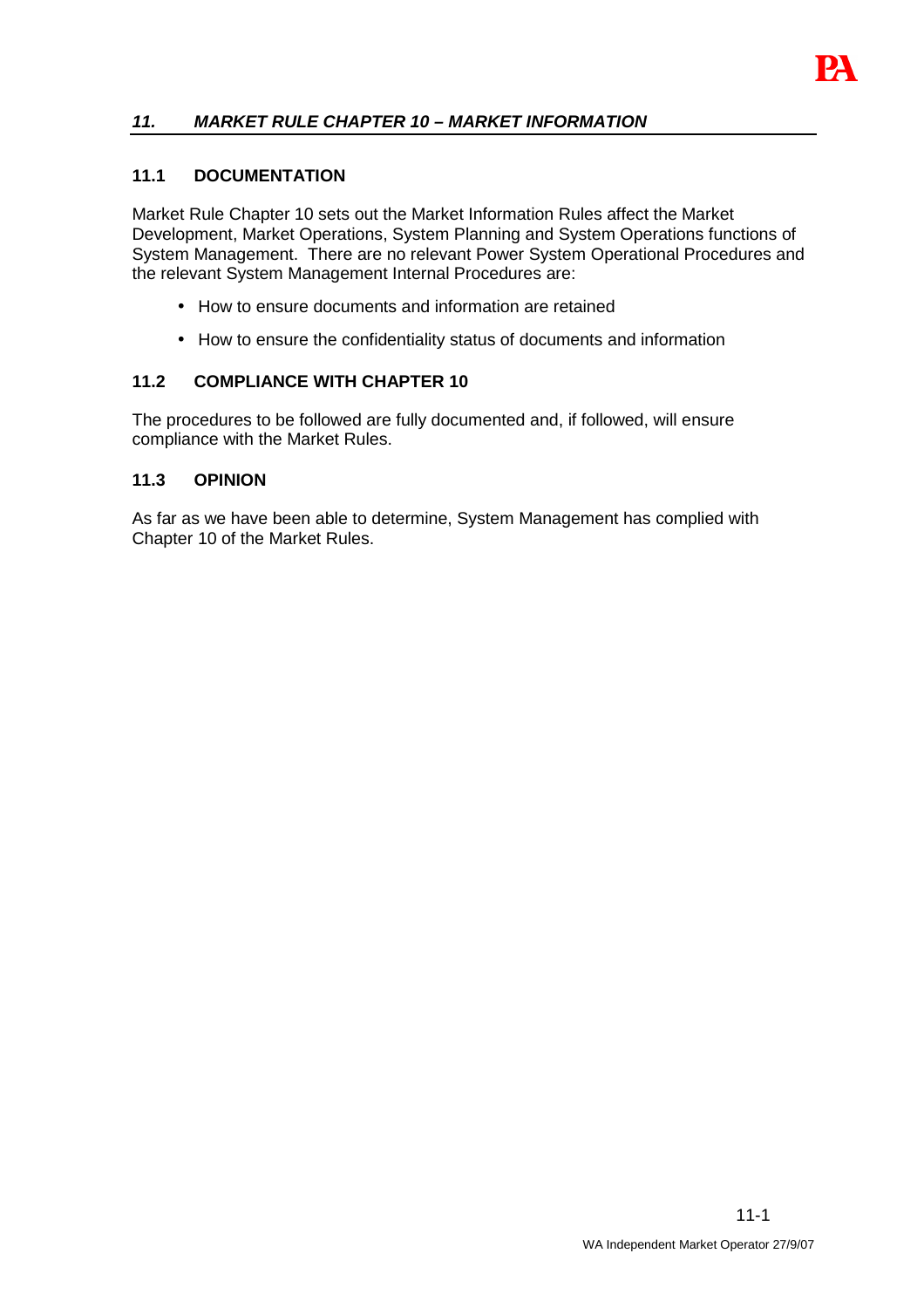# PA

#### **APPENDIX A: MAPPING OF SYSTEM MANAGEMENT MARKET RULE OBLIGATIONS TO POWER SYSTEM OPERATIONAL PROCEDURES AND INTERNAL PROCEDURES**

#### **A.1 CHAPTER 1**

There are no obligations placed on System Management under Chapter 1.

# **A.2 CHAPTER 2**

| <b>Clause</b> | <b>Obligation</b>                                                                                                                                                                                                                                                                                                                                                                                                                                                                                                                                                                                                                                                                                                                                                                         | <b>Procedure</b>                                                                                                                                                                                                                   |
|---------------|-------------------------------------------------------------------------------------------------------------------------------------------------------------------------------------------------------------------------------------------------------------------------------------------------------------------------------------------------------------------------------------------------------------------------------------------------------------------------------------------------------------------------------------------------------------------------------------------------------------------------------------------------------------------------------------------------------------------------------------------------------------------------------------------|------------------------------------------------------------------------------------------------------------------------------------------------------------------------------------------------------------------------------------|
| $2.2^{\circ}$ | <b>System management</b>                                                                                                                                                                                                                                                                                                                                                                                                                                                                                                                                                                                                                                                                                                                                                                  |                                                                                                                                                                                                                                    |
| 2.2.1         | SM has overall function to operate the SWIS in a secure and reliable manner.                                                                                                                                                                                                                                                                                                                                                                                                                                                                                                                                                                                                                                                                                                              | <b>PSOP: Power System Security</b>                                                                                                                                                                                                 |
| 2.2.2         | SM has other general functions, namely:<br>procurement of adequate Ancillary Services where the Electricity<br>(a)<br>Generation Corporation is unable to meet Ancillary Service Requirements<br>assisting the IMO in processing of applications for participation and for<br>(b)<br>the registration, de-registration and transfer of facilities<br>development of Market Procedures (and related amendment or<br>(c)<br>replacement), as required by the Market Rules<br>release of information, as required by Market Rules<br>(d)<br>monitoring compliance by Rule Participants with the Market Rules in<br>(e)<br>respect of Power System Security and Power System Reliability and<br>carrying out any other functions or responsibilities conferred by the<br>(f)<br>Market Rules. | <b>PSOP: Ancillary Services</b><br>PSOP: Commissioning and Testing<br>PSOP: Communication and control systems<br>PSOP: Monitoring and reporting protocol<br>PSOP: Power system security<br>PSOP: Monitoring and reporting protocol |
| 2.2.3         | SM may delegate any of its function(s) under the Market Rules to a person or<br>persons who, in SM's opinion, is competent to carry out such function(s).                                                                                                                                                                                                                                                                                                                                                                                                                                                                                                                                                                                                                                 |                                                                                                                                                                                                                                    |
| 2.5           | <b>Rule Change Proposals</b>                                                                                                                                                                                                                                                                                                                                                                                                                                                                                                                                                                                                                                                                                                                                                              |                                                                                                                                                                                                                                    |
| 2.5.1         | SM may make a Rule Change Proposal by submitting the relevant Rule Change<br>Proposal Form to the IMO.                                                                                                                                                                                                                                                                                                                                                                                                                                                                                                                                                                                                                                                                                    |                                                                                                                                                                                                                                    |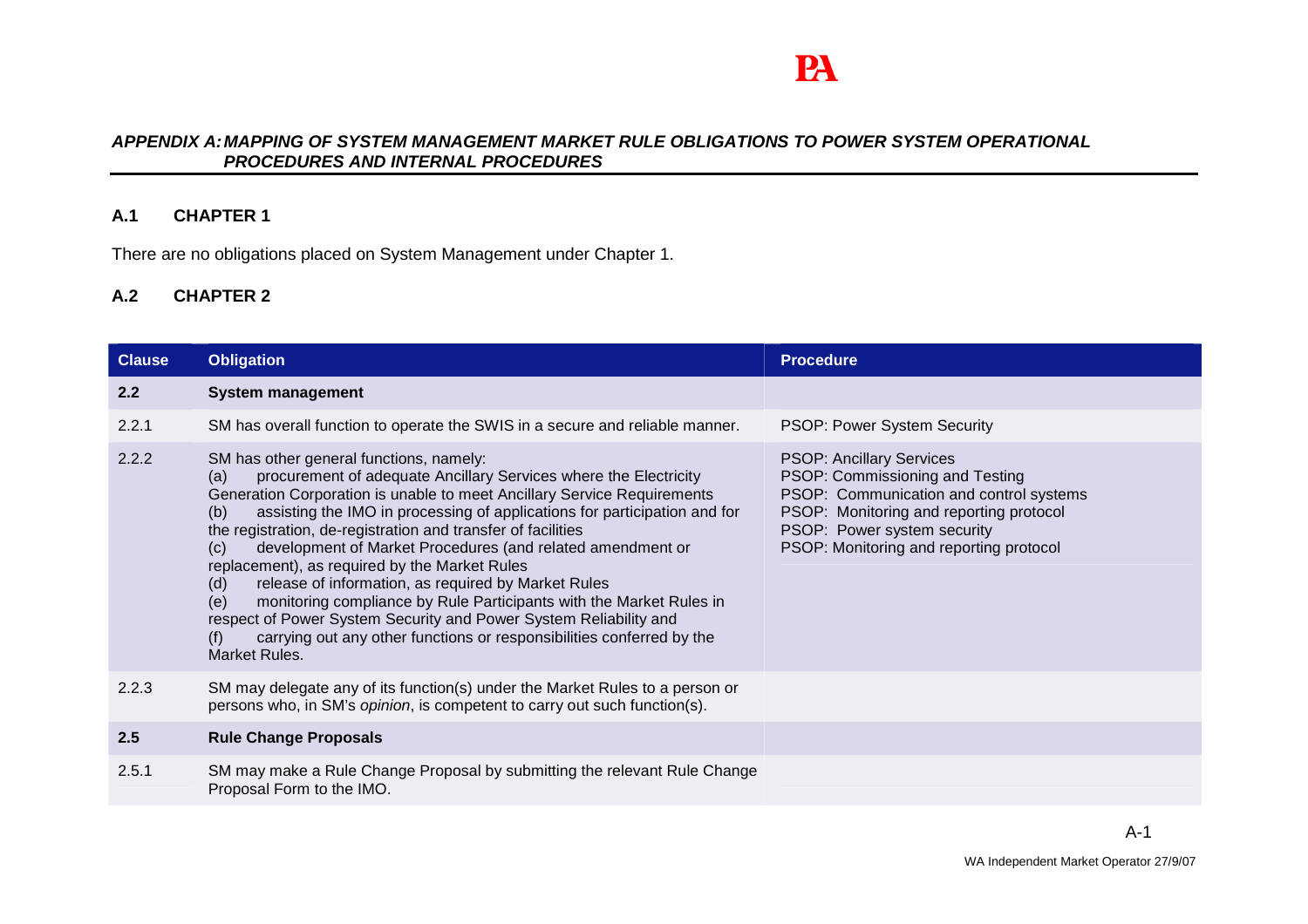| <b>Clause</b> | <b>Obligation</b>                                                                                                                                                                                                                                                                                                                     | <b>Procedure</b>                                                                                                                                                                                                                   |
|---------------|---------------------------------------------------------------------------------------------------------------------------------------------------------------------------------------------------------------------------------------------------------------------------------------------------------------------------------------|------------------------------------------------------------------------------------------------------------------------------------------------------------------------------------------------------------------------------------|
| 2.9           | <b>Market Procedures</b>                                                                                                                                                                                                                                                                                                              |                                                                                                                                                                                                                                    |
| 2.9.2         | SM must manage the development, and, where applicable, amendment and<br>replacement of, Market Procedures required to be developed by System<br>Management under the Market Rules.                                                                                                                                                    | <b>PSOP: Ancillary Services</b><br>PSOP: Commissioning and Testing<br>PSOP: Communication and control systems<br>PSOP: Monitoring and reporting protocol<br>PSOP: Power system security<br>PSOP: Monitoring and reporting protocol |
| 2.9.7         | SM must comply with any applicable Market Procedures.                                                                                                                                                                                                                                                                                 |                                                                                                                                                                                                                                    |
| 2.10          | <b>Procedure Change Process</b>                                                                                                                                                                                                                                                                                                       |                                                                                                                                                                                                                                    |
| 2.10.1        | SM may initiate Procedure Change Process.                                                                                                                                                                                                                                                                                             |                                                                                                                                                                                                                                    |
| 2.10.3        | If an Amending Rule requires System Management to develop new Market<br>Procedures or to amend or replace existing Market Procedures, then the System<br>Management, as applicable, is responsible for the development of, Chapter 2<br>amendment of or replacement for, Market Procedures so as to comply with the<br>Amending Rule. |                                                                                                                                                                                                                                    |
| 2.10.4        | Where the Procedure Change Proposal is developed by System Management,<br>System Management must provide the Procedure Change Proposal to the IMO,.                                                                                                                                                                                   |                                                                                                                                                                                                                                    |
| 2.10.10       | Following the closing date for submissions, the IMO or System Management, as<br>applicable, must prepare a Procedure Change Report on the Procedure Change<br>Proposal.                                                                                                                                                               |                                                                                                                                                                                                                                    |
| 2.10.11       | Where the Procedure Change Report is prepared by System Management,<br>System Management must provide the Procedure Change Report to the IMO.                                                                                                                                                                                         |                                                                                                                                                                                                                                    |
| 2.12          | <b>Standard of Performance</b>                                                                                                                                                                                                                                                                                                        |                                                                                                                                                                                                                                    |
| $2.12.3$ (a)  | Standard required for System Management responsibilities under Market Rules.                                                                                                                                                                                                                                                          |                                                                                                                                                                                                                                    |
| 2.13          | <b>Market Rule Compliance Monitoring and Enforcement</b>                                                                                                                                                                                                                                                                              |                                                                                                                                                                                                                                    |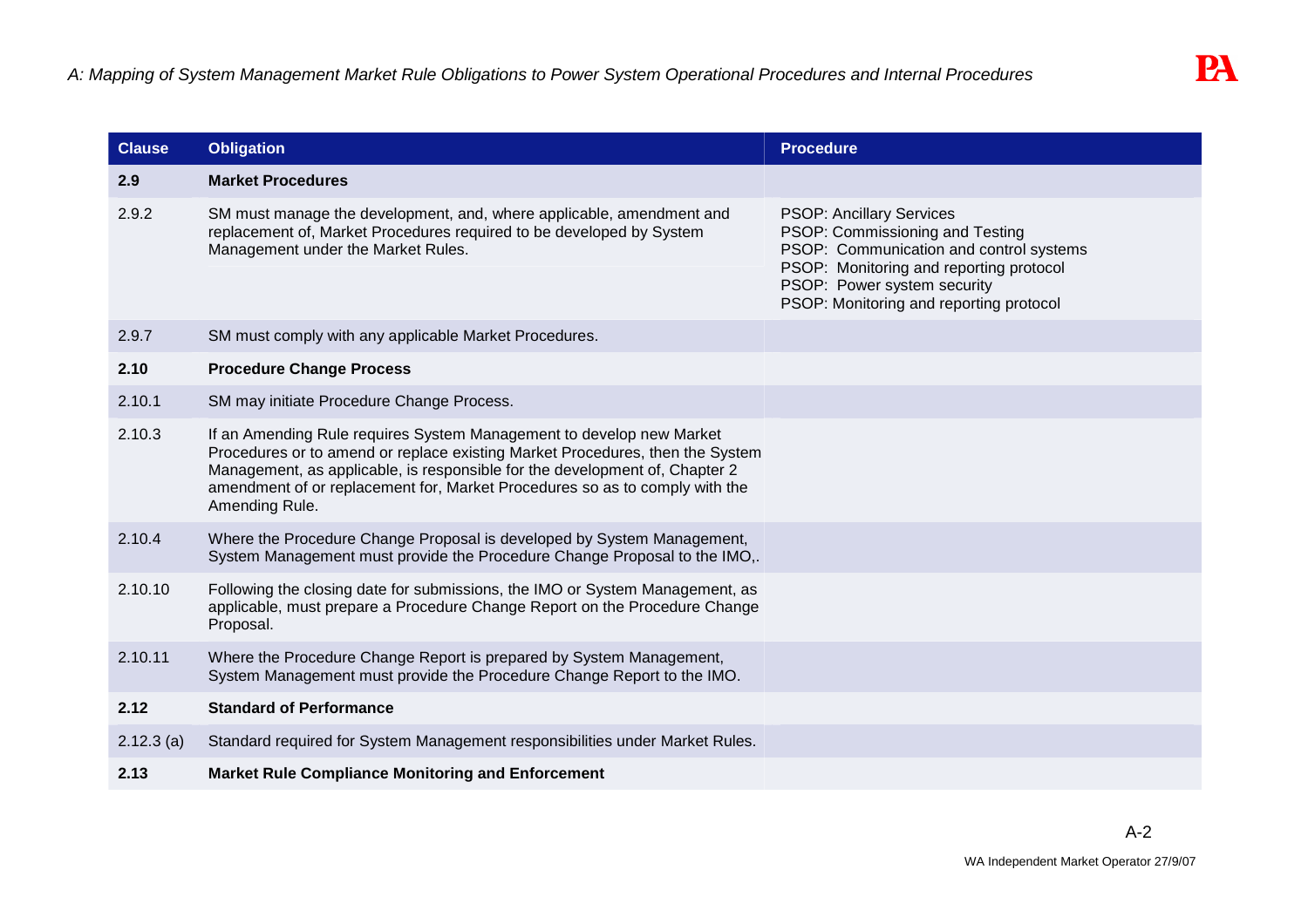| <b>Clause</b> | <b>Obligation</b>                                                                                                                                                                                                                                                                                                                                       | <b>Procedure</b>                                    |
|---------------|---------------------------------------------------------------------------------------------------------------------------------------------------------------------------------------------------------------------------------------------------------------------------------------------------------------------------------------------------------|-----------------------------------------------------|
| 2.13.6        | SM must monitor compliance by Rule Participants with the Market Rules in<br>respect of:<br>the specific Market Rules under 2.13.9 and<br>(a)<br>Market Procedures developed by SM.<br>(b)<br>SM must monitor Rule Participant compliance in accordance with the Monitoring<br>and Reporting Protocol. Any alleged breach of the Market Rules and Market | PSOP: Monitoring and Reporting, sections 3, 4 and 6 |
|               | Procedures must be reported to the IMO.                                                                                                                                                                                                                                                                                                                 |                                                     |
| 2.13.7.       | System Management must ensure it has processes and systems in place to<br>allow it to monitor Rule Participants' behaviour in accordance with clause 2.13.6.                                                                                                                                                                                            | PSOP: Monitoring and Reporting                      |
| 2.14          | <b>Audit</b>                                                                                                                                                                                                                                                                                                                                            |                                                     |
| 2.14.6        | Where required by the IMO, System Management must demonstrate compliance<br>with the Market Rules and Market Procedures (including being audited by the<br>Market Auditor).                                                                                                                                                                             |                                                     |
| 2.15          | <b>Monitoring and Reporting Protocols</b>                                                                                                                                                                                                                                                                                                               |                                                     |
| 2.15.4        | SM must develop and implement a Monitoring and Reporting Protocol.                                                                                                                                                                                                                                                                                      | PSOP: Monitoring and Reporting Protocol             |
| 2.16.7        | Where requested, System Management must provide information to the<br>Economic Regulation Authority as part of its Marketing Monitoring function.                                                                                                                                                                                                       |                                                     |
| 2.19.1        | SM may issue Notice of Dispute to a party (or parties) involved in such dispute.                                                                                                                                                                                                                                                                        |                                                     |
| 2.21.3        | SM must consult on such matters, with such people and over such timeframes<br>as specified under the Market Rules.                                                                                                                                                                                                                                      |                                                     |
| 2.23.3        | SM must seek approval of its Allowable Revenue from the Economic Regulation<br>Authority for each Review Period.                                                                                                                                                                                                                                        |                                                     |
| 2.23.5        | SM must prepare a budget proposal for each of the services carried out by it<br>under clause 2.23.1 by 30 April each year.                                                                                                                                                                                                                              |                                                     |
| 2.23.8        | SM must apply to the Economic Regulation Authority where a budget proposal is                                                                                                                                                                                                                                                                           |                                                     |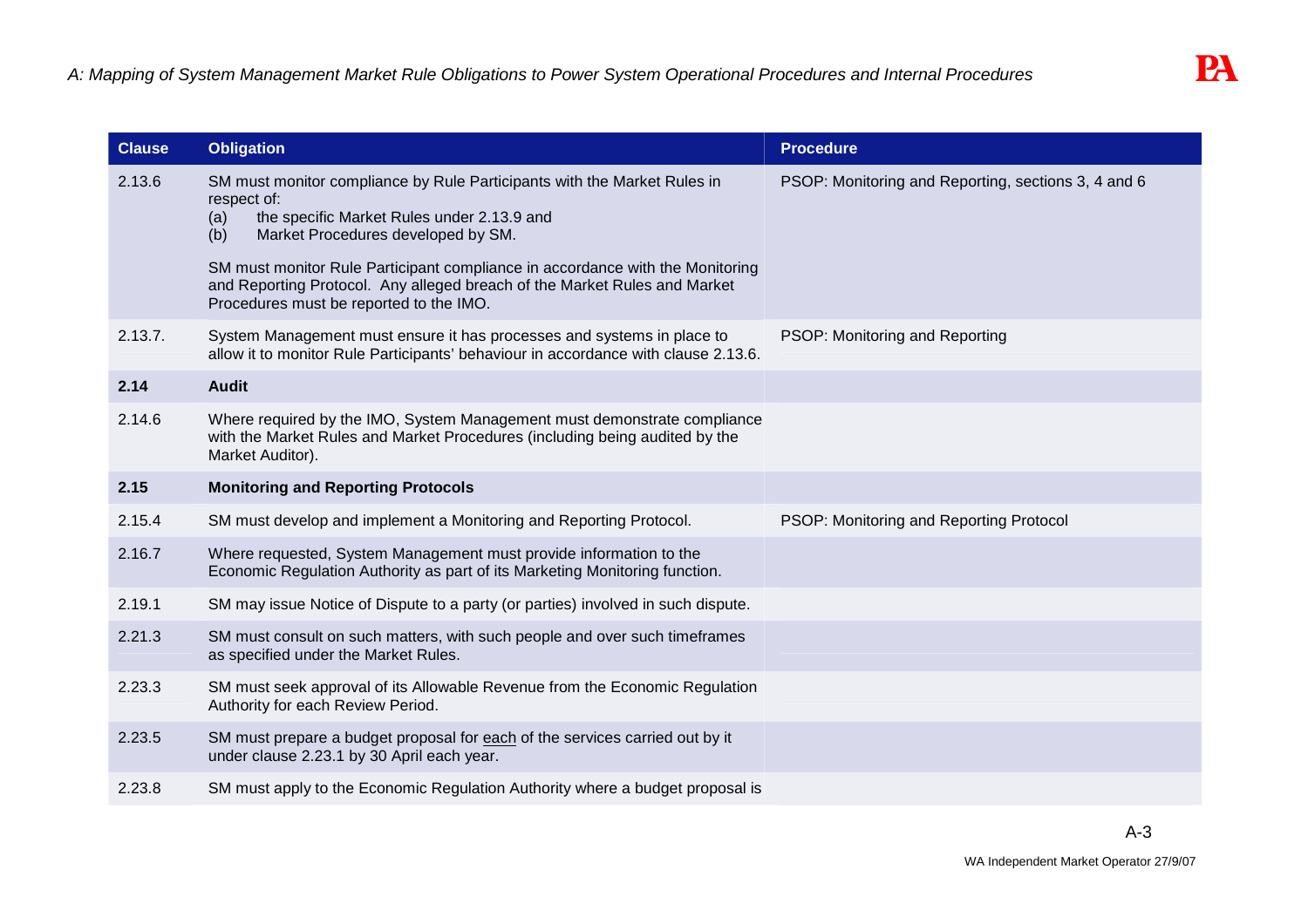| <b>Clause</b> | <b>Obligation</b>                                                                                                                                                                   | <b>Procedure</b>                             |
|---------------|-------------------------------------------------------------------------------------------------------------------------------------------------------------------------------------|----------------------------------------------|
|               | likely to result in revenue recovery (over the relevant Review Period) more than<br>15% above the Allowable Revenue determined by the Economic Regulation<br>Authority.             |                                              |
| 2.23.9        | SM must provide a copy of the budget proposal to the IMO by 30 April each<br>year.                                                                                                  |                                              |
| 2.23.11       | SM must provide the (finalised) budget to the IMO.                                                                                                                                  |                                              |
| 2.28.3        | SM must inform the IMO that it has determined that it does not require<br>information about the relevant network to maintain Power System Security and<br>Power System Reliability. |                                              |
| 2.28.14       | No requirement for System Management to register as a Rule Participant.                                                                                                             |                                              |
| 2.30.11(b)    | SM must follow documented Registration Procedure when processing<br>applications for facility aggregation and disaggregating previously aggregated<br>facilities.                   |                                              |
| 2.30A.6(b)    | SM must follow the documented Market Procedure when processing<br>applications for exemption from Spinning Reserve.                                                                 |                                              |
| 2.31.8        | SM must allow a facility holding an Arrangement for Access to operate tests<br>required under such arrangement.                                                                     | PSOP: Commissioning and Testing, section 4.2 |
| 2.31.22(b)    | SM must facilitate participation by an approved application in a Rule Participant<br>class or Facility Class as soon as practicable.                                                |                                              |
| 2.31.23(c)    | SM must assist the IMO in relation to documenting the registration, de-<br>registration and transfer process in accordance with the applicable Registration<br>Procedure.           |                                              |
| 2.34.10       | SM must notify the IMO as soon as practicable where it becomes aware that a<br>Rule Participant's Standing Data is inaccurate (or will become inaccurate in the<br>future).         |                                              |
| 2.34.15       | SM must commence using Standing Data (or revised Standing Data) as soon as                                                                                                          |                                              |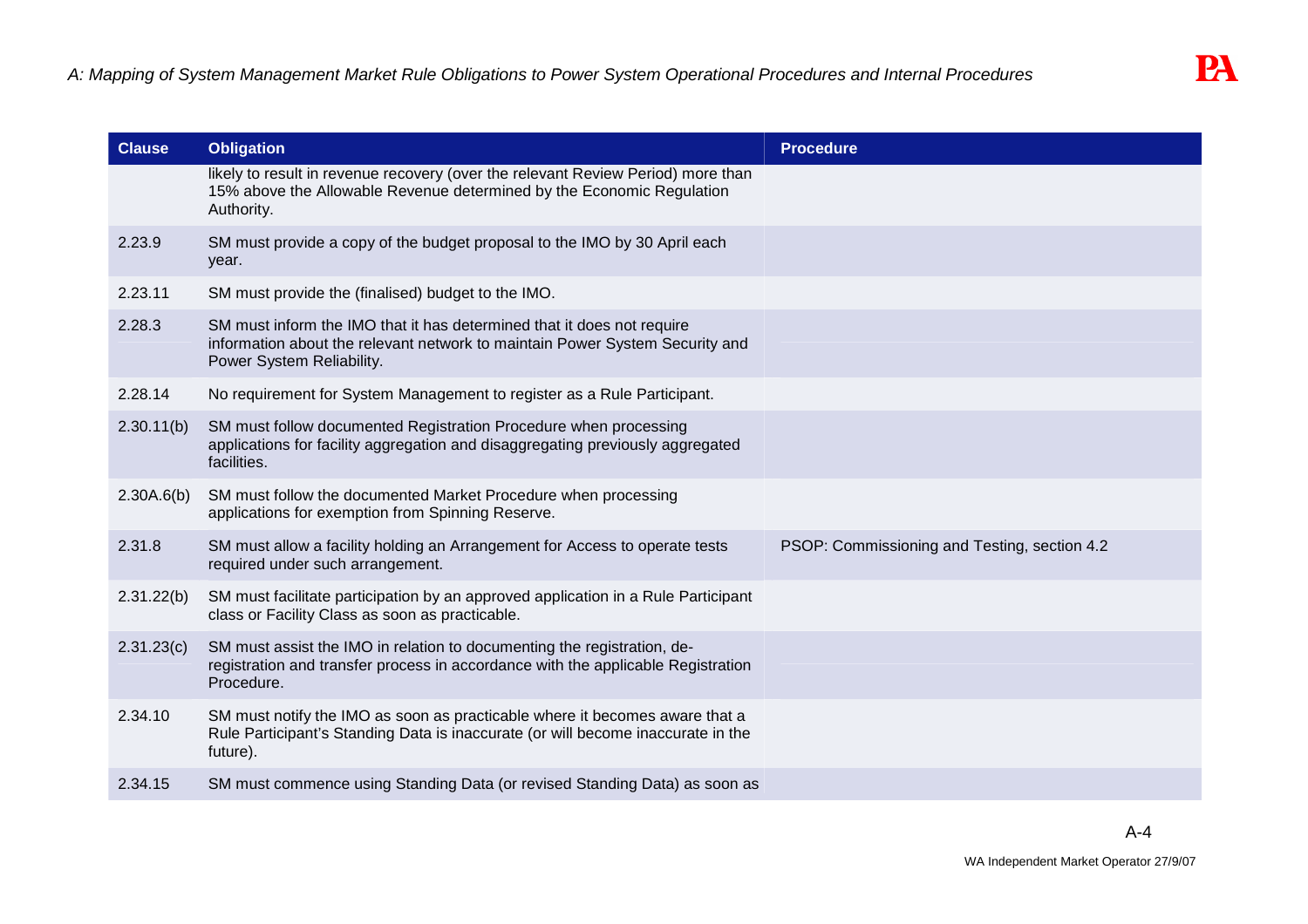| <b>Clause</b> | <b>Obligation</b>                                                                                                                                            | <b>Procedure</b>                        |
|---------------|--------------------------------------------------------------------------------------------------------------------------------------------------------------|-----------------------------------------|
|               | it is received from the IMO.                                                                                                                                 |                                         |
| 2.35.4        | SM must document the communications and control system requirements<br>necessary to support the dispatch process in the Power System Operation<br>Procedure. | PSOP: Communication and Control Systems |

# **A.3 CHAPTER 3**

| <b>Clause</b> | <b>Obligation</b>                                                                                                                                       | <b>Procedure</b> |
|---------------|---------------------------------------------------------------------------------------------------------------------------------------------------------|------------------|
| 3.2           | <b>Technical Envelope, Security and Equipment Limits</b>                                                                                                |                  |
| 3.2.2         | SM must record Equipment Limit information in accordance with the Power System<br>Operation Procedure.                                                  |                  |
| 3.2.4         | SM must record Security Limit information in accordance with the Power System<br>Operation Procedure.                                                   |                  |
| 3.2.6         | SM must establish and modify the Technical Envelope in accordance with clause 3.2.5<br>and the Power System Operation Procedure.                        |                  |
| 3.2.7         | SM must develop a Power System Operation Procedure.                                                                                                     |                  |
| 3.2.8         | SM must operate the SWIS in accordance with the Power System Operation<br>Procedure and the Technical Envelope for the applicable SWIS Operating State. |                  |
| 3.3           | <b>Normal Operating State</b>                                                                                                                           |                  |
| 3.3.1         | Power of System Management to determine when the SWIS is in a Normal Operating<br>State.                                                                |                  |
| 3.3.2         | SM must do, or must not do, certain things when the SWIS is in a Normal Operating<br>State.                                                             |                  |
| 3.3.3         | SM may include guidelines in the Power System Operation Procedure describing                                                                            |                  |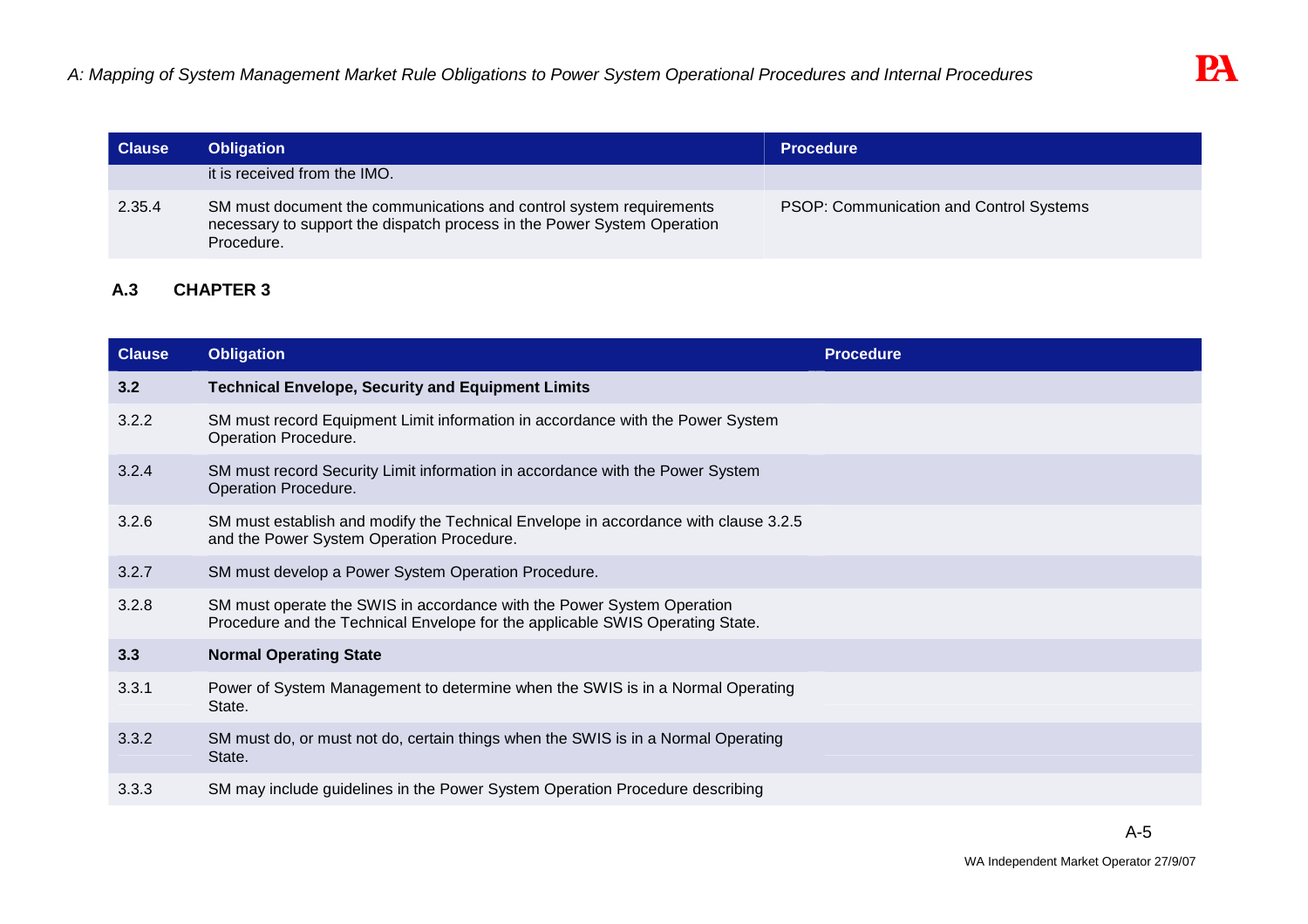| <b>Clause</b> | <b>Obligation</b>                                                                                                                                                                                            | <b>Procedure</b>                |
|---------------|--------------------------------------------------------------------------------------------------------------------------------------------------------------------------------------------------------------|---------------------------------|
|               | matters it will take into account in making a determination under clause 3.3.1 in respect<br>of a Normal Operating State.                                                                                    |                                 |
| 3.3.4         | SM shall determine when the SWIS is in a High Risk Operating State.                                                                                                                                          |                                 |
| 3.4           | <b>High Risk Operating State</b>                                                                                                                                                                             |                                 |
| 3.4.2         | SM must do, or must not do, certain things when the SWIS is in a High Risk Operating<br>State.                                                                                                               | PSOP: Security, section 7.2     |
| 3.4.3         | SM may take certain steps when the SWIS is in a High Risk Operating State.                                                                                                                                   | PSOP: Security, section 7.2.4   |
| 3.4.4         | SM may take such other actions as it considers are required to return the SWIS to a<br>Normal Operating State.                                                                                               | PSOP: Security, section 7.2.4   |
| 3.4.5         | SM must return the SWIS from a High Risk Operating State to a Normal Operating<br>State as soon as it is able.                                                                                               | PSOP: Security, section 7.2.1   |
| 3.4.9         | SM may include guidelines in the Power System Operation Procedure describing<br>matters it will take into account in making a determination under clause 3.4.1 in respect<br>of a High Risk Operating State. | PSOP: Security, section 7.1.1   |
| 3.5           | <b>Emergency Operating State</b>                                                                                                                                                                             |                                 |
| 3.5.1         | SM shall determine when the SWIS is in an Emergency Operating State.                                                                                                                                         | PSOP: Security, section 8.1     |
| 3.5.3         | Prohibition on System Management taking any actions that, in its opinion, would be<br>reasonably likely to lead to an Emergency Operating State.                                                             |                                 |
| 3.5.4         | SM must not require Registered Facilities to operate inconsistently with the Security<br>Standards or their Equipment Limits during an Emergency Operating State.                                            | PSOP: Security, section 8.3.3.c |
| 3.5.5         | SM may take certain steps when the SWIS is in an Emergency Operating State.                                                                                                                                  | PSOP: Security, section 8.3.4   |
| 3.5.6         | SM must return the SWIS from an Emergency Operating State to a Normal Operating<br>State as soon as it is able.                                                                                              | PSOP: Security, section 8.3.1   |
| 3.5.7         | SM must attempt to operate the SWIS during an Emergency Operating State such to                                                                                                                              | PSOP: Security, section 8.3.3   |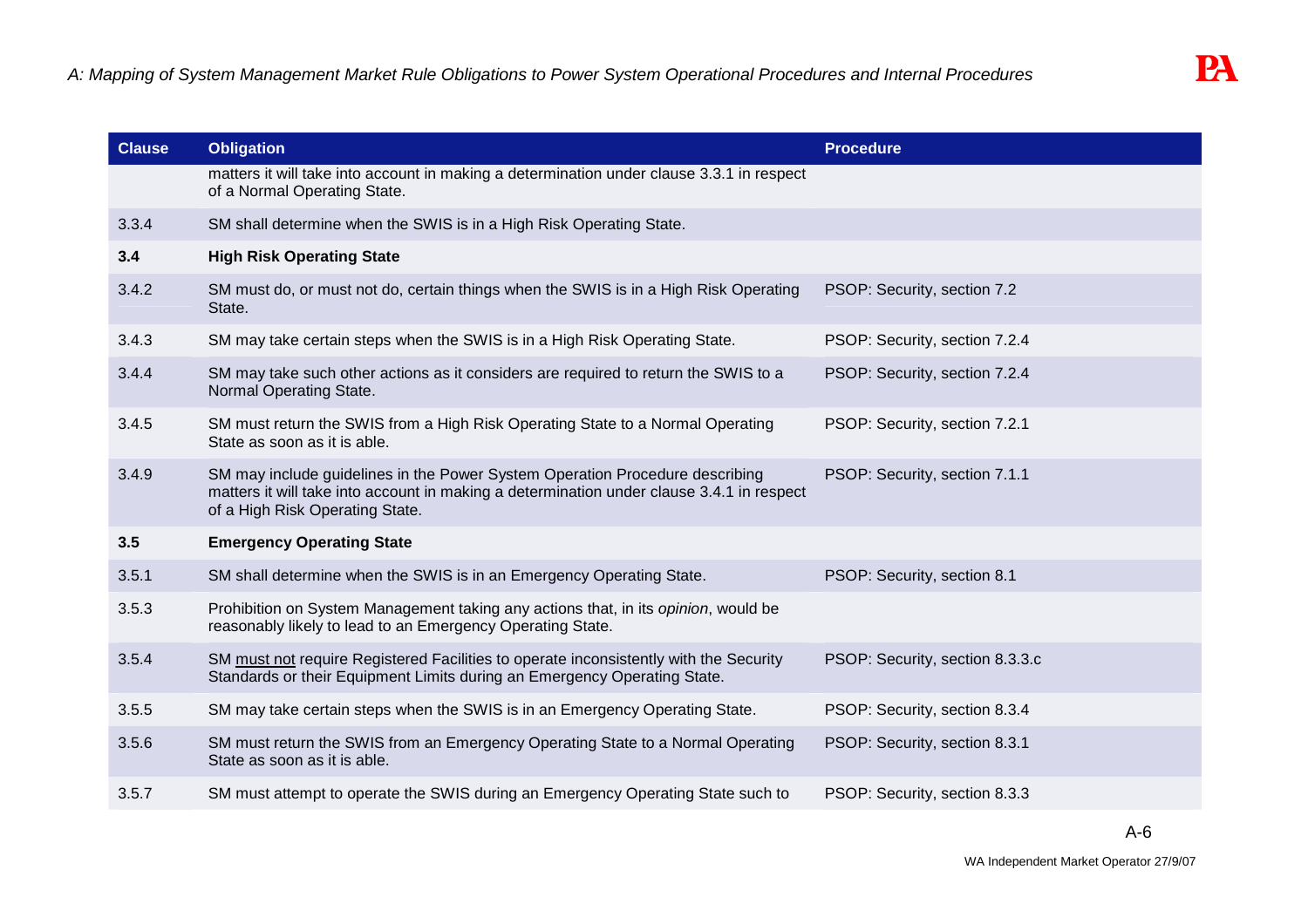| <b>Clause</b> | <b>Obligation</b>                                                                                                                                                                                             | <b>Procedure</b>                            |
|---------------|---------------------------------------------------------------------------------------------------------------------------------------------------------------------------------------------------------------|---------------------------------------------|
|               | minimise disruption to:<br>electricity supply and<br>(a)<br>the implementation of Resource Plans received from the IMO,<br>(b)<br>as is reasonably practicable in the circumstances.                          |                                             |
| 3.5.11        | SM may include guidelines in the Power System Operation Procedure describing<br>matters it will take into account in making a determination under clause 3.5.1 in respect<br>of an Emergency Operating State. | PSOP: Security, section 8.1                 |
| 3.6           | <b>Demand Control</b>                                                                                                                                                                                         |                                             |
| 3.6.1         | SM must determine the aggregate requirements for automatic under frequency load<br>shedding in accordance with the SWIS Operating Standards.                                                                  | PSOP: Security, section 10                  |
| 3.6.3         | SM must ensure that operational plans have the approval of the IMO.                                                                                                                                           |                                             |
| 3.6.4         | SM must inform all Network Operators of its operational plans for under frequency load<br>shedding.                                                                                                           | PSOP: Security, section 10                  |
| 3.6.6         | SM must make plans for manual load shedding and inform Network Operators of these<br>plans.                                                                                                                   | PSOP: Security, section 10                  |
| 3.6.6A        | SM shall issue manual disconnection directions to Network Operators.                                                                                                                                          |                                             |
| 3.7           | <b>System Restart</b>                                                                                                                                                                                         |                                             |
| 3.7.1         | SM must make operational plans and preparations to restart the SWIS in the event of<br>system shutdown.                                                                                                       | PSOP: Security, section 10.6                |
| 3.7.2         | SM must restart the SWIS in the event of system shutdown.                                                                                                                                                     | PSOP: Security, section 10                  |
| 3.8           | Investigating Incident in the SWIS                                                                                                                                                                            |                                             |
| 3.8.1         | SM must notify the IMO of any incidents relating to the operation of any equipment<br>which forms part of the SWIS.                                                                                           | POSP: Monitoring and Reporting, section 7.2 |
| 3.8.2(c)      | SM must comply with any reporting request by the IMO in respect of an incident                                                                                                                                | POSP: Monitoring and Reporting, section 8.3 |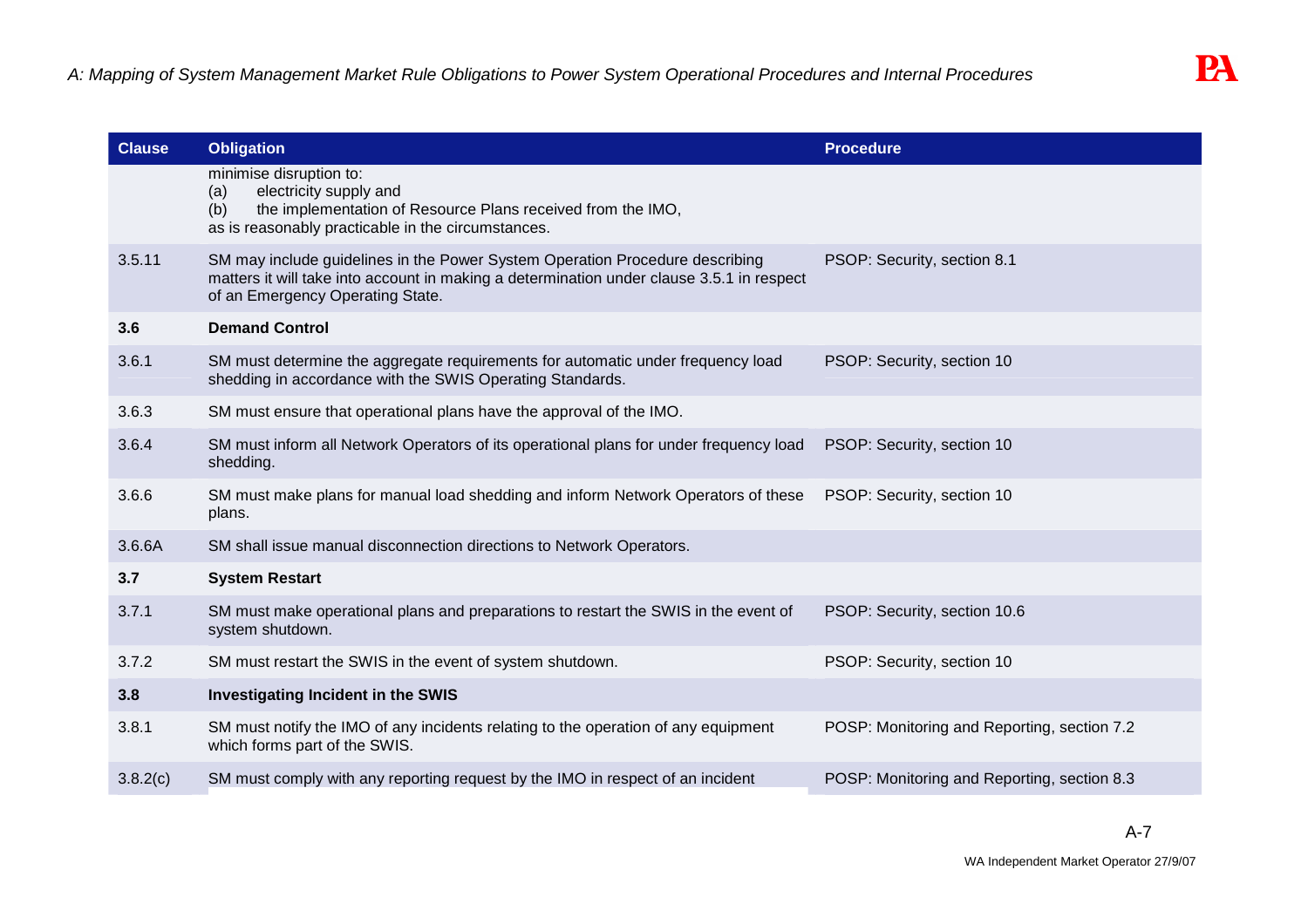| <b>Clause</b> | <b>Obligation</b>                                                                                                                            | <b>Procedure</b>                                                        |
|---------------|----------------------------------------------------------------------------------------------------------------------------------------------|-------------------------------------------------------------------------|
|               | notified to the IMO under clause 3.8.1.                                                                                                      |                                                                         |
| 3.10          | <b>Ancillary Service Standards</b>                                                                                                           |                                                                         |
| 3.10.1        | The standard for Load Following Service is a level which is sufficient to:                                                                   | PSOP Power System Security 10.1                                         |
| 3.10.2        | The standard for Spinning Reserve Service is a level which satisfies the following<br>principles:                                            | PSOP Power System Security 10.2                                         |
| 3.10.4        | The standard for Load Rejection Reserve Service is a level which satisfies the<br>following principles:                                      | PSOP Power System Security 10.4                                         |
| 3.10.5        | SM may reduce the level of Load Following Service, Spinning Reserve Service and<br>Load Rejection Reserve Service.                           | PSOP Power System Security 10.1                                         |
| 3.11          | <b>Determining &amp; Procuring Service Requirements</b>                                                                                      |                                                                         |
| 3.11.1        | SM must determine all Ancillary Service Requirements in accordance with the SWIS<br>Operating Standards and the Ancillary Service Standards. | <b>PSOP: Ancillary Services</b>                                         |
| 3.11.2        | SM must update Ancillary Service Requirements on an annual basis.                                                                            | PSOP: Ancillary Services, section 4                                     |
| 3.11.3        | SM must reassess the level of the Ancillary Service Requirements for an Ancillary<br>Service.                                                | PSOP: Ancillary Services, section 4.5                                   |
| 3.11.6        | SM must submit Ancillary Service Requirements to the IMO for approval.                                                                       | PSOP: Ancillary Services, section 4.3.4                                 |
| 3.11.7        | SM must make an annual Ancillary Services plan indicating how the Ancillary Service<br>Requirements will be met.                             | PSOP: Ancillary Services, section 5                                     |
| 3.11.8        | SM may enter into an Ancillary Services Contract with a Rule Participant (other than<br>the Electricity Generation Corporation).             | PSOP: Ancillary Services, section 6                                     |
| 3.11.10       | SM must report specific details of an Ancillary Service Contract to the IMO.                                                                 | PSOP: Ancillary Services, section 6.2                                   |
| 3.11.11       | SM must report annually to the IMO in respect of Ancillary Services and Ancillary<br>Service Requirements.                                   | http://www.imowa.com.au/Attachments/AncillaryServi<br>cesReport2007.PDF |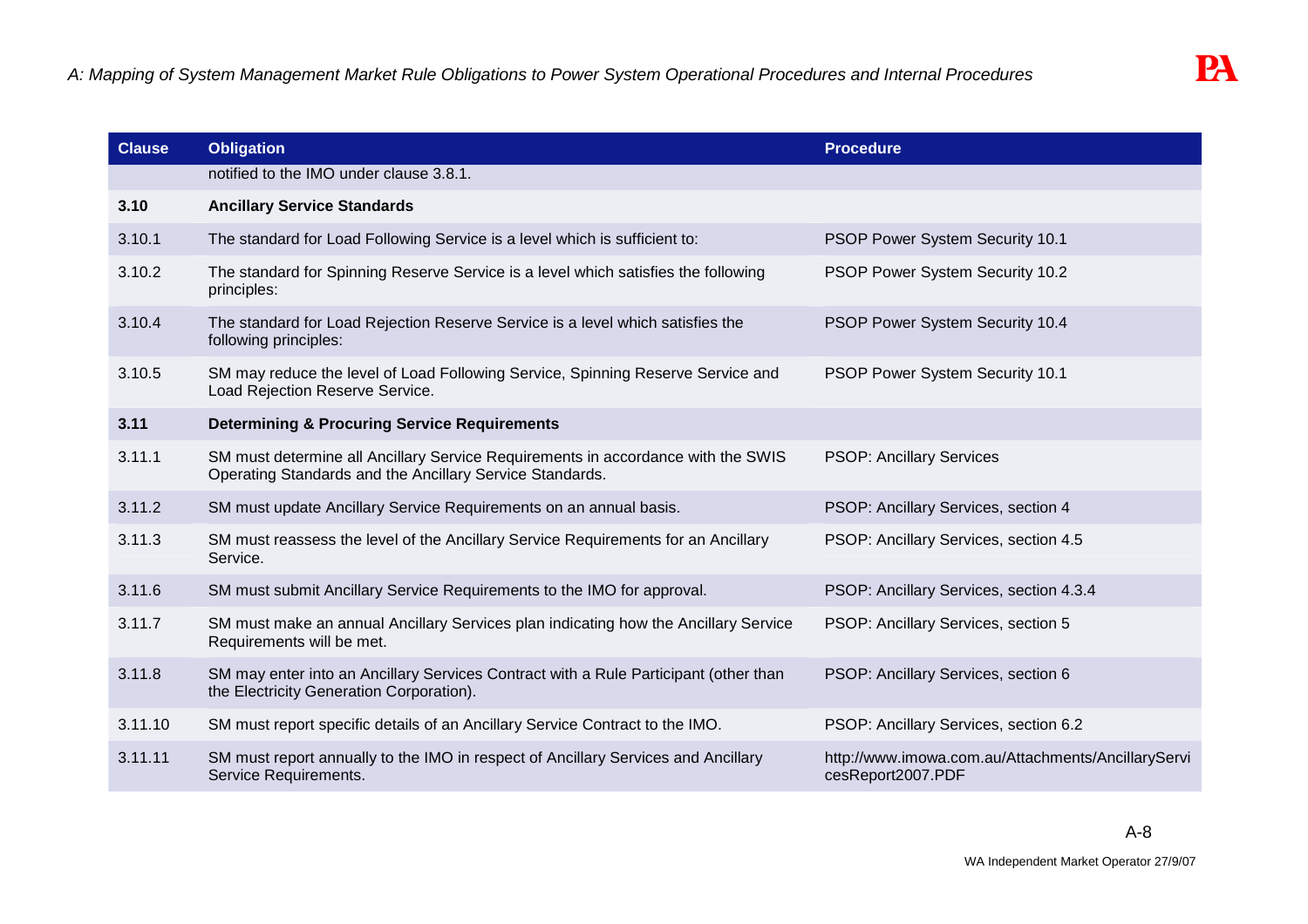| <b>Clause</b> | <b>Obligation</b>                                                                                                                                                                              | <b>Procedure</b>                |
|---------------|------------------------------------------------------------------------------------------------------------------------------------------------------------------------------------------------|---------------------------------|
| 3.11.14       | SM must document certain procedures, and ensure these procedures are followed, in<br>respect of Ancillary Services and Ancillary Service contracts in the Power System<br>Operation Procedure. | <b>PSOP: Ancillary Services</b> |
| 3.12          | <b>Ancillary Service Dispatch</b>                                                                                                                                                              |                                 |
| 3.12.1        | SM must schedule and dispatch facilities to meet the Ancillary Service Requirements in<br>each Trading Interval.                                                                               |                                 |
| 3.15          | Review of Ancillary Service Requirements Process and Standards                                                                                                                                 |                                 |
| 3.15.1        | SM must assist the IMO with its intermittent study in respect of Ancillary Service<br>Standards and the basis for setting Ancillary Service Requirements.                                      |                                 |
| 3.16          | <b>Medium and Short Term Planning</b>                                                                                                                                                          |                                 |
| 3.16.1        | SM must carry out a Medium Term PASA study.                                                                                                                                                    |                                 |
| 3.16.3        | SM must use the data assembled for the Medium Term PASA study to assist with<br>certain functions.                                                                                             |                                 |
| 3.16.8        | SM must review information provided by Rule Participants in accordance with 3.16.4,<br>and, where necessary, seek additional information or clarification.                                     |                                 |
| 3.16.9        | SM must provide the IMO with information developed as a result of its monthly Medium<br>Term PASA study.                                                                                       |                                 |
| 3.16.10       | SM must document the procedure in relation to Medium Term PASA studies in the<br>Power System Operation Procedure and ensure such procedure is followed by it.                                 |                                 |
| 3.17          | <b>Short term PASA</b>                                                                                                                                                                         |                                 |
| 3.17.1        | SM must carry out a Short Term PASA study and provide the results of this to the IMO.                                                                                                          |                                 |
| 3.17.4        | SM may use the Short Term PASA study to assist in certain functions.                                                                                                                           |                                 |
| 3.17.9        | SM must ensure that the results of the Short Term PASA study provided to the IMO                                                                                                               |                                 |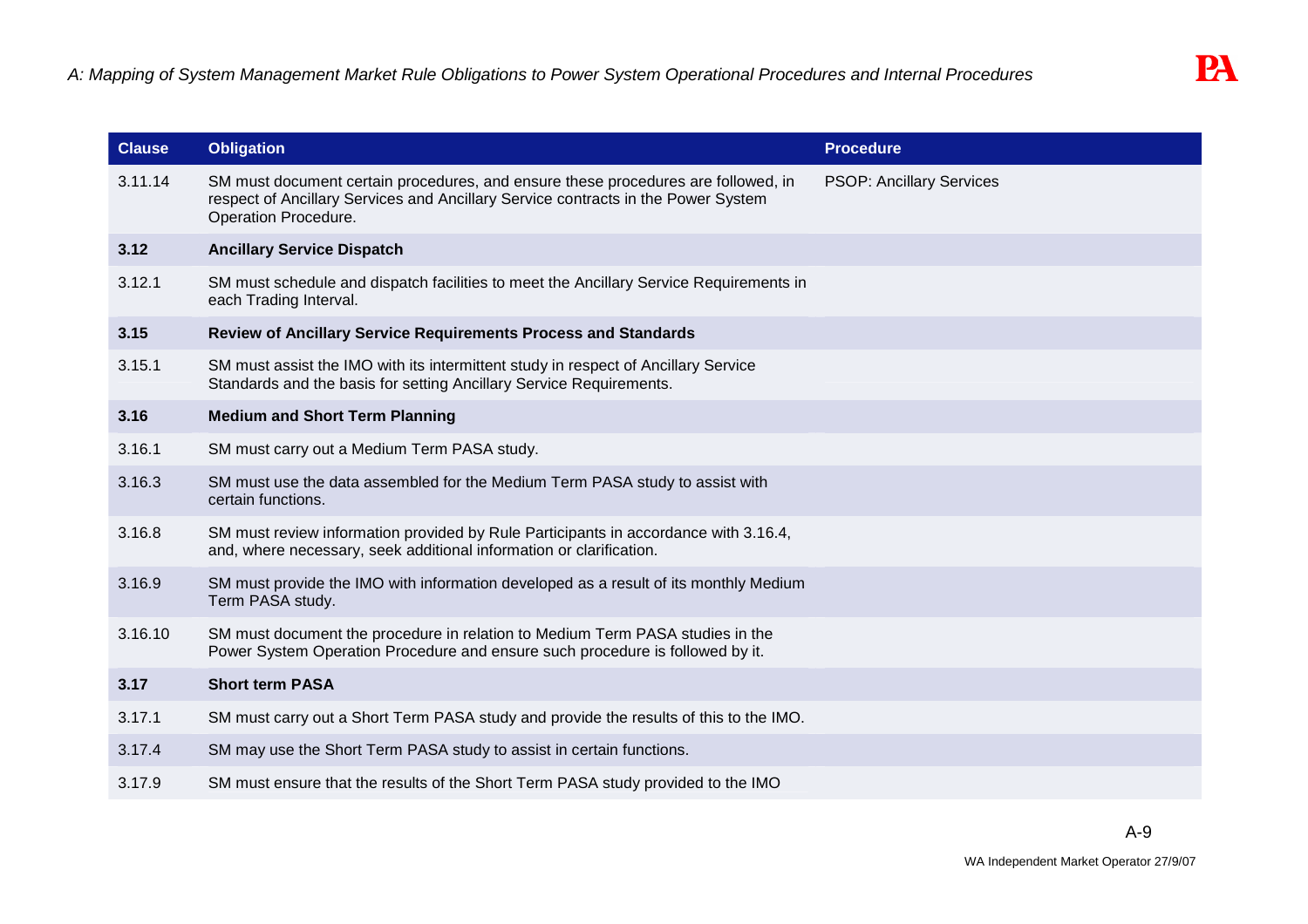| <b>Clause</b> | <b>Obligation</b>                                                                                                                                                                                                          | <b>Procedure</b>                      |
|---------------|----------------------------------------------------------------------------------------------------------------------------------------------------------------------------------------------------------------------------|---------------------------------------|
|               | include the information required by the IMO.                                                                                                                                                                               |                                       |
| 3.17.10       | SM must document the procedure in relation to Short Term PASA studies in the Power<br>System Operation Procedure and ensure such procedure is followed by it.                                                              |                                       |
| 3.18          | <b>Outage Scheduling</b>                                                                                                                                                                                                   |                                       |
| 3.18.2        | SM must compile a list of all equipment on the SWIS that is required to be subject to<br>outage scheduling by SM.                                                                                                          | PSOP: Facility Outages, section 4.1   |
| 3.18.A2       | SM must record any Planned Outage proposed by a Market Participant.                                                                                                                                                        | PSOP: Facility Outages, section 9.2   |
| 3.18.3        | SM must remove any item of equipment from the list compiled in accordance with<br>3.18.2 where it is directed to do so by the IMO.                                                                                         |                                       |
| 3.18.4        | SM must maintain an outage schedule containing information on all scheduled<br>outages.                                                                                                                                    | PSOP: Facility Outages, section 7.1   |
| 3.18.5A       | SM must prioritise Outage Plans of Market Participants according to time of receipt.                                                                                                                                       |                                       |
| 3.18.5C       | SM may require Market Participants to coordinate the timing of their outages when<br>developing Outage Plans which would otherwise unduly impact the operation of one or<br>more Market Participant Registered Facilities. |                                       |
| 3.18.7A       | SM may reject an Outage Plan submitted within six weeks of the commencement time<br>of the outage with evaluation.                                                                                                         | PSOP: Facility Outages, section 9.4.1 |
| 3.18.10       | SM must use a risk assessment process to evaluate Outage Plans.                                                                                                                                                            | PSOP: Facility Outages, section 12    |
| 3.18.11A      | SM may relax the Ready Reserve Standard requirements.                                                                                                                                                                      | PSOP: Facility Outages, section 10.10 |
| 3.18.13       | SM's conduct in respect of the acceptance of an Outage Plan after evaluation.                                                                                                                                              | PSOP: Facility Outages, section 10.4  |
| 3.18.14       | SM must use specific criteria where agreement has not been reached between SM,<br>Network Operators and Market Participants in respect of an Outage Plan under clause<br>$13.18.13(d)$ .                                   | PSOP: Facility Outages, section 10.6  |
| 3.18.15       | SM must submit records to the IMO where a Market Participant or Network Operator                                                                                                                                           |                                       |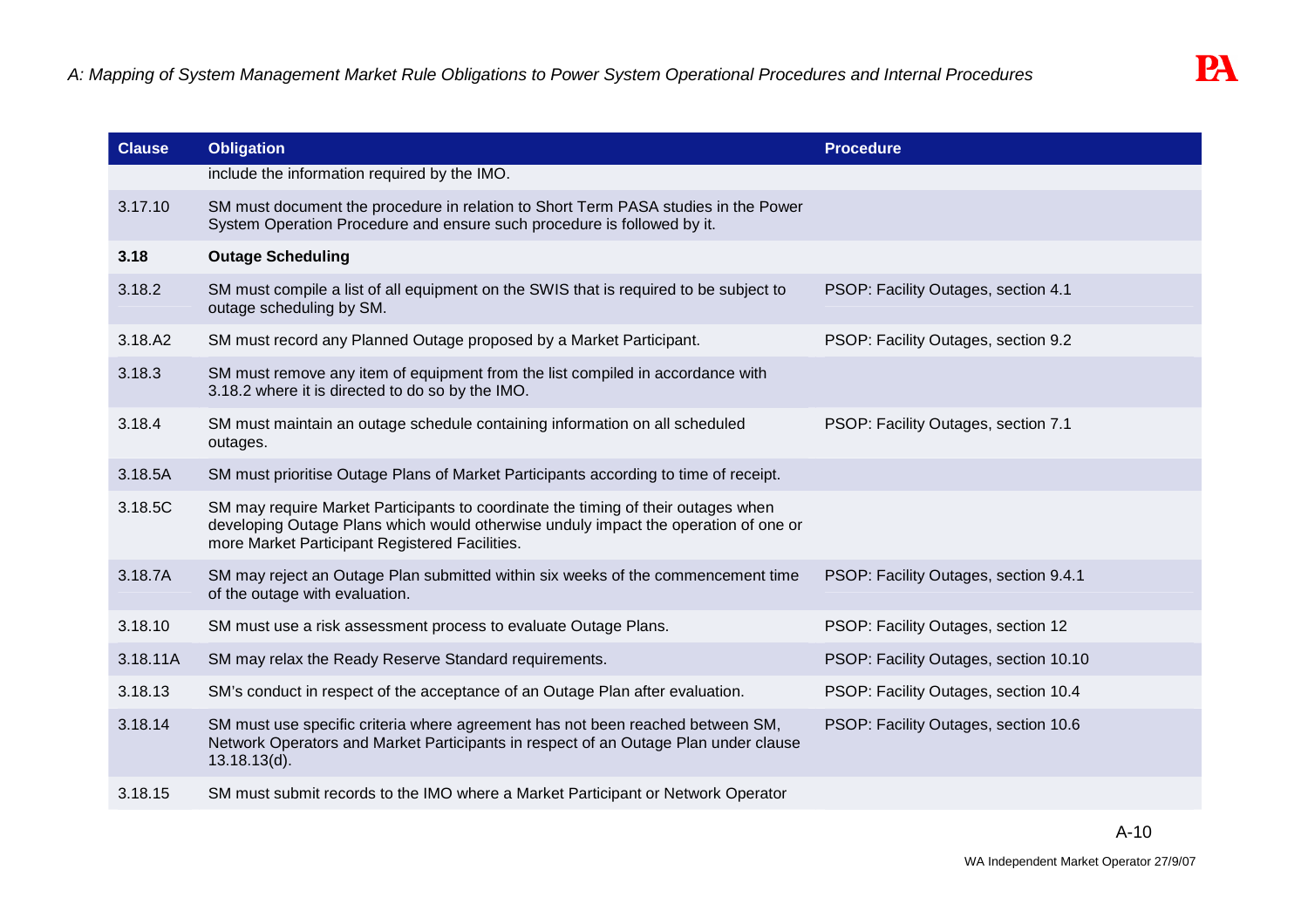| <b>Clause</b> | <b>Obligation</b>                                                                                                                                                                                         | <b>Procedure</b>                       |
|---------------|-----------------------------------------------------------------------------------------------------------------------------------------------------------------------------------------------------------|----------------------------------------|
|               | has applied to the IMO for reassessment regarding the non-scheduling or removal of<br>an Outage Plan from SM's outage schedule.                                                                           |                                        |
| 3.18.16       | SM must otherwise coordinate with Network Operators and Market Participants on a<br>best endeavours basis where an Outage Plan is deemed unacceptable for an<br>alternative time for the relevant outage. | PSOP: Facility Outages, section 10.8.4 |
| 3.18.17       | SM must keep records of all outage evaluations and decisions made by it under clause<br>3.18.                                                                                                             | PSOP: Facility Outages, section 16.2   |
| 3.18.18       | SM must assist the IMO with an intermittent review of the outage planning process<br>against the Wholesale Market Objectives.                                                                             |                                        |
| 3.18.21       | SM must document the procedure in relation to conducting outage planning Power<br>System Operation Procedure and ensure such procedure is followed by it.                                                 | <b>PSOP: Facility Outages</b>          |
| 3.19          | <b>Outage Approval</b>                                                                                                                                                                                    |                                        |
| 3.19.3        | SM must assess any request by a Market Participant or Network Operator for approval<br>of a Scheduled Outage or Opportunistic Maintenance.                                                                |                                        |
| 3.19.5        | SM must reject a Scheduled Outage or Opportunistic Maintenance previously<br>approved by it where a change in power system conditions makes it necessary to do<br>SO.                                     |                                        |
| 3.19.6        | SM must apply specific criteria when considering approval of any Schedule Outages or<br>Opportunistic Maintenance.                                                                                        |                                        |
| 3.19.7        | SM must negotiate with a Market Participant or Network Operator on a best<br>endeavours basis to find an alternative time for an outage rejected.                                                         |                                        |
| 3.19.13       | SM must keep records of all its outage evaluations and decisions (together with related<br>reasons for each) and submit these to the IMO.                                                                 |                                        |
| 3.19.14       | SM must document the procedure in relation to conducting final approval of outages in<br>the Power System Operation Procedure and ensure such procedure is followed by it.                                |                                        |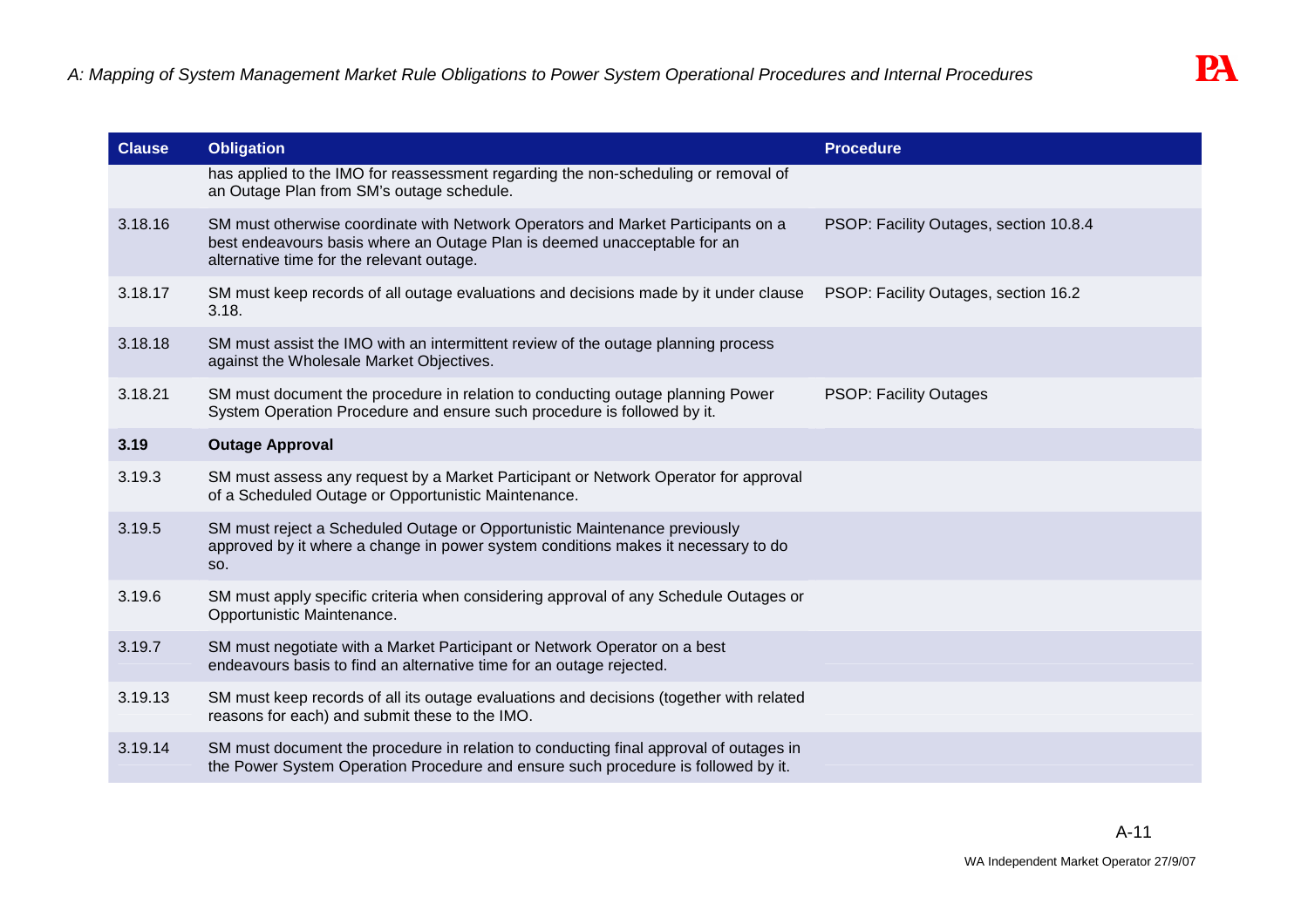| <b>Clause</b> | <b>Obligation</b>                                                                                                                                                                                                                                                            | <b>Procedure</b>                               |
|---------------|------------------------------------------------------------------------------------------------------------------------------------------------------------------------------------------------------------------------------------------------------------------------------|------------------------------------------------|
| 3.20          | <b>Outage Recall</b>                                                                                                                                                                                                                                                         |                                                |
| 3.20.1        | SM may direct a Market Participant or Network Operator that a Facility or item of<br>equipment be returned to service from Planned Outages.                                                                                                                                  |                                                |
| 3.21          | <b>Forced Outages</b>                                                                                                                                                                                                                                                        |                                                |
| 3.21.3        | SM must keep a record all Forced Outages and Consequential Outages.                                                                                                                                                                                                          | PSOP: Facility Outages, section 14.3           |
| 3.21A         | <b>Commissioning Tests</b>                                                                                                                                                                                                                                                   |                                                |
| 3.21A.3       | SM must only approve a Commission Test for new generating systems which is<br>expected to be registered as Scheduled Generators or existing Scheduled Generators<br>which have undergone significant maintenance.                                                            | PSOP: Commissioning and Testing, section 6.0.2 |
| 3.21A.9       | SM must notify a Market Participant that it has approved a Commissioning Test within<br>10 Business Days.                                                                                                                                                                    | PSOP: Commissioning and Testing, section 6.3.4 |
| 3.21A.11      | SM must notify a Market Participant that it has delayed or cancelled a Commission<br>Test.                                                                                                                                                                                   | PSOP: Commissioning and Testing, section 6.4.1 |
| 3.21A.15      | SM must document the procedure it follows in scheduling Commissioning Tests in the<br>Power System Operation Procedure and ensure such procedure is followed by it.                                                                                                          | PSOP: Commissioning and Testing                |
| 3.21B         | <b>Decommitment and Reserve Capacity Obligations</b>                                                                                                                                                                                                                         |                                                |
| 3.21B.3       | SM must assess any request for permission by a Market Participant to put a Scheduled<br>Generator holding Capacity Credits into a state where it will take more than four hours<br>to re-synchronise.                                                                        | PSOP: Dispatch, section 12.3.1.c               |
| 3.21B.6       | SM must negotiate with a Market Participant where it has not approved a request<br>under 3.21B.3 on a best endeavours basis to find an alternative time for the Scheduled<br>Generator to be put into a state where it will take more than four hours to re-<br>synchronise. | PSOP: Dispatch, section 12.3.1.f               |
| 3.21B.8       | SM must document the procedure it follows in granting approval in accordance with<br>clause 3.21B in the Power System Operation Procedure and ensure such procedure is                                                                                                       | PSOP: Dispatch, section 12.3                   |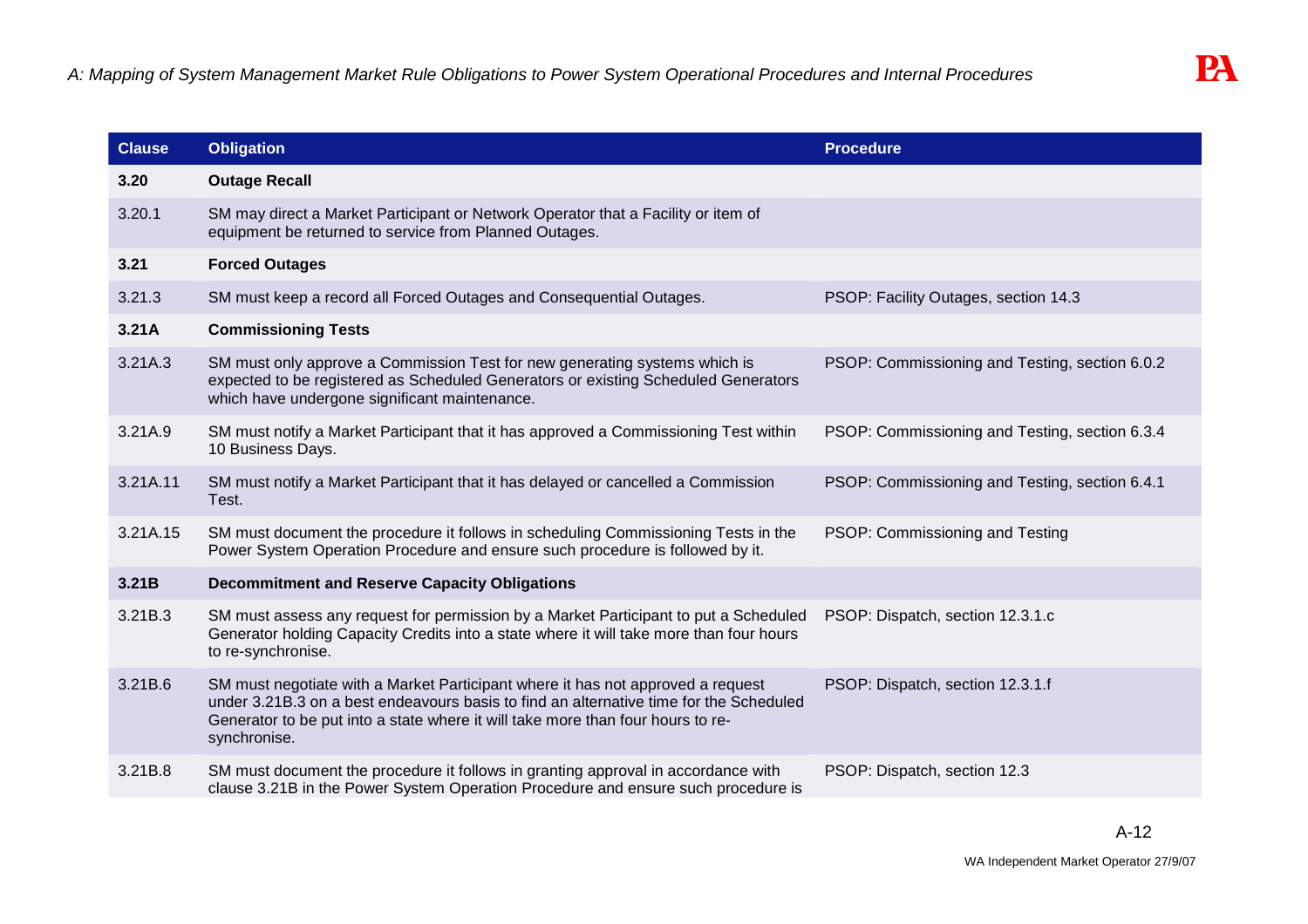| <b>Clause</b> | <b>Obligation</b>                                                                                                                                                                                                  | <b>Procedure</b> |
|---------------|--------------------------------------------------------------------------------------------------------------------------------------------------------------------------------------------------------------------|------------------|
|               | followed by it.                                                                                                                                                                                                    |                  |
| 3.22          | <b>Settlement Data</b>                                                                                                                                                                                             |                  |
| 3.22.2        | SM must provide specific information to the IMO where it has entered into an Ancillary<br>Contract with a Rule Participant.                                                                                        |                  |
| 3.22.3        | SM must provide specific information to the IMO for each Rule Participant holding an<br>Ancillary Service Contract for a Trading Month where it has entered into an Ancillary<br>Contract with a Rule Participant. |                  |

# **A.4 CHAPTER 4**

| <b>Clause</b>  | <b>Obligation</b>                                                                                                                                             | <b>Procedure</b> |
|----------------|---------------------------------------------------------------------------------------------------------------------------------------------------------------|------------------|
| 4.11           | <b>Setting Certified Reserve Capacity</b>                                                                                                                     |                  |
| $4.11.1(h)$ (i | SM must work with the IMO where the IMO seeks to consult with it in respect of<br>whether to refuse or grant Certified Reserve Capacity.                      |                  |
| 4.24           | <b>Supplementary Reserve Capacity</b>                                                                                                                         |                  |
| 4.24.18        | SM must follow the procedure documented by the IMO in relation to Supplementary<br>Capacity Contracts in the Reserve Capacity Procedure.                      |                  |
| 4.25           | <b>Testing, Monitoring and Compliance</b>                                                                                                                     |                  |
| 4.25.2(b)      | SM must comply with any requirements of the IMO in respect of verifying Reserve<br>Capacity Obligations of a Facility.                                        |                  |
| 4.25.4         | SM must comply with any requirements of the IMO in respect of a Facility which has<br>failed a Reserve Capacity test under clause 4.25.2(b).                  |                  |
| 4.25.6         | SM must comply with any requirement of the IMO to perform a single re-test of<br>Reserve Capacity where a Market Participant has requested the IMO to require |                  |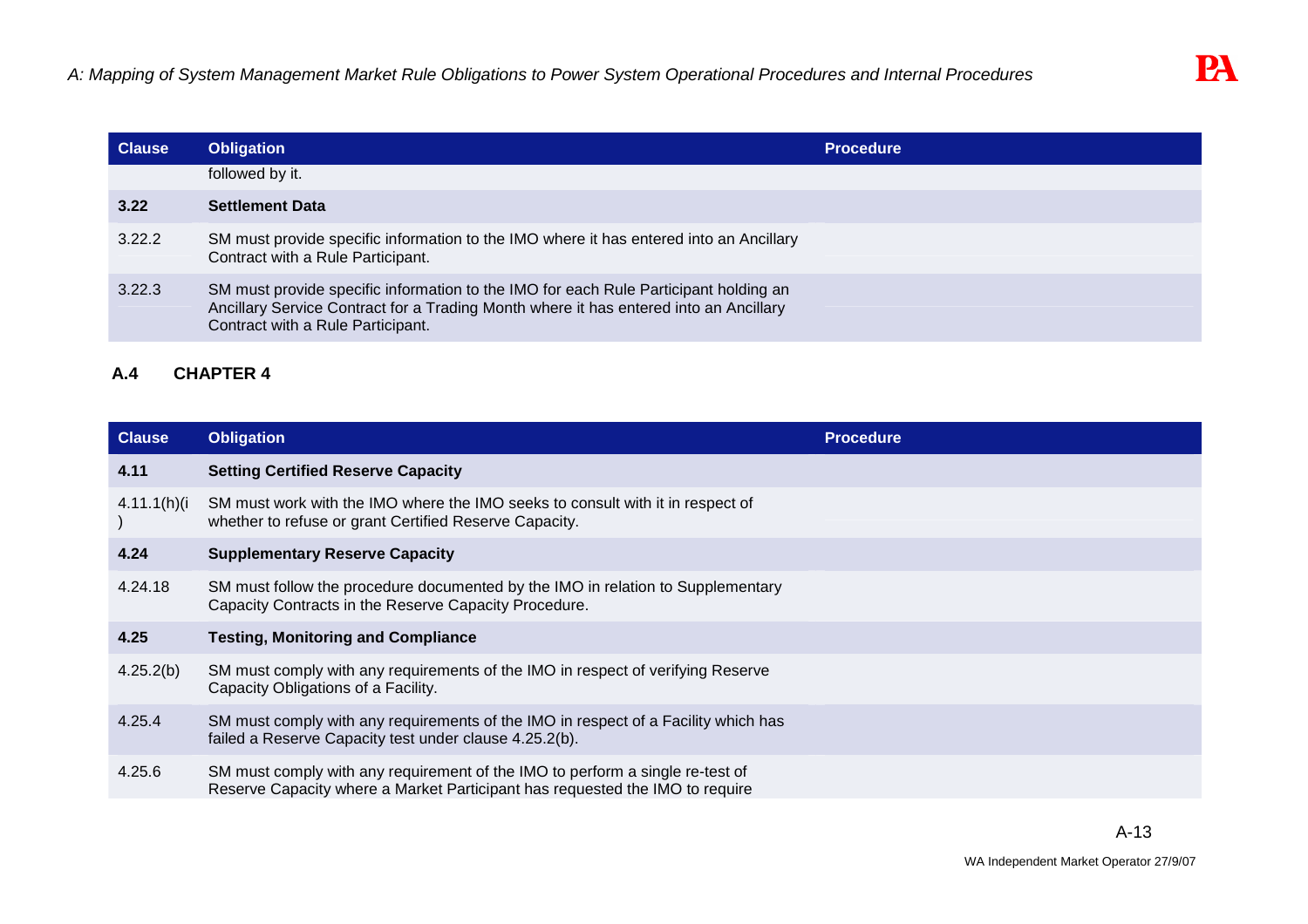| <b>Clause</b> | <b>Obligation</b>                                                                                                                                                                                                                                                                            | <b>Procedure</b> |
|---------------|----------------------------------------------------------------------------------------------------------------------------------------------------------------------------------------------------------------------------------------------------------------------------------------------|------------------|
|               | System Management to carry out such test.                                                                                                                                                                                                                                                    |                  |
| 4.25.8        | SM must notify the IMO within one Business Day where the IMO has requested a test<br>be carried out in accordance with clause 4.25.5 that it can carry out the test within the<br>timeframe stipulated by the IMO without endangering Power System Security and<br>Power System Reliability. |                  |
| 4.25.9        | SM must conduct any Reserve Capacity test under clause 4.25.6 according to specific<br>requirements.                                                                                                                                                                                         |                  |
| 4.25.14       | SM must follow the procedure documented by the IMO in relation to performing<br>Reserve Capacity tests in the Reserve Capacity Procedure.                                                                                                                                                    |                  |
| 4.26          | <b>Financial Implications of Failure to Satisfy Reserve Capacity Obligations</b>                                                                                                                                                                                                             |                  |
| 4.26.5(b)     | System Management must provide the temperatures described in clause 4.26.5(a)(ii)<br>for a Trading Month to the IMO not later than two Business Days prior to the relevant<br>Non-STEM Settlement Statement Date.                                                                            |                  |
| 4,27          | <b>Reserve Capacity Performance Monitoring</b>                                                                                                                                                                                                                                               |                  |
| 4.27.6        | SM must work with the IMO where the IMO seeks to consult with it in respect of the<br>implications of any Capacity Credit report provided by a Market Participant.                                                                                                                           |                  |
| 4.27.12       | SM must follow the procedure documented by the IMO in relation to Reserve Capacity<br>monitoring in the Reserve Capacity Procedure.                                                                                                                                                          |                  |
| 4.28A         | <b>Intermittent Load Refunds</b>                                                                                                                                                                                                                                                             |                  |
| 4.28A.2(b)    | SM must provide temperatures to the IMO for generating systems where the daily<br>maximum temperature is measured by the SCADA system operated by SM.                                                                                                                                        |                  |

# **A.5 CHAPTER 5 NETWORK CONTROL SERVIVES PROCUREMENT**

| <b>Clause</b> | <b>Obligation</b> | <b>Procedure</b> |
|---------------|-------------------|------------------|
|               |                   |                  |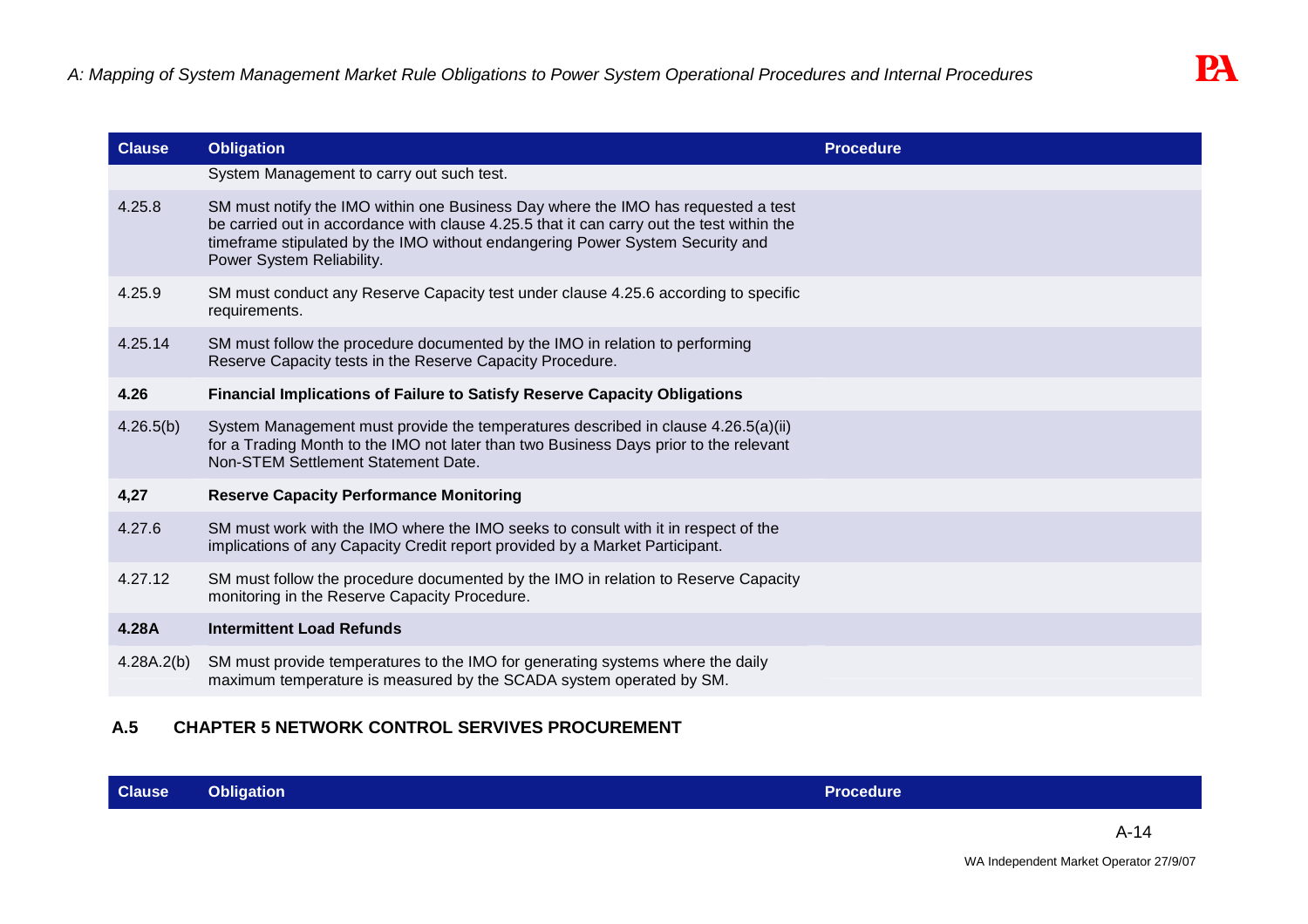| <b>Clause</b> | <b>Obligation</b>                                                                                                                                                                                                                                                                                                                                                                       | <b>Procedure</b> |
|---------------|-----------------------------------------------------------------------------------------------------------------------------------------------------------------------------------------------------------------------------------------------------------------------------------------------------------------------------------------------------------------------------------------|------------------|
| 5.5           | <b>Contract Conditions</b>                                                                                                                                                                                                                                                                                                                                                              |                  |
| 5.5.2         | SM must work with the IMO where the IMO seeks to consult with it in developing or<br>amending standard contractual terms relating to Network Control Service Contracts.                                                                                                                                                                                                                 |                  |
| 5.5.4         | SM must work with the IMO where the IMO seeks to consult with it before entering into<br>a Network Control Service Contract which varies substantially from the terms of the<br>standard form.                                                                                                                                                                                          |                  |
| 5.7           | <b>Network Control Service Dispatch</b>                                                                                                                                                                                                                                                                                                                                                 |                  |
| 5.7.2         | System Management may call upon the relevant Facility to provide services under a<br>Network Control Services Contract in accordance with the terms of the contract.                                                                                                                                                                                                                    |                  |
| 5.7.4         | System Management must document the procedure it will follow in calling on<br>Registered Facilities to provide services under Network Control Service Contracts in<br>the Power System Operation Procedure, and System Management must follow that<br>documented Market Procedure when calling on Registered Facilities to provide<br>services under Network Control Service Contracts. |                  |

# **A.6 CHAPTER 6 THE ENERGY MARKET**

| <b>Clause</b> | <b>Obligation</b>                                                                                                                                                                                                                                                                                    | <b>Procedure</b> |
|---------------|------------------------------------------------------------------------------------------------------------------------------------------------------------------------------------------------------------------------------------------------------------------------------------------------------|------------------|
| 6.13          | <b>Real Time Dispatch Information</b>                                                                                                                                                                                                                                                                |                  |
| 6.13.1        | SM must provide the IMO with dispatch data for settlement purposes.                                                                                                                                                                                                                                  |                  |
| 6.14          | <b>Calculation of MCAP, UDAP and DDAP</b>                                                                                                                                                                                                                                                            |                  |
| 6.14.4        | SM must provide the IMO with the Operational System Load Estimate for a Trading<br>Interval so that it may use this as part of calculating the Marginal Cost Administered<br>Price, Upwards Deviation Administered Price and Downwards Deviation Administered<br>Price for the purposes of the STEM. |                  |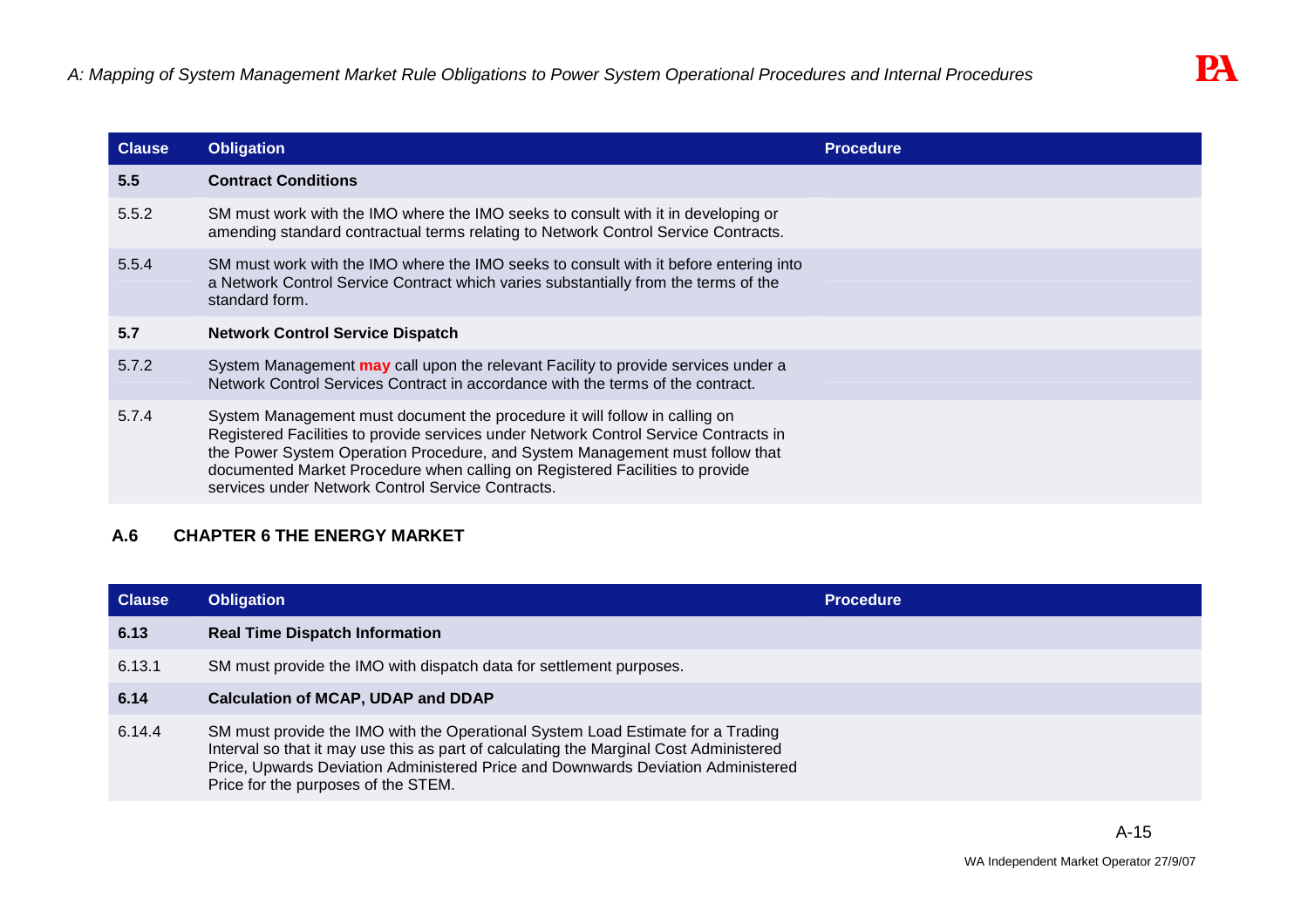| <b>Clause</b> | <b>Obligation</b>                                                                                                                                     | <b>Procedure</b> |
|---------------|-------------------------------------------------------------------------------------------------------------------------------------------------------|------------------|
| 6.19          | <b>Market Advisories and Energy Price Limits</b>                                                                                                      |                  |
| 6.19.7        | SM must comply with directions issued by the IMO as part of any Market Advisory.                                                                      |                  |
| 6.19.9        | SM must advise the IMO if they become aware of any circumstances that might<br>reasonably be expected to result in the IMO issuing a Market Advisory. |                  |
| 6.19.10       | System Management must follow documented Market Procedure after the IMO has<br>issued a relevant Market Advisory                                      |                  |

# **A.7 CHAPTER 7 DISPATCH**

| <b>Clause</b> | <b>Obligations</b>                                                                                                                              | <b>Procedure</b>                                                                                                                                                 |
|---------------|-------------------------------------------------------------------------------------------------------------------------------------------------|------------------------------------------------------------------------------------------------------------------------------------------------------------------|
| 7.1           | Data Used in the Dispatch Process                                                                                                               |                                                                                                                                                                  |
| 7.1.1         | SM must maintain specific data in order to determine which Dispatch Instructions it<br>will give.                                               | 398290<br>Maintain Loss Factor information                                                                                                                       |
| 7.1.2         | SM must continually modify its records of the data required under clause 7.1.1 to<br>reflect any changes it becomes aware of.                   |                                                                                                                                                                  |
| 7.2           | <b>Load Forecasts and Ancillary Service Requirements</b>                                                                                        |                                                                                                                                                                  |
| 7.2.1         | SM must prepare Load Forecasts.                                                                                                                 | PSOP: Dispatch, section 4.1, 5.1<br>3957525: Preparing and updating load forecasts<br>3952147: Preparing list of Ancillary Service daily<br>requirements (7.23A) |
| 7.2.3         | SM must update the Load Forecast for a Trading Day to be used in the dispatch<br>process, as applicable.                                        | PSOP: Dispatch, section 7.1                                                                                                                                      |
| 7.2.3A        | SM must determine an estimate of Loss Factor and a list of Facilities for each Market<br>Participant which is a provider of Ancillary Services. | PSOP: Dispatch, section 4.5.1                                                                                                                                    |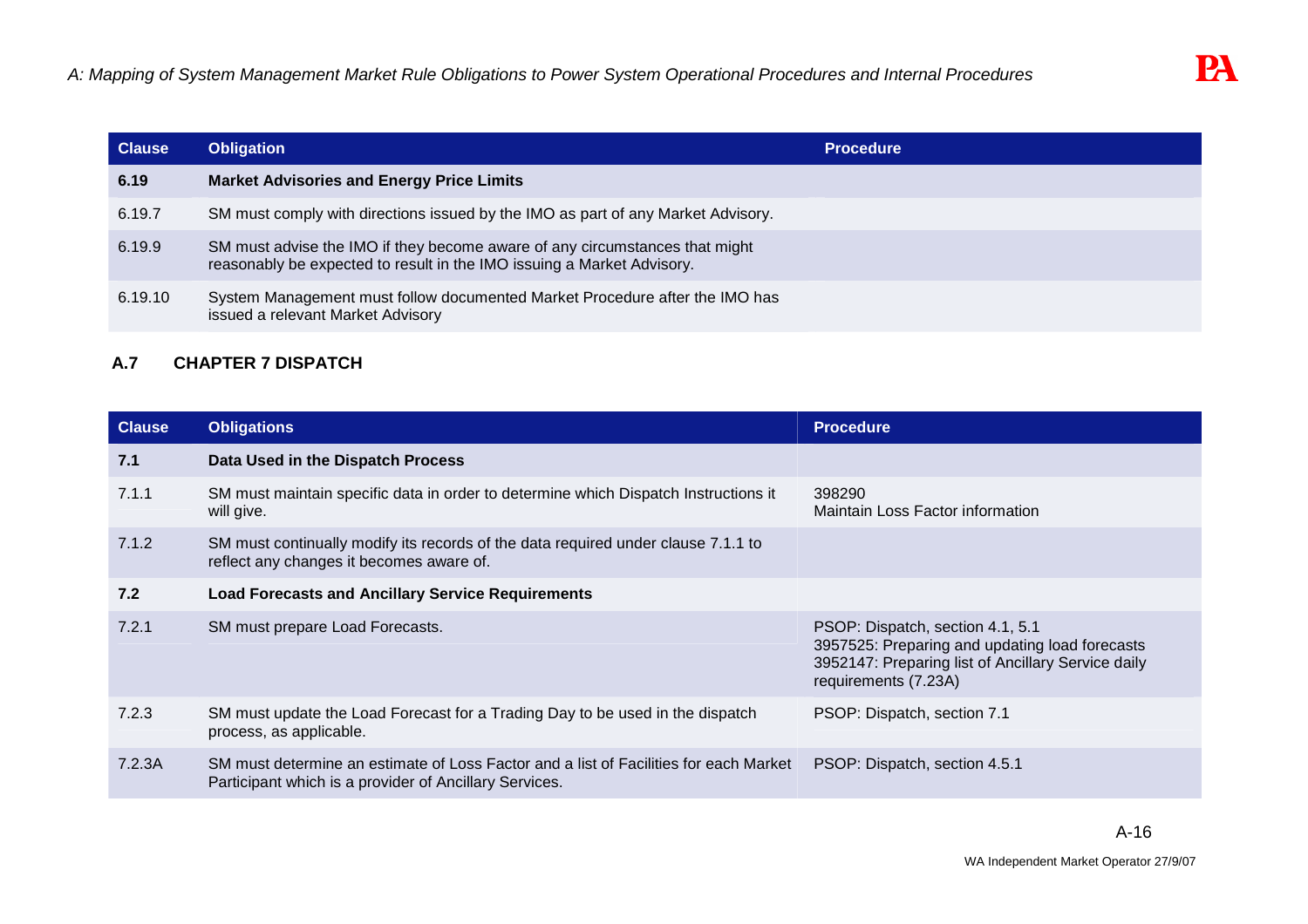| <b>Clause</b> | <b>Obligations</b>                                                                                                                                                                                                                      | <b>Procedure</b>                                                               |
|---------------|-----------------------------------------------------------------------------------------------------------------------------------------------------------------------------------------------------------------------------------------|--------------------------------------------------------------------------------|
| 7.2.3B        | System Management must provide:                                                                                                                                                                                                         | PSOP: Dispatch, section 4.1.9, 4.5.5                                           |
|               | (a) the information determined in clauses 7.2.1(a) to the IMO by 7:30 AM on the<br>Scheduling Day and                                                                                                                                   |                                                                                |
|               | (b) the information determined in clauses 7.2.3A to the IMO by 8:30 AM on the<br>Scheduling Day.                                                                                                                                        |                                                                                |
| 7.2.4         | SM must determine the actual quantity of Ancillary Services required by location for<br>each Trading Interval of the Trading Day.                                                                                                       |                                                                                |
| 7.2.6         | SM must only use forecasts provided by Market Generators for each of its Intermittent<br>Generators under clause 7.5.5 to set and revise requirements for Ancillary Service<br>and to update its dispatch plans during the Trading Day. | PSOP: Dispatch, section 4.3.4                                                  |
| 7.3           | <b>Outages</b>                                                                                                                                                                                                                          |                                                                                |
| 7.3.1         | SM must take account of Planned Outages in determining Dispatch Instructions.                                                                                                                                                           |                                                                                |
| 7.3.2         | SM must take account of a Forced Outage or Consequential Outage (from the time it<br>is notified of such outage) in determining Dispatch Instructions.                                                                                  |                                                                                |
| 7.3.4         | SM must provide the IMO with a schedule of Planned Outages, Forced Outages and<br>Consequential Outages for each Registered Facility it is aware of.                                                                                    | PSOP: Dispatch, section 4.6.1                                                  |
| 7.4           | <b>Resources Plans</b>                                                                                                                                                                                                                  |                                                                                |
| 7.4.2         | SM must confirm receipt of a Resource Plan provided by the IMO within five minutes<br>of receiving the plan.                                                                                                                            | PSOP: Dispatch, section 4.7.2<br>3803962: Confirming receipt of Resource Plans |
| 7.4.4         | SM may request a Market Participant confirm that it is able to conform to its Resource<br>Plan for the relevant Trading Intervals.                                                                                                      | PSOP: Dispatch, section 4.7.5                                                  |
| 7.5           | <b>Dispatch Merit Orders and Fuel Declarations</b>                                                                                                                                                                                      |                                                                                |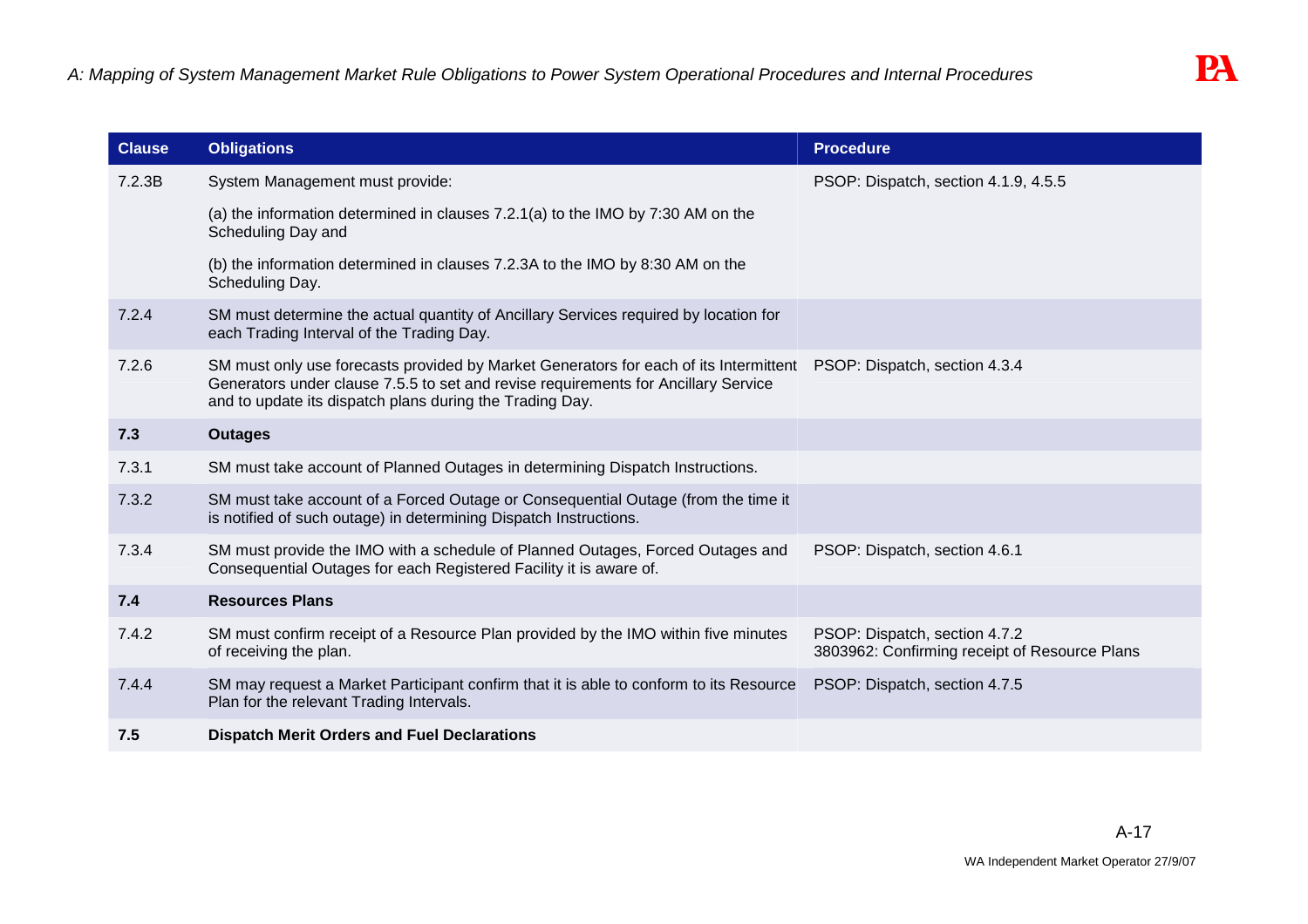| <b>Clause</b> | <b>Obligations</b>                                                                                                                                                                                                                                                                                                                                    | <b>Procedure</b>                                                                              |
|---------------|-------------------------------------------------------------------------------------------------------------------------------------------------------------------------------------------------------------------------------------------------------------------------------------------------------------------------------------------------------|-----------------------------------------------------------------------------------------------|
| 7.5.2         | SM must confirm receipt of Dispatch Merit Orders and Fuel Declarations provided by<br>the IMO within five minutes of receiving the orders/declarations.                                                                                                                                                                                               | PSOP: Dispatch, section 4.8.2<br>3803981: Confirming receipt of DMO and Fuel<br>Declarations. |
| 7.5.6         | SM must retain a record of all notifications from a Market Participant (other than the<br>Electricity Generation Corporation) in respect of a change of fuel for a Scheduled<br>Generator.                                                                                                                                                            | PSOP: Dispatch, section 7.2.9                                                                 |
| 7.5.7         | SM must, for the purposes of employing Dispatch Merit Orders, assume that a Facility<br>is operating on the fuel indicated for that Facility in the applicable Fuel Declaration.                                                                                                                                                                      |                                                                                               |
| 7.6           | <b>The Dispatch Criteria</b>                                                                                                                                                                                                                                                                                                                          |                                                                                               |
| 7.6.1         | SM must seek to meet certain criteria in relation to scheduling and dispatching the<br>Registered Facilities of the Electricity Generation Corporation and issuing Dispatch<br>Instructions to other Market Participants.                                                                                                                             | PSOP: Dispatch, section 6.2.1                                                                 |
| 7.6.2         | SM must schedule and dispatch the Registered Facilities of the Electricity Generation<br>Corporation and Registered Facilities covered by any Balancing Support Contract or<br>Ancillary Service Contract such to implement Resource Plans it has received from the<br>IMO for Market Participants other than the Electricity Generation Corporation. | PSOP: Dispatch, section 8.3.1                                                                 |
| 7.6.2A        | SM must employ reasonable endeavours to minimise, and/or take certain factors into<br>account where the Dispatch Criteria requires it to alter the Dispatch Plan of the<br><b>Electricity Generation Corporation.</b>                                                                                                                                 |                                                                                               |
| 7.6.3         | SM may issue Dispatch Instructions to Market Participants other than the Electricity<br>Generation Corporation where meeting the requirements under clause 7.6.1 would<br>otherwise require System Management to use Liquid Fuelled Facilities of the<br><b>Electricity Generation Corporation.</b>                                                   |                                                                                               |
| 7.6.4         | SM must issue Dispatch Instructions to Market Participants other than the Electricity<br>Generation Corporation where the use of Registered Facilities of the Electricity<br>Generation Corporation would not allow it to implement Resource Plans for Market<br>Participants in accordance with the criteria in clause 7.6.1.                        | PSOP: Dispatch, section 8.4.1.b                                                               |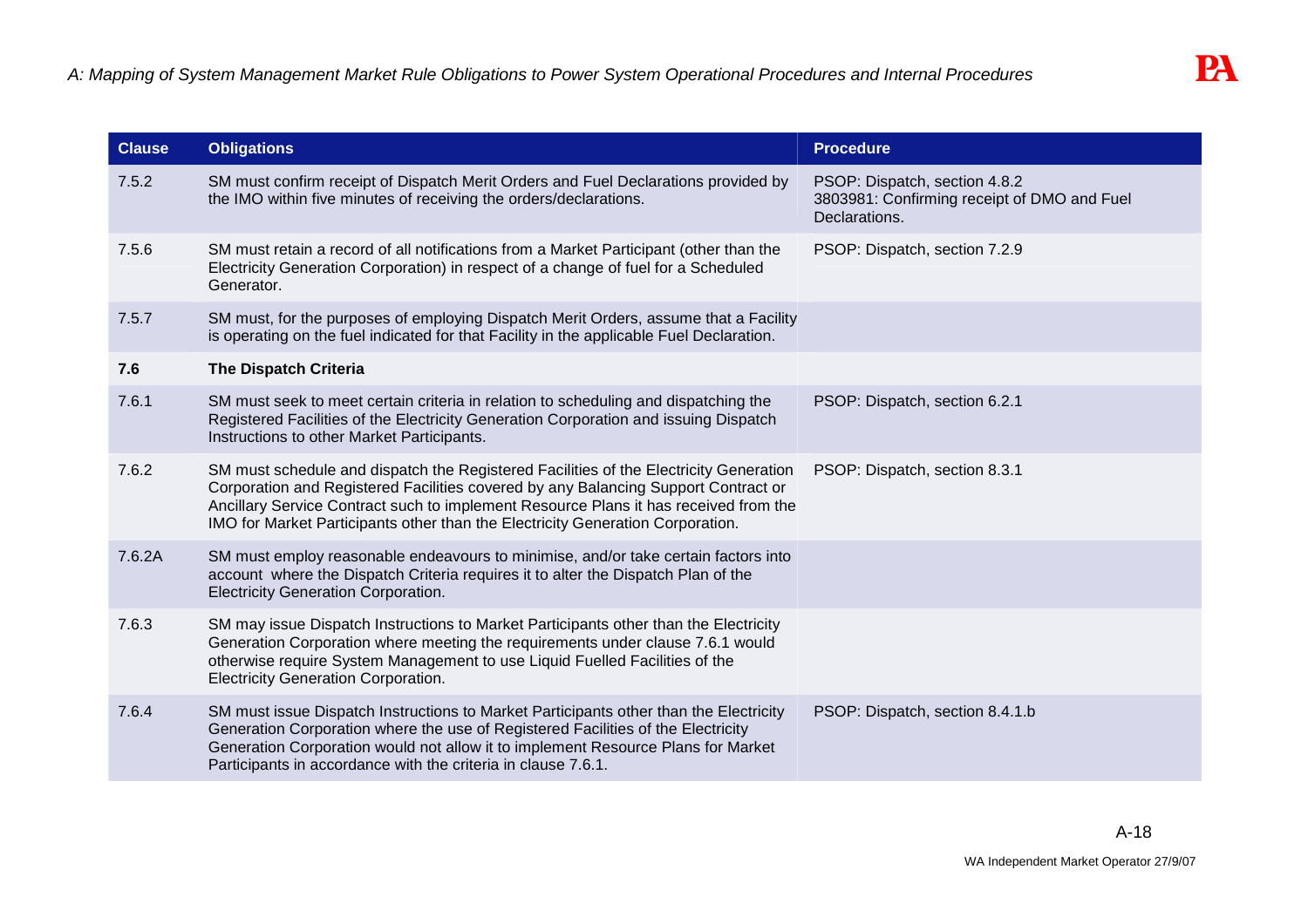| <b>Clause</b> | <b>Obligations</b>                                                                                                                                                                                                                                                         | <b>Procedure</b>                                               |
|---------------|----------------------------------------------------------------------------------------------------------------------------------------------------------------------------------------------------------------------------------------------------------------------------|----------------------------------------------------------------|
| 7.6.5         | SM must cancel any Dispatch Instruction issued in accordance with clauses 7.6.3<br>and 7.6.4 where the circumstances underlying the dispatch of the instructions have<br>changed.                                                                                          | PSOP: Dispatch, section 9.5.1                                  |
| 7.6.5A        | SM must ensure it does not issue a Dispatch Instruction solely because a Market<br>Participant has notified it of a change in fuel in accordance with clause 7.5.4.                                                                                                        |                                                                |
| 7.6.6         | SM may issue Dispatch Instructions to Market Participants other than the Electricity<br>Generation Corporation.                                                                                                                                                            | PSOP: Dispatch, section 8.2.1                                  |
| 7.6.7         | SM may enter into Balancing Support Contracts with Market Participants other than<br>the Electricity Generation Corporation to assist it in meeting its obligations under<br>chapter 7.                                                                                    |                                                                |
| 7.6.8         | Where System Management has entered into a Balancing Support Contract, System<br>Management must report the capacity contracted and the terms for calling on the<br>capacity to the IMO.                                                                                   |                                                                |
| 7.6.9         | Where System Management has entered into a Balancing Support Contract, System<br>Management must report the capacity contracted and the terms for calling on the<br>capacity to the IMO.                                                                                   |                                                                |
| 7.6.10        | SM may issue directions to the Curtailable Load in accordance with the Reserve<br>Capacity Mechanism.                                                                                                                                                                      |                                                                |
| 7.6.11        | SM may call upon the relevant resource to provide service under any Supplementary<br>Capacity Contract in accordance with the terms of the contract.                                                                                                                       |                                                                |
| 7.6.12        | SM may give a direction to a Market Participant (other than the Electricity Generation<br>Corporation) in respect of a Scheduled Generator or Non-Scheduled Generator<br>registered by the Market Participant in relation to the reactive power output of the<br>Facility. | PSOP: Dispatch, section 9.10 NOTE: does not<br>mention non-EGC |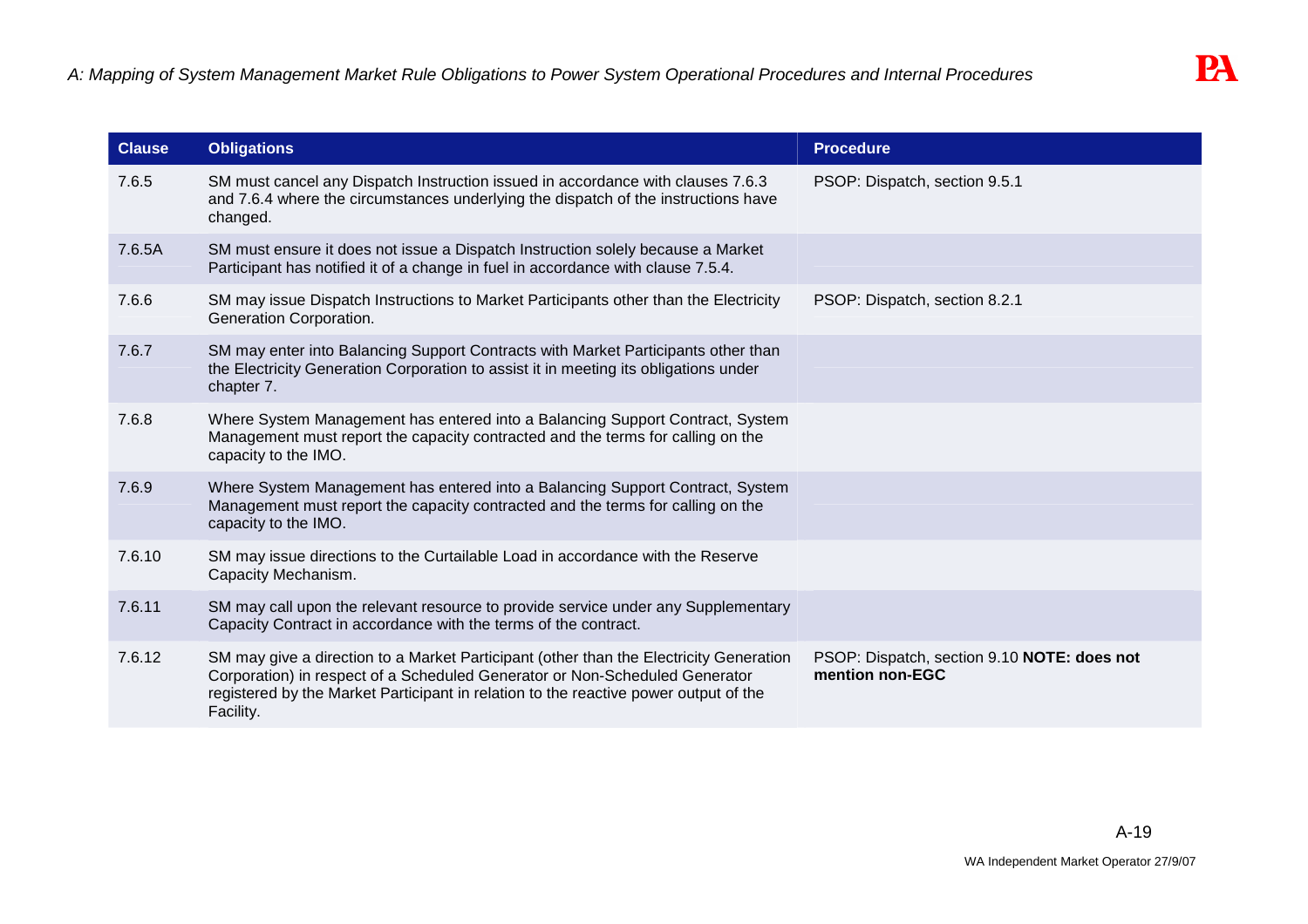| <b>Clause</b> | <b>Obligations</b>                                                                                                                                                                                                                                                                  | <b>Procedure</b>                  |
|---------------|-------------------------------------------------------------------------------------------------------------------------------------------------------------------------------------------------------------------------------------------------------------------------------------|-----------------------------------|
| 7.6.13        | SM must document the procedure it follows when scheduling or dispatching<br>Registered Facilities covered by any Balancing Support Contract or Ancillary Service<br>Contract in the Power System Operation Procedure and ensure such procedure is<br>followed by it.                |                                   |
| 7.6A          | Scheduling and Dispatch of the Electricity Generation Corporation                                                                                                                                                                                                                   |                                   |
| 7.6A.2(b)     | SM must provide the Electricity Generation Corporation with a forecast of total system PSOP: EGC Dispatch, section 6.1<br>demand for the Trading Day.                                                                                                                               |                                   |
| 7.6A.2(c)     | SM must provide the Electricity Generation Corporation certain other information by<br>12.30 pm on the Scheduling Day associated with a Trading Day.                                                                                                                                | PSOP: EGC Dispatch, section 6.2   |
| 7.6A.2(e)     | SM must either confirm the Dispatch Plan under sub-clause 7.6A.2(c) or notify the<br>Electricity Generation Corporation of changes to the plan (including forecast fuel<br>requirements reflecting any changes required to accommodate Resource Plans or<br>changes in conditions). | PSOP: EGC Dispatch, section 6.3   |
| 7.6A.2(f)     | SM must change a Dispatch Plan where is becomes aware of a change of conditions<br>which materially impact the Dispatch Plan.                                                                                                                                                       | PSOP: EGC Dispatch, section 6.3.1 |
| 7.6A.3        | SM conduct in respect of dispatch of Electricity Generation Corporation Facilities<br>during a Trading Day.                                                                                                                                                                         | PSOP: EGC Dispatch, section 7     |
| 7.6A.4        | SM conduct in respect to the dispatch compliance of the Electricity Generation<br>Corporation.                                                                                                                                                                                      | PSOP: EGC Dispatch, section 8     |
| 7.6A.5        | SM responsibility in respect of administration and reporting of dispatch.                                                                                                                                                                                                           | PSOP: EGC Dispatch, section 9     |
| 7.6A.6        | SM must retain all records, including minutes of meeting, created as a result of<br>clause 7.6A.                                                                                                                                                                                    | PSOP: EGC Dispatch, section 9.2.5 |
| 7.6A.7        | SM must document the procedures it and the Electricity Generation Corporation must<br>follow in relation to clause 7.6A in the Power System Operation Procedure and<br>ensure it follows such procedure.                                                                            | PSOP: EGC Dispatch                |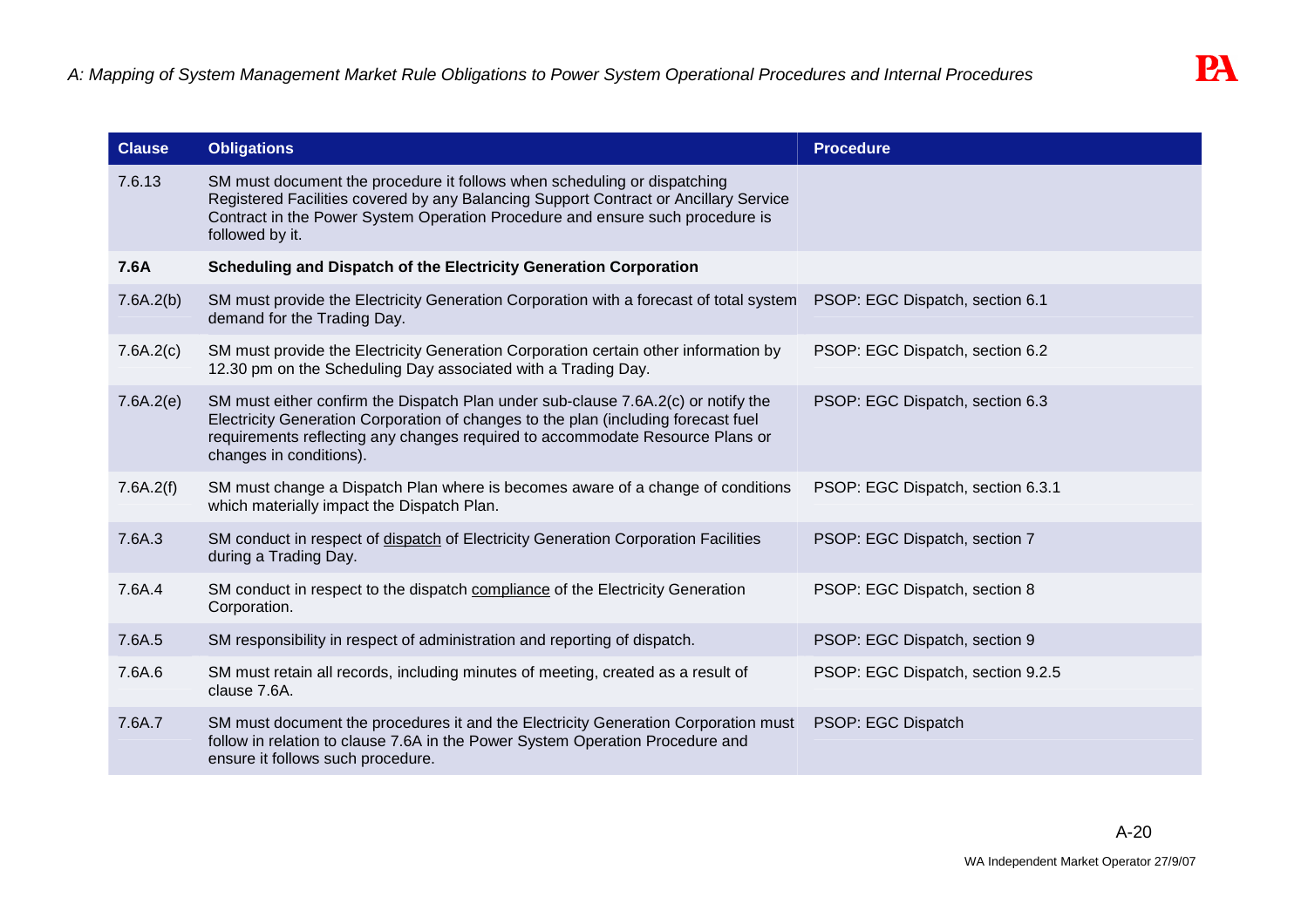| <b>Clause</b> | <b>Obligations</b>                                                                                                                                                                                                                                                                                                                                                   | <b>Procedure</b>                 |
|---------------|----------------------------------------------------------------------------------------------------------------------------------------------------------------------------------------------------------------------------------------------------------------------------------------------------------------------------------------------------------------------|----------------------------------|
| 7.6A.8.       | Commercially sensitive information of the Electricity Generation Corporation must not PSOP: EGC Dispatch, section 10<br>be included in the Power System Operation Procedure.                                                                                                                                                                                         |                                  |
| 7.6A.9        | System Management must obtain the approval of the IMO prior to the confidential<br>procedure described in clause 7.6A.8, or any amendments to that private procedure,<br>being enacted.                                                                                                                                                                              |                                  |
| 7.7           | <b>Dispatch Instructions</b>                                                                                                                                                                                                                                                                                                                                         |                                  |
| 7.7.1         | SM may issue a Dispatch Instruction to a Market Participant (other than the Electricity<br>Generation Corporation) directing the Market Participant to vary the output or<br>consumption of one of its Registered Facilities.                                                                                                                                        | PSOP: Dispatch, section 9.1.1    |
| 7.7.4         | SM must determine which Facilities will be affected by Dispatch Instructions (by<br>applying the relevant Dispatch Merit Order required).                                                                                                                                                                                                                            | PSOP: Dispatch, section 9.1.2    |
| 7.7.4A        | SM must select Curtailable Loads from the Dispatch Merit Order in accordance with<br>the Power System Operations Procedure.                                                                                                                                                                                                                                          |                                  |
| 7.7.5         | A Dispatch Instruction for a Trading Interval must not be issued earlier than 2:00 PM<br>on the Scheduling Day for the Trading Day on which the Trading Interval falls or later<br>than the end of the Trading Interval.                                                                                                                                             | PSOP: Dispatch, section 9.3.1    |
| 7.7.5A        | SM must calculate the quantity (for that part of the Dispatch Instruction Payment<br>detailed under clause $6.17.6(c)(i)$ of a Non-Scheduled Generator for each Trading<br>Interval.                                                                                                                                                                                 | PSOP: Dispatch, section 10.4.3   |
| 7.7.5C        | The Power System Operation Procedure must specify that actual wind data for the<br>site of a wind farm and the number of turbines operating, if made available by a<br>Market Participant to System Management, are sufficient to allow System<br>Management to determine what the output of a wind farm would have been had no<br>Dispatch Instruction been issued. | PSOP: Dispatch, section 10.4.1.2 |
| 7.7.5D        | SM must determine the quantity for a Curtailable Load for each Trading Interval (for<br>the purposes of clause $6.17.6(d)(i)$ as equivalent to the curtailment requested by<br>System Management in its Dispatch Instructions.                                                                                                                                       |                                  |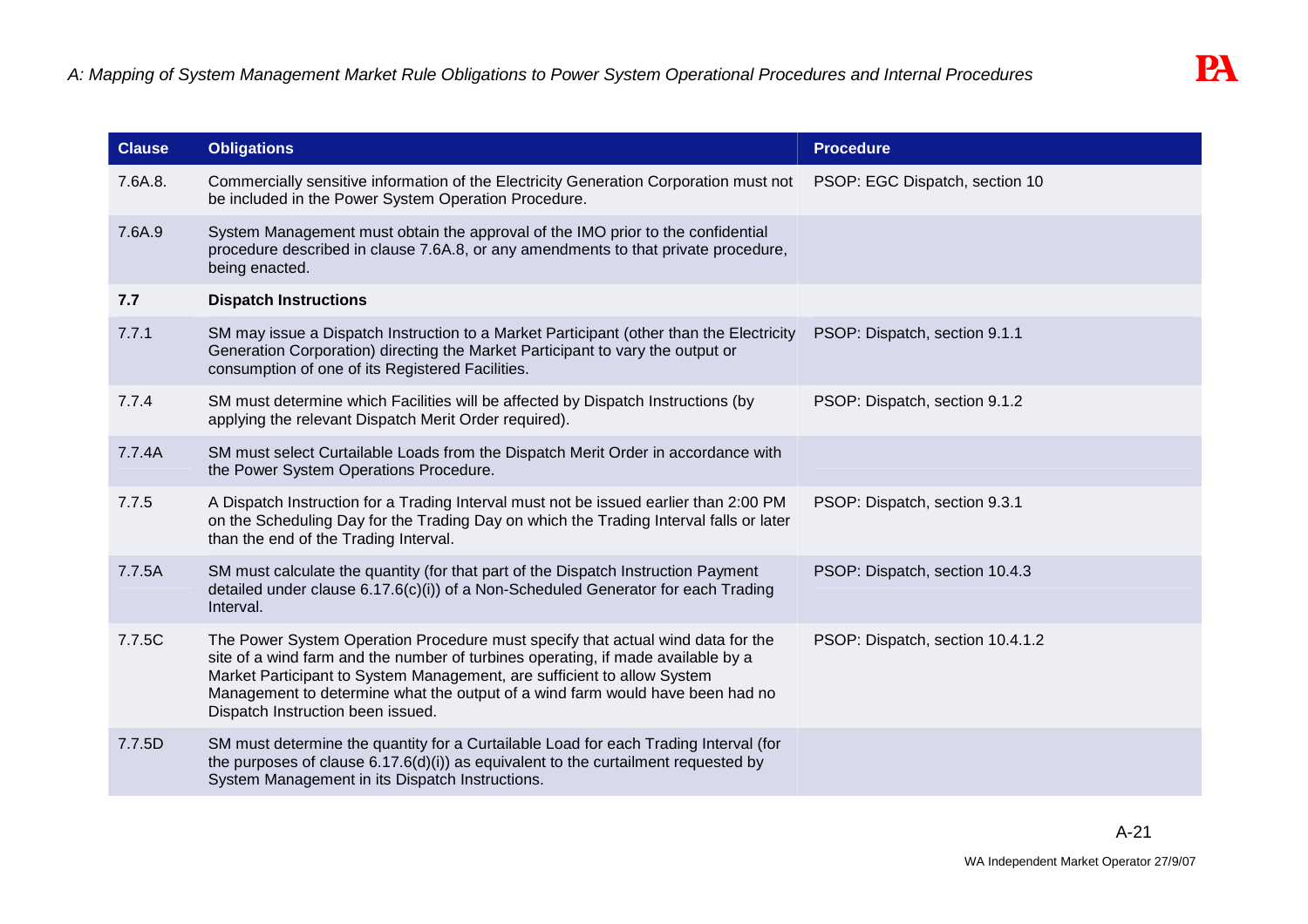| <b>Clause</b> | <b>Obligations</b>                                                                                                                                                                                                                                                                                          | <b>Procedure</b>                |
|---------------|-------------------------------------------------------------------------------------------------------------------------------------------------------------------------------------------------------------------------------------------------------------------------------------------------------------|---------------------------------|
| 7.7.6         | SM must issue a Dispatch Instruction by telephone to the relevant Market Participant.                                                                                                                                                                                                                       | PSOP: Dispatch, section 9.7.1   |
| 7.7.8         | SM must record all Dispatch Instructions.                                                                                                                                                                                                                                                                   | PSOP: Dispatch, section 9.7.6   |
| 7.7.9         | SM must document the procedure it and Market Participants are required to follow in<br>respect of forming, issuing, recording, receiving and confirming Dispatch Instructions<br>(and determining the quantities described in clauses 7.7.5A and 7.7.5D) in the Power<br><b>System Operation Procedure.</b> |                                 |
| 7.8           | Dispatch Instructions Implemented by SM                                                                                                                                                                                                                                                                     |                                 |
| 7.8.1         | SM may, by agreement with a Market Participant, maintain operational control over<br>aspects of a Registered Facility.                                                                                                                                                                                      | PSOP: Dispatch, section 13.2    |
| 7.8.2         | The maintenance of operational control of a Registered Facility by System<br>Management does not remove the obligation on System Management to produce<br>Dispatch Instructions for those Registered Facilities.                                                                                            | PSOP: Dispatch, section 13.3    |
| 7.9           | <b>Commitment</b>                                                                                                                                                                                                                                                                                           |                                 |
| 7.9.3         | SM may request a Market Participant who has provided confirmation of<br>synchronisation of a Scheduled Generator to provide further notification to it<br>immediately before such synchronisation.                                                                                                          | PSOP: Dispatch, section 12.1.3  |
| 7.9.4         | SM must grant a Market Participant permission to synchronise (subject to certain<br>conditions).                                                                                                                                                                                                            | PSOP: Dispatch, section 12.1.5  |
| 7.9.7         | SM may request a Market Participant who has provided confirmation of<br>desynchronisation of a Scheduled Generator to provide further notification to it<br>immediately before such synchronisation.                                                                                                        | PSOP: Dispatch, section 12.2.4  |
| 7.9.8         | SM must grant a Market Participant permission to desynchronise (subject to certain<br>conditions).                                                                                                                                                                                                          | PSOP: Dispatch, section 12.2.7  |
| 7.9.12        | SM must record any desynchronisation of a Facility undertaken by a Market<br>Participant (notwithstanding that System Management refused permission for this) as<br>a Forced Outage.                                                                                                                        | PSOP: Dispatch, section 12.2.11 |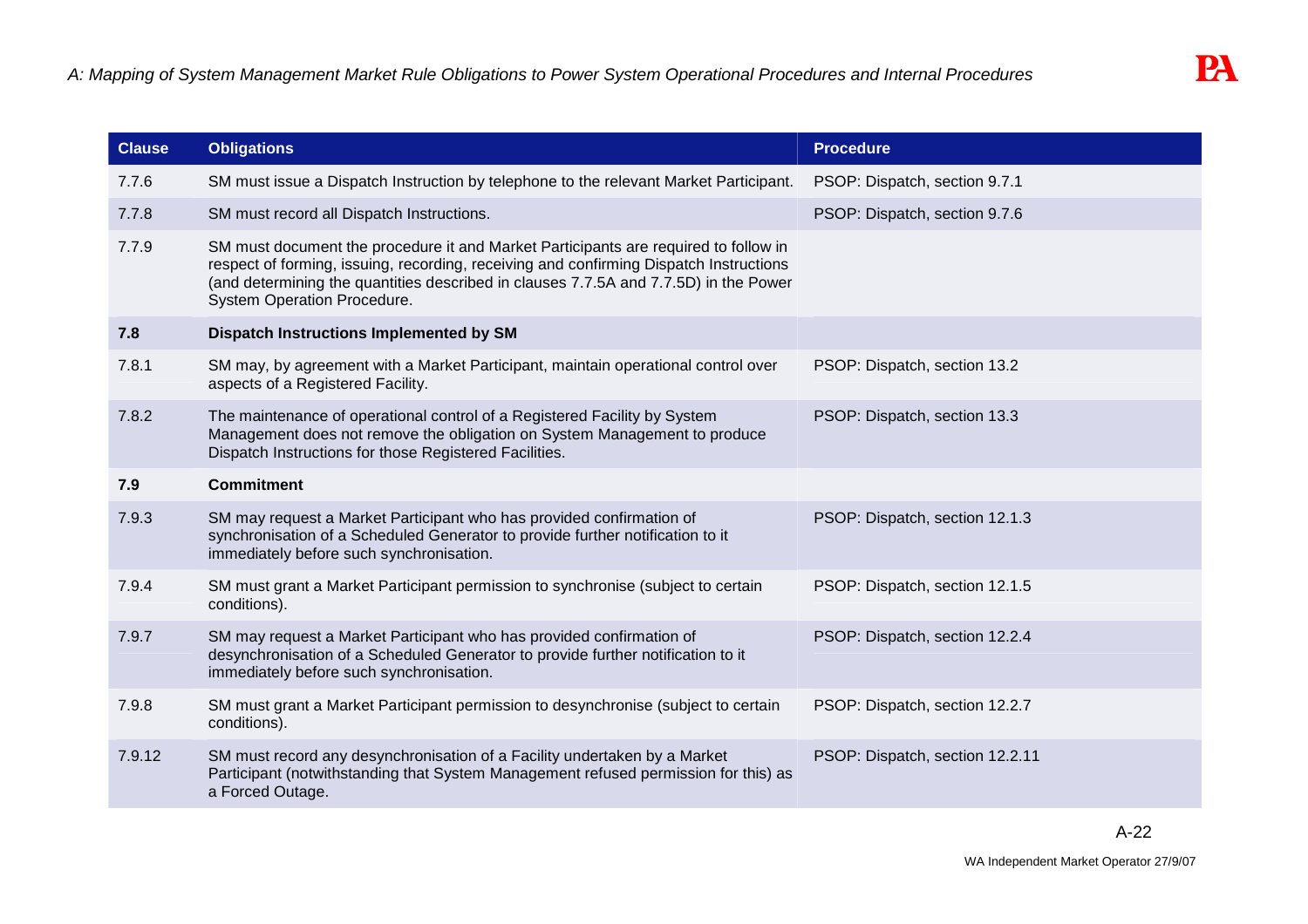| <b>Clause</b> | <b>Obligations</b>                                                                                                                                                                                                                                                                          | <b>Procedure</b>                                                                                                                                                                  |
|---------------|---------------------------------------------------------------------------------------------------------------------------------------------------------------------------------------------------------------------------------------------------------------------------------------------|-----------------------------------------------------------------------------------------------------------------------------------------------------------------------------------|
| 7.10          | <b>Dispatch Compliance</b>                                                                                                                                                                                                                                                                  |                                                                                                                                                                                   |
| 7.10.4        | SM must monitor the behaviour of Market Participants with Registered Facilities to<br>assess whether they are complying with clause 7.10.1 in accordance with its<br>Monitoring and Reporting Protocol.                                                                                     | PSOP: Dispatch, section 11.1.4, PSOP: EGC Dispatch<br>section 8.1<br>3754202: How to monitor compliance with Resource<br>Plans<br>3841520: Issue a warning for dispatch deviation |
| 7.10.5        | System Management must warn the Market Participant about the deviation and<br>request an explanation for the deviation; and cessation of the behaviour within a time<br>that System Management considers reasonable.                                                                        | PSOP: Dispatch, section 11.1.5, PSOP: EGC Dispatch<br>section 8.2                                                                                                                 |
| 7.10.7        | SM may take certain action where a Market Participant does not comply with a<br>request issued by it under clause 7.10.5.                                                                                                                                                                   | PSOP: Dispatch, section 11.1.8-9, PSOP: EGC<br>Dispatch section 9.2.1                                                                                                             |
| 7.11          | <b>Advisories, Balancing Suspension and Reporting</b>                                                                                                                                                                                                                                       |                                                                                                                                                                                   |
| 7.11.2        | SM may issue a Dispatch Advisory for future potential events if it considers that there<br>is a high probability that the event will occur within 48 hours of the time of issue.                                                                                                            | PSOP: Dispatch, section 14.1.3<br>3754204: How to issue and cancel Dispatch<br>Advisories                                                                                         |
| 7.11.3        | SM must issue a Dispatch Advisory as soon as practicable after it becomes aware of<br>the situation requiring release of the advisory.                                                                                                                                                      | PSOP: Dispatch, section 14.1.5                                                                                                                                                    |
| 7.11.4        | SM must inform Market Participants, Network Operators and the IMO of the<br>withdrawal of a Dispatch Advisory as soon as practical once the situation that the<br>Dispatch Advisory relates to has finished.                                                                                | PSOP: Dispatch, section 14.1.7                                                                                                                                                    |
| 7.11.5        | SM must release a Dispatch Advisory in the event, or in anticipation of, certain<br>situations.                                                                                                                                                                                             | PSOP: Dispatch, section 14.2                                                                                                                                                      |
| 7.11.6A       | SM may issue directions as if a Dispatch Advisory had been issued in the event of a<br>High Risk Operating State or an Emergency Operating State provided that it informs<br>the relevant Market Participant or Network Operator of the applicable operating state<br>as soon as practical. | PSOP: Dispatch, section 14.3.3                                                                                                                                                    |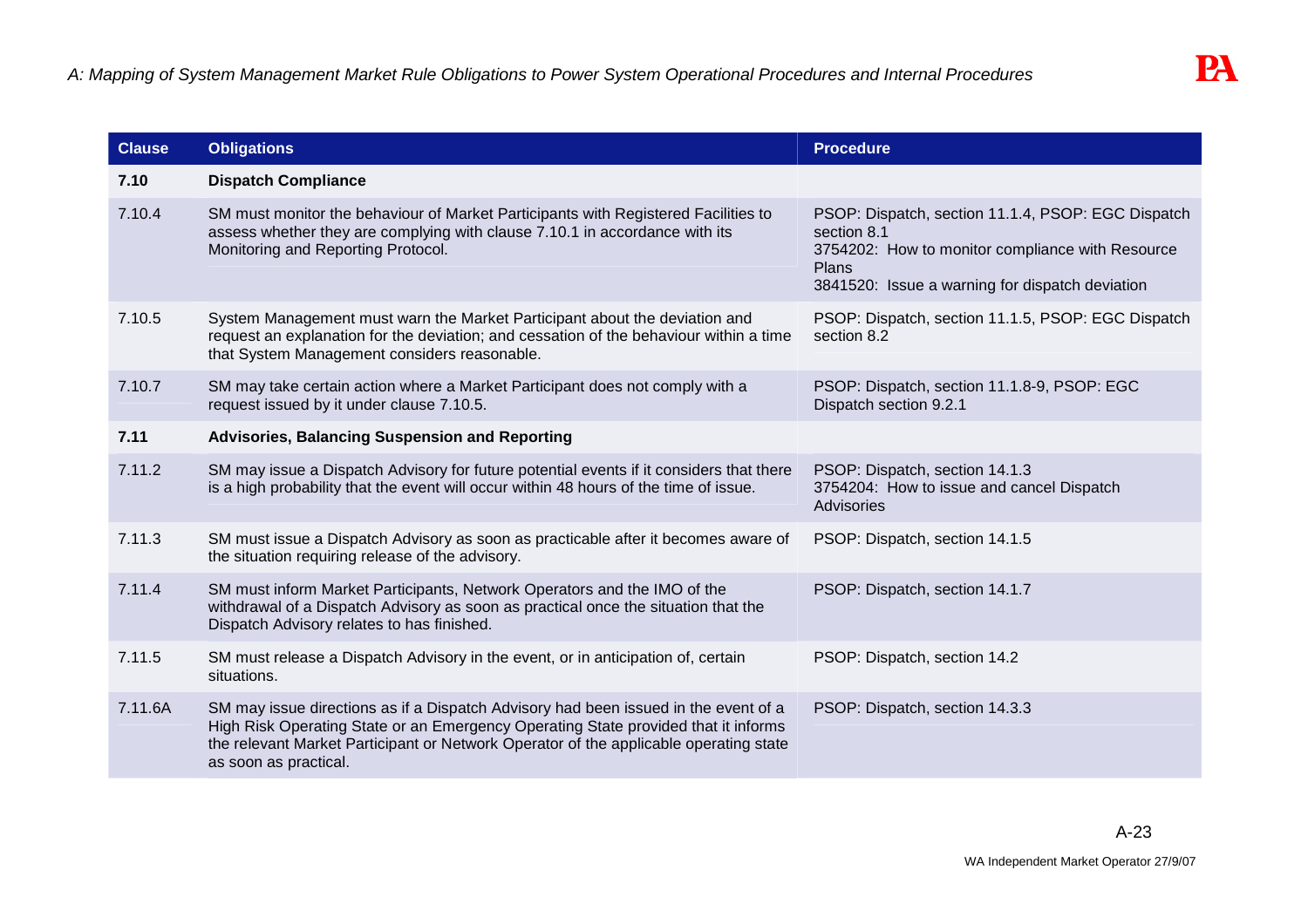| <b>Clause</b> | <b>Obligations</b>                                                                                                                                                                       | <b>Procedure</b>                                                                             |
|---------------|------------------------------------------------------------------------------------------------------------------------------------------------------------------------------------------|----------------------------------------------------------------------------------------------|
| 7.12          | <b>Status Reports</b>                                                                                                                                                                    |                                                                                              |
| 7.12.1        | SM must provide a report to the IMO every three months on the performance of the<br>market in relation to the dispatch regime.                                                           | PSOP: Monitoring and Reporting, section 9.1<br>3867902: How to create the 7.12 Status Report |
| 7.13          | <b>Settlement and Monitoring Data</b>                                                                                                                                                    |                                                                                              |
| 7.13.1        | SM must provide specific data to the IMO for a Trading Day.                                                                                                                              | PSOP: Data Cleansing, section 1                                                              |
| 7.13.2        | SM must maintain systems capable of providing the data described in clause<br>10.5.1(y) to the Market Web Site as soon as practicable following the completion of a<br>Trading Interval. |                                                                                              |

# **A.8 CHAPTER 9 SETTLEMENT**

| <b>Clause</b> | <b>Obligation</b>                                                                                                                                                                                                                                                                                                                                          | <b>Procedure</b> |
|---------------|------------------------------------------------------------------------------------------------------------------------------------------------------------------------------------------------------------------------------------------------------------------------------------------------------------------------------------------------------------|------------------|
| 9.1           | <b>Introduction</b>                                                                                                                                                                                                                                                                                                                                        |                  |
| 9.1.2(c)      | A Rule Participant makes a taxable supply to another Rule Participant or person<br>under these Market Rules, the other Rule Participant or person must also pay the<br>first Rule Participant making the supply an additional amount equal to the GST<br>payable in respect of that supply                                                                 |                  |
| 9.1.2(e)      | Rule Participants must, if requested by the IMO, do everything necessary<br>(including the entering into of recipient created tax invoice agreements) to enable<br>the IMO to issue valid tax invoices, recipient created tax invoices and adjustment<br>notes in respect of all taxable supplies made by or to the IMO under these Market<br><b>Rules</b> |                  |
| 9.20          | <b>Notices of Disagreement</b>                                                                                                                                                                                                                                                                                                                             |                  |
| 9.20.3        | If a Rule Participant fails to receive a confirmation in accordance with clause<br>9.20.2, then it must contact the IMO within one Business Day of the deadline for                                                                                                                                                                                        |                  |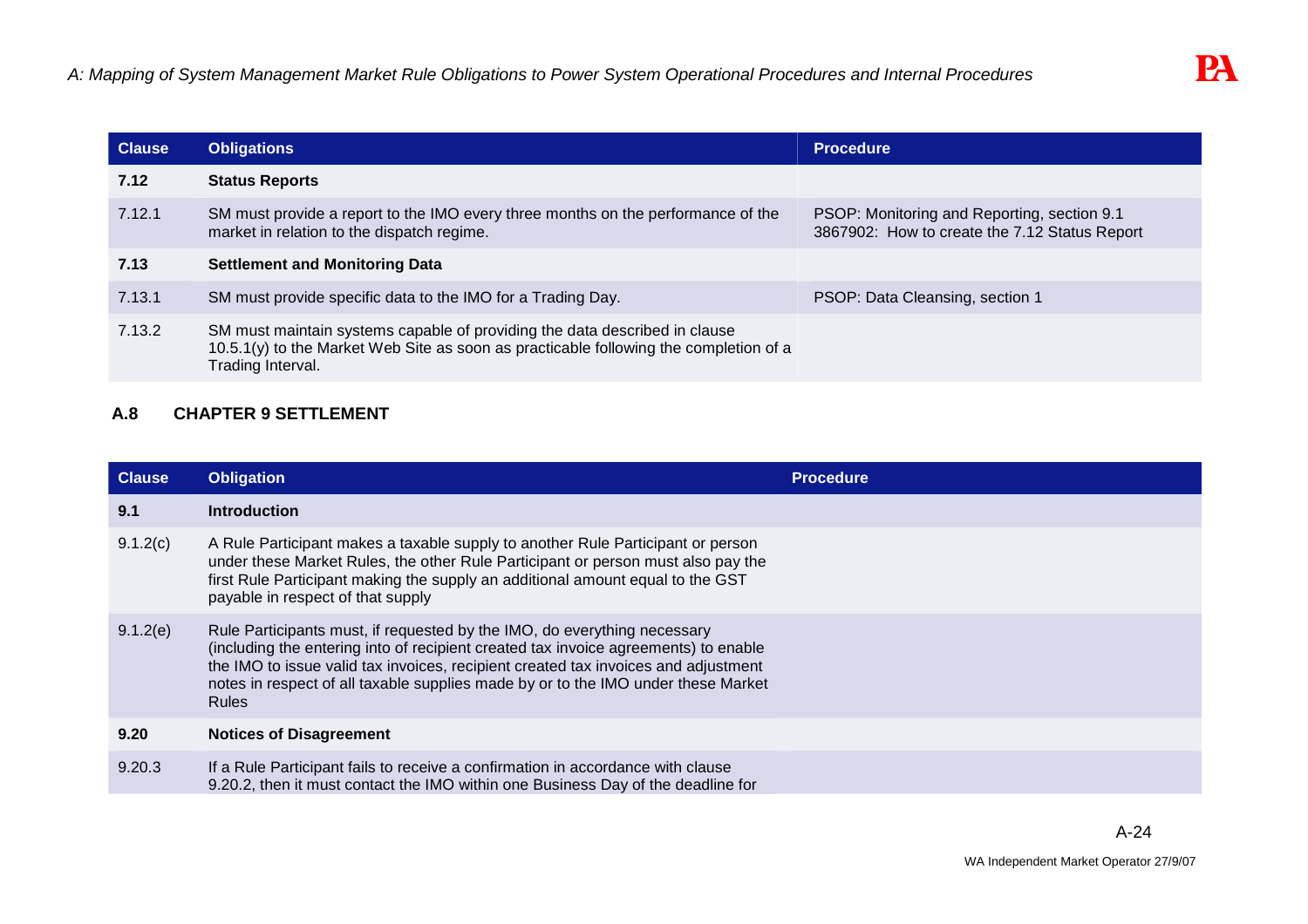| <b>Clause</b> | <b>Obligation</b>                                                                                                                                                                                                                                                                                                                                                         | <b>Procedure</b> |
|---------------|---------------------------------------------------------------------------------------------------------------------------------------------------------------------------------------------------------------------------------------------------------------------------------------------------------------------------------------------------------------------------|------------------|
|               | receipt of the confirmation described in clause 9.20.2 to appraise the IMO of the<br>failure of the IMO to confirm receipt and, if necessary, to make alternative<br>arrangements for the submission of the Notice of Disagreement.                                                                                                                                       |                  |
| 9.20.5(c)     | SM must investigate and provide a response to the IMO where the IMO requests it<br>to do so after receiving a Notice of Disagreement from a Rule Participant in<br>respect of a Settlement Statement.                                                                                                                                                                     |                  |
| 9.22          | Invoicing and payment                                                                                                                                                                                                                                                                                                                                                     |                  |
| 9.22.5        | Unless otherwise authorised by the IMO, all Rule Participants must use the EFT<br>facility nominated by the IMO under clause 9.22.4 for the purpose of settlements<br>under these Market Rules and the payment of Market Participant Fees to the IMO<br>to the extent nominated by the IMO.                                                                               |                  |
| 9.22.6        | If an Invoice indicates that a Rule Participant owes an amount to the IMO, then the<br>Rule Participant must pay the full amount to the IMO (in cleared funds) by 10 AM<br>on the date specified in the Invoice in accordance with clause $9.16.1(b)$ , $9.16.2(e)$ ,<br>and 9.16.4(d) (as applicable), whether or not it disputes the amount indicated to<br>be payable. |                  |
| 9.23.3        | If a Rule Participant becomes aware that a suspension event has occurred in<br>relation to it, then the Rule Participant must promptly notify the IMO, giving full<br>details of the event.                                                                                                                                                                               |                  |

# **A.9 CHAPTER 10 INFORMATION POLICY**

| <b>Clause</b> | <b>Obligation</b>                                                       | <b>Procedure</b> |
|---------------|-------------------------------------------------------------------------|------------------|
| 10.3          | The Market Web Site                                                     |                  |
| 10.1.2        | Rule participants to retain data in accordance IMO list                 |                  |
| 10.2.4        | A Rule Participant must not provide information or documents of a given |                  |